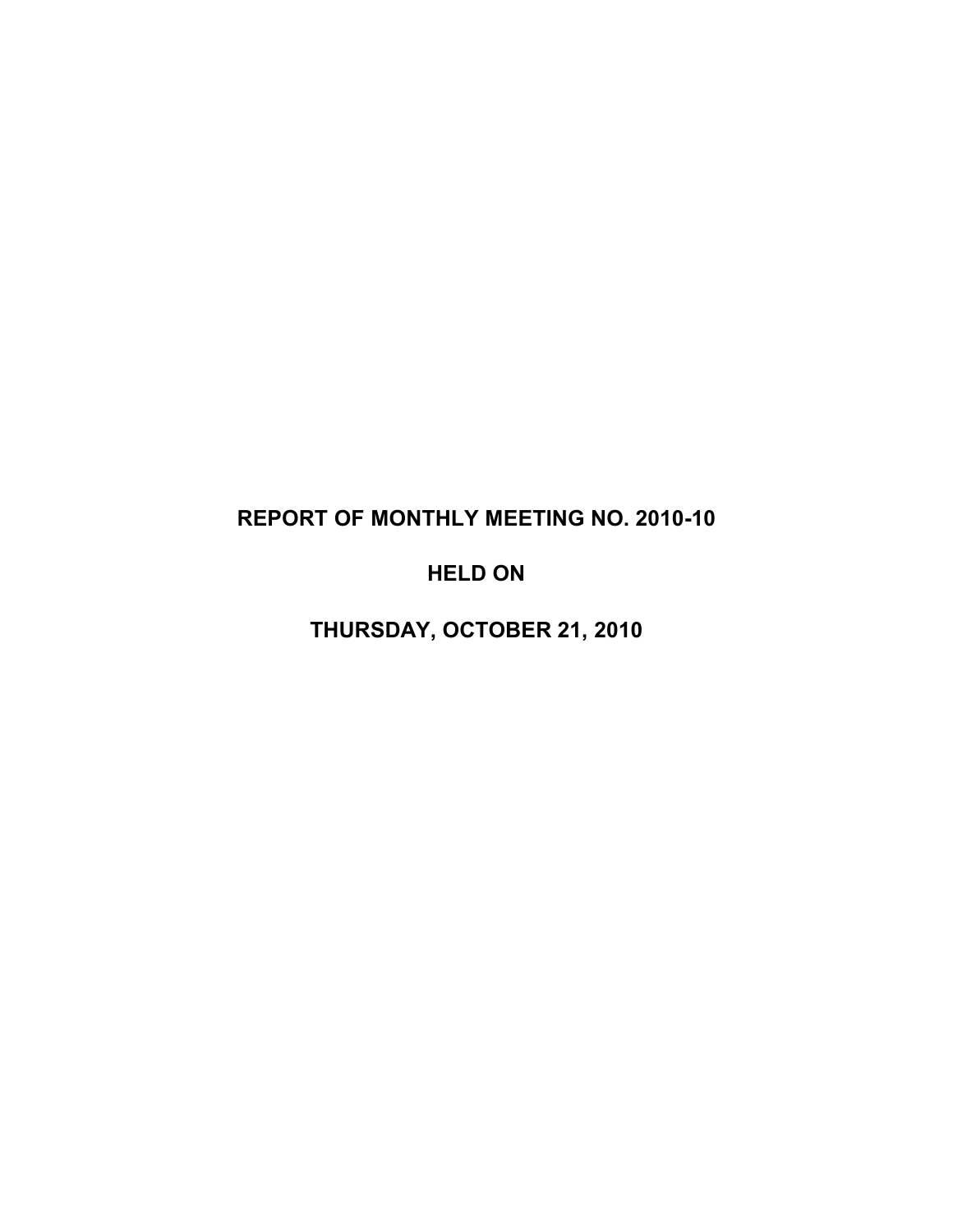Report of Monthly Meeting No. 2010-10 held on Thursday, October 21, 2010

| <b>ITEMS</b>                                | <b>CLASSIFICATION</b>                                                                                                                                                                                                                                                                                                                                                                                                        | <b>PAGES</b>  |
|---------------------------------------------|------------------------------------------------------------------------------------------------------------------------------------------------------------------------------------------------------------------------------------------------------------------------------------------------------------------------------------------------------------------------------------------------------------------------------|---------------|
| <b>Call to Order</b><br><b>Roll Call</b>    |                                                                                                                                                                                                                                                                                                                                                                                                                              | 2<br>2        |
| <b>Secretary's Report</b><br><b>Refunds</b> | Recording Secretary presents minutes of previous meetings for approval.<br>Errors in deduction and non-members<br>Full refunds to employees due to separation from service<br>Refund in accordance with Section 8-170 of the law governing the Fund<br>Refund Reissued to New Payee<br>Refund elections in lieu of annuity<br>Refund of Spousal Contributions<br>$1/2\%$ refunds to new annuitants<br><b>Adjusted Refund</b> | 3<br>$4 - 11$ |
| <b>Invoices</b>                             | Administrative and Investment Fees                                                                                                                                                                                                                                                                                                                                                                                           | $12 - 19$     |
| <b>Annuities</b>                            | Annuities for Employees<br>Annuities for Widows, Widowers and Minor Children, Reversionary Annuities<br><b>Adjusted Annuities</b>                                                                                                                                                                                                                                                                                            | $20 - 25$     |
| <b>Disability</b>                           | Applications for Duty and Ordinary Disability benefits<br>Applications for Extensions of Duty and Ordinary Disability benefits<br>Adjusted Duty and Ordinary Disability benefits                                                                                                                                                                                                                                             | $26 - 31$     |
| <b>Membership</b>                           | Applications<br>Change in Dates of Birth                                                                                                                                                                                                                                                                                                                                                                                     | 32            |
| <b>Treasurer's Report</b>                   | City Treasurer's Statement of Account As of 09/30/2010                                                                                                                                                                                                                                                                                                                                                                       | 33            |
| <b>MISCELLANEOUS</b>                        |                                                                                                                                                                                                                                                                                                                                                                                                                              | $34 - 37$     |

#### **MISCELLANEOUS**

Legal

- Legal Update

- Legislation
	- Legislative Update

Investments

- Watchlist
- Flash Report
- 3Q M/W/DBE Update
- Liquidity Needs
- Search Presentations Core Private Equity Fund of Funds
- Contractual Updates

**Other** 

- Executive Session Review
- 2011 Retirement Board Meeting Dates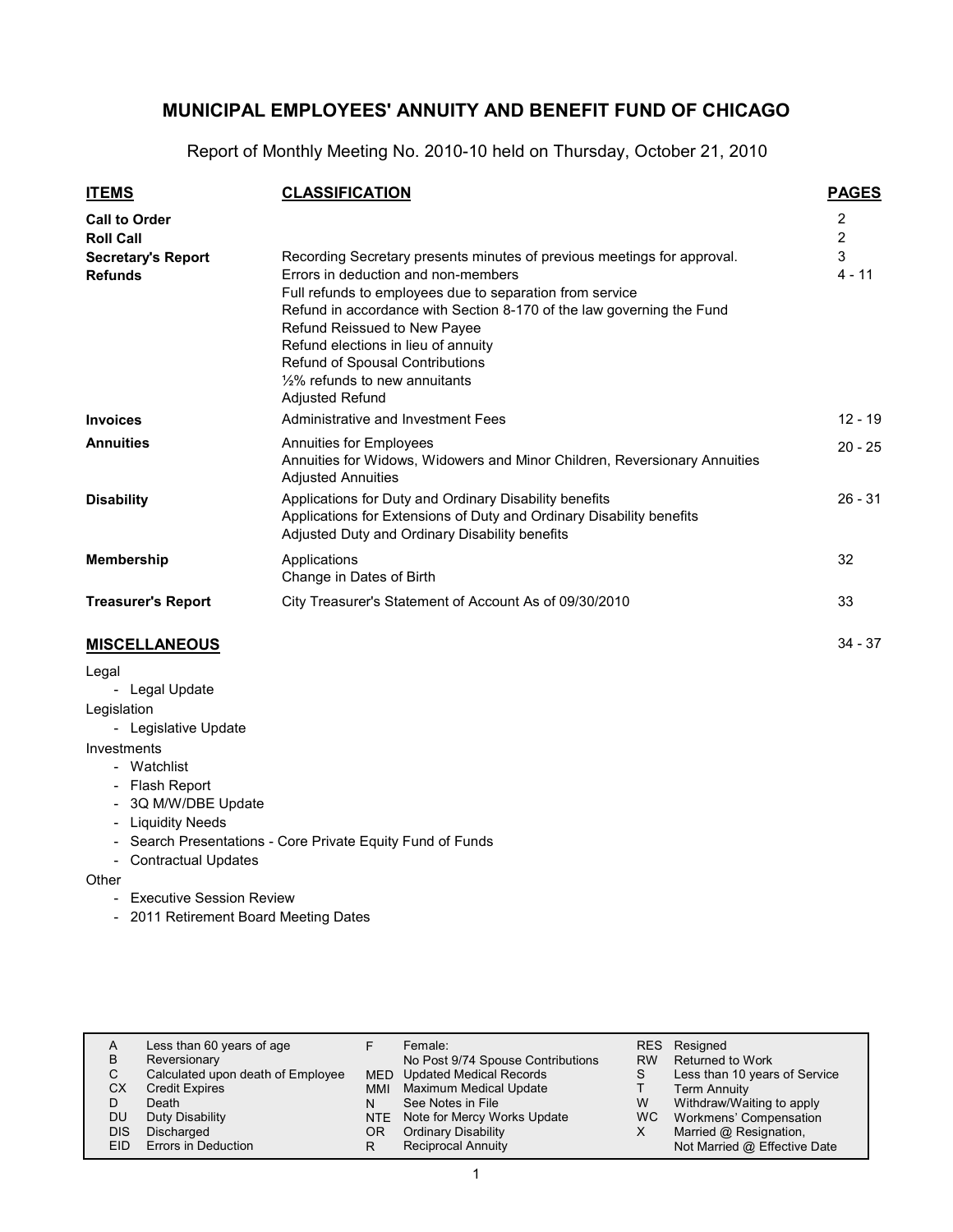Report of Monthly Meeting No. 2010-10 held on Thursday, October 21, 2010

The Monthly Meeting of the Retirement Board was called to order by the President, Joseph M. Malatesta, at 8:36 a.m. in the offices of the Fund, 221 N LaSalle Street, Suite 500, on Thursday, October 21, 2010.

#### The following were present:

| Joseph M. Malatesta | President                  |
|---------------------|----------------------------|
| Steve Lux           | Vice President             |
| Stephanie D. Neely  | Treasurer                  |
| John K. Gibson      | <b>Recording Secretary</b> |
| Timothy G. Guest    | Trustee                    |
|                     |                            |

#### Also Present:

Terence P. Sullivan, M.D. Frederick P. Heiss, Attorney at Law Terrance R. Stefanski, Executive Director Jane Tessaro, Benefits Manager Tess Toledo, Comptroller James E. Mohler, Chief Investment Officer Kathy Schanding, Staff Actuary Stacey Ruffolo, Executive Assistant Michael Walsh, Deputy City Treasurer Jeremy Fine, Assistant Comptroller (Proxy for City Comptroller) Brian Wrubel, Marquette Associates Jamie Wesner, Marquette Associates Neil Capps, Marquette Associates Nathaniel Kellogg, Marquette Associates Angela Myers, Loop Capital Vincent Favaro, CastleOak Securities Mark Ratay, Morgan Stanley Neha Champaneria, Morgan Stanley Thomas Dorr, Morgan Stanley Brian Towsen, Morgan Stanley Joelle Kayden, Accolade Atul Rustgi, Accolade Andrew Salembier, Accolade David Jeffrey, Parish Capital Kate Sidebottom Simpson, Parish Capital James Mason, Jr., Parish Capital Mark Sacks, Mesirow Tom Galuhn, Mesirow Aadria Hall, Mesirow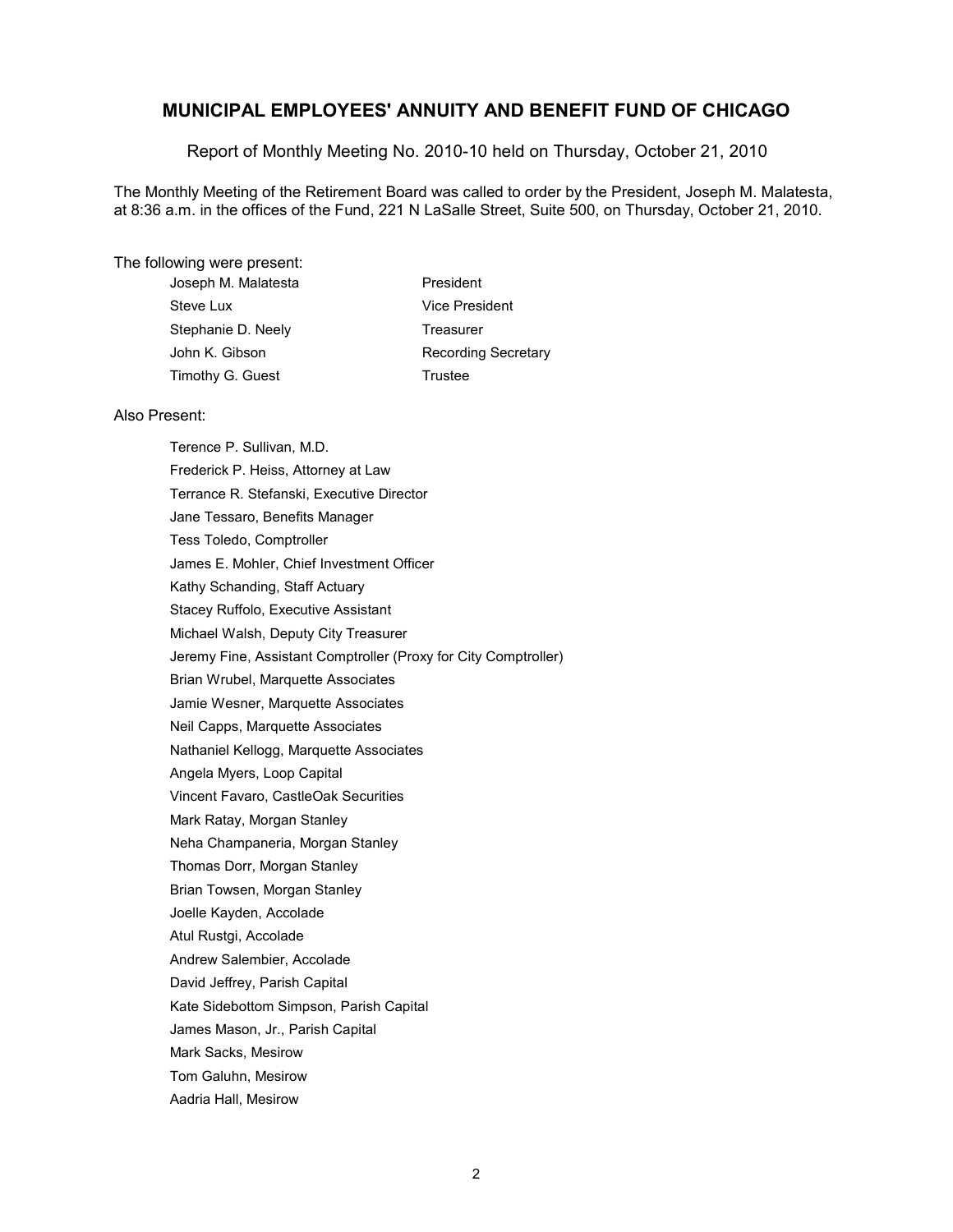Report of Monthly Meeting No. 2010-10 held on Thursday, October 21, 2010

Absent:

William A. Marovitz, Attorney at Law

### **SECRETARY'S REPORT**

Mr. Gibson motioned that the Minutes of Meetings 2010-09-01, 2010-09-02 be approved as submitted. Seconded Mr. Guest. Carried: Ayes Messrs. Gibson, Guest, Lux, Malatesta, Ms. Neely. Noes-None.

*Remaining Page Blank*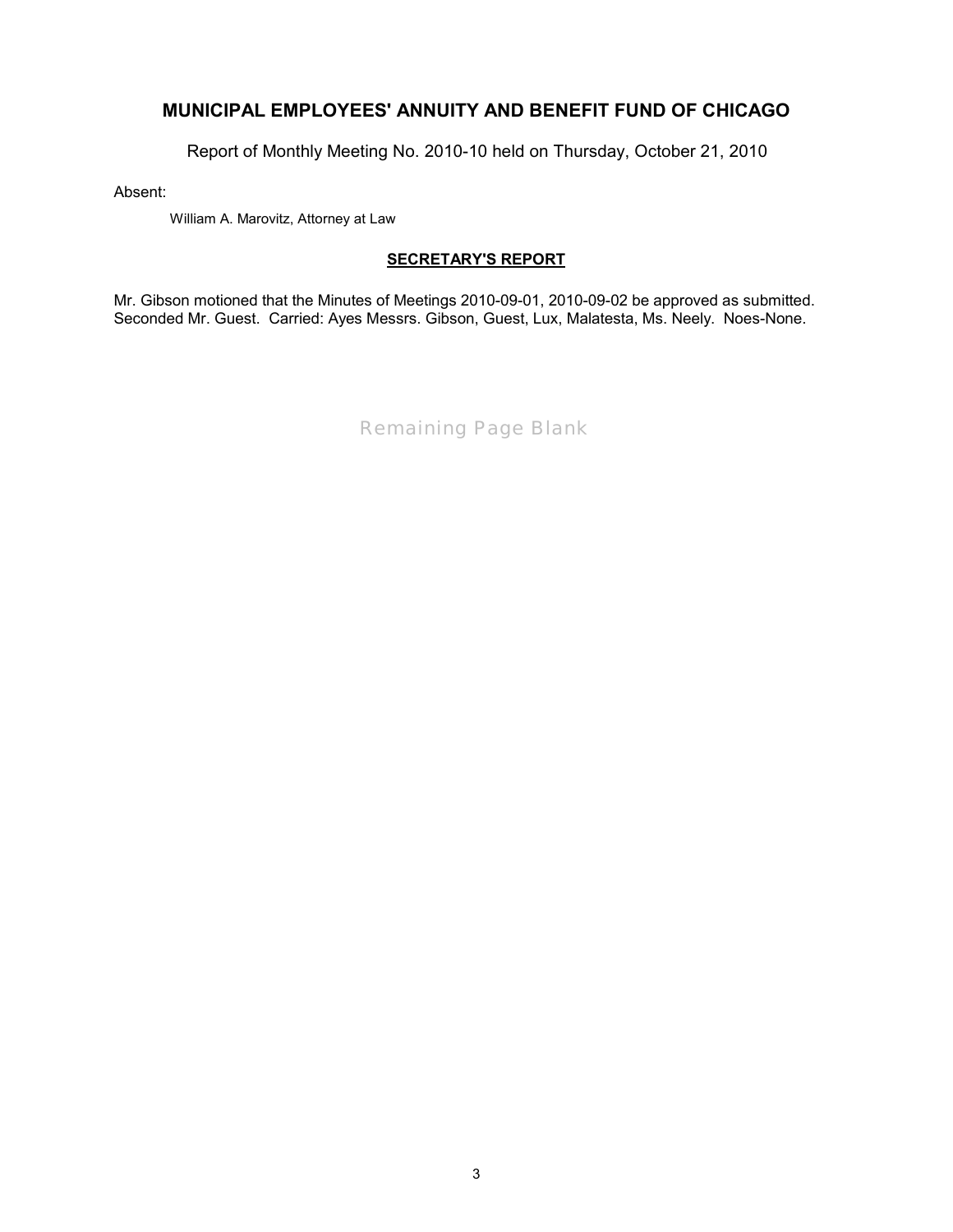Report of Monthly Meeting No. 2010-10 held on Thursday, October 21, 2010

#### **REFUND DUE TO ERRORS IN DEDUCTION AND NON-MEMBERS**

#### **Refund a/c errors in deduction**

| Name                                    | Reason               | Amount        |
|-----------------------------------------|----------------------|---------------|
| AYESH, ABD                              | PAYROLL ADJUSTMENT   | \$15.13       |
| CHICO, ERNEST                           | <b>NEW ANNUITANT</b> | \$25.07       |
| CIGRANG, DAVID                          | NEW ANNUITANT        | \$5,249.33    |
| <b>CLEMENTE, RALPH</b>                  | <b>NEW ANNUITANT</b> | \$165.92      |
| <b>COLTMAN, LINDA</b>                   | <b>NEW ANNUITANT</b> | \$6.78        |
| CONLISK, BRIAN                          | PAYROLL ADJUSTMENT   | \$93.72       |
| DRAPER, HENRY                           | <b>NEW ANNUITANT</b> | \$24.84       |
| FLOWER, CHRISTINA                       | PAYROLL ADJUSTMENT   | \$67.35       |
| GAGLIANO, GREGORY                       | NEW ANNUITANT        | \$65.58       |
| <b>GALKUS, CANDACE</b>                  | PAYROLL ADJUSTMENT   | \$31.04       |
| GORLO, ROBERT                           | <b>NEW ANNUITANT</b> | \$120.38      |
| <b>GRANICH, JOHN</b>                    | <b>NEW ANNUITANT</b> | \$490.23      |
| HARGEWOOD, RICHARD                      | <b>NEW ANNUITANT</b> | \$12.66       |
| JONES, RONALD                           | NEW WIDOW ANNUITANT  | \$69.55       |
| KARRAS, GEORGE                          | <b>NEW ANNUITANT</b> | \$203.75      |
| LI, LI                                  | <b>NEW ANNUITANT</b> | \$10.31       |
| LOPEZ, JOSE                             | <b>NEW ANNUITANT</b> | \$895.17      |
| MARTIN, ARTHUR                          | PAYROLL ADJUSTMENT   | \$87.24       |
| NAKAGUCHI, ANN                          | <b>NEW ANNUITANT</b> | \$27.52       |
| NOTTOLI, JEFFREY                        | <b>NEW ANNUITANT</b> | \$18.24       |
| PEREZ, RAYMOND                          | NEW ANNUITANT        | \$186.78      |
| QUINN, PATRICK                          | NEW ANNUITANT        | \$57.63       |
| QUINONES, GILBERTO                      | NEW ANNUITANT        | \$13.56       |
| RUZICH, YVONNE                          | <b>NEW ANNUITANT</b> | \$33.51       |
| SALAS, GLORIA                           | <b>NEW ANNUITANT</b> | \$1,485.47    |
| SAMUELS, RICHARD                        | NEW ANNUITANT        | \$18.94       |
| <b>SEVIER, PHILLIP</b>                  | <b>NEW ANNUITANT</b> | \$55.75       |
| SIFUENTES, JOSE                         | <b>NEW ANNUITANT</b> | \$10.96       |
| <b>TAYLOR, HILDARY</b>                  | <b>NEW ANNUITANT</b> | \$35.86       |
| <b>TORRES, ARIEL</b>                    | NEW WIDOW ANNUITANT  | \$54.89       |
| <b>VINSON, EVELYNN</b>                  | <b>NEW ANNUITANT</b> | \$42.00       |
| Total Refund a/c errors in deduction    | 31 Case(s)           | \$9,675.16    |
| <b>Refund of Refund Repayment</b>       |                      |               |
| <b>Name</b>                             | Reason               | <b>Amount</b> |
| <b>GRANA, GREGORY</b>                   | Reciprocal           | \$2,900.00    |
| <b>Total Refund of Refund Repayment</b> | 1 Case(s)            | \$2,900.00    |
|                                         |                      |               |

**TOTAL REFUND DUE TO ERRORS IN DEDUCTION AND NON-MEMBERS**

**32 Cases \$12,575.16**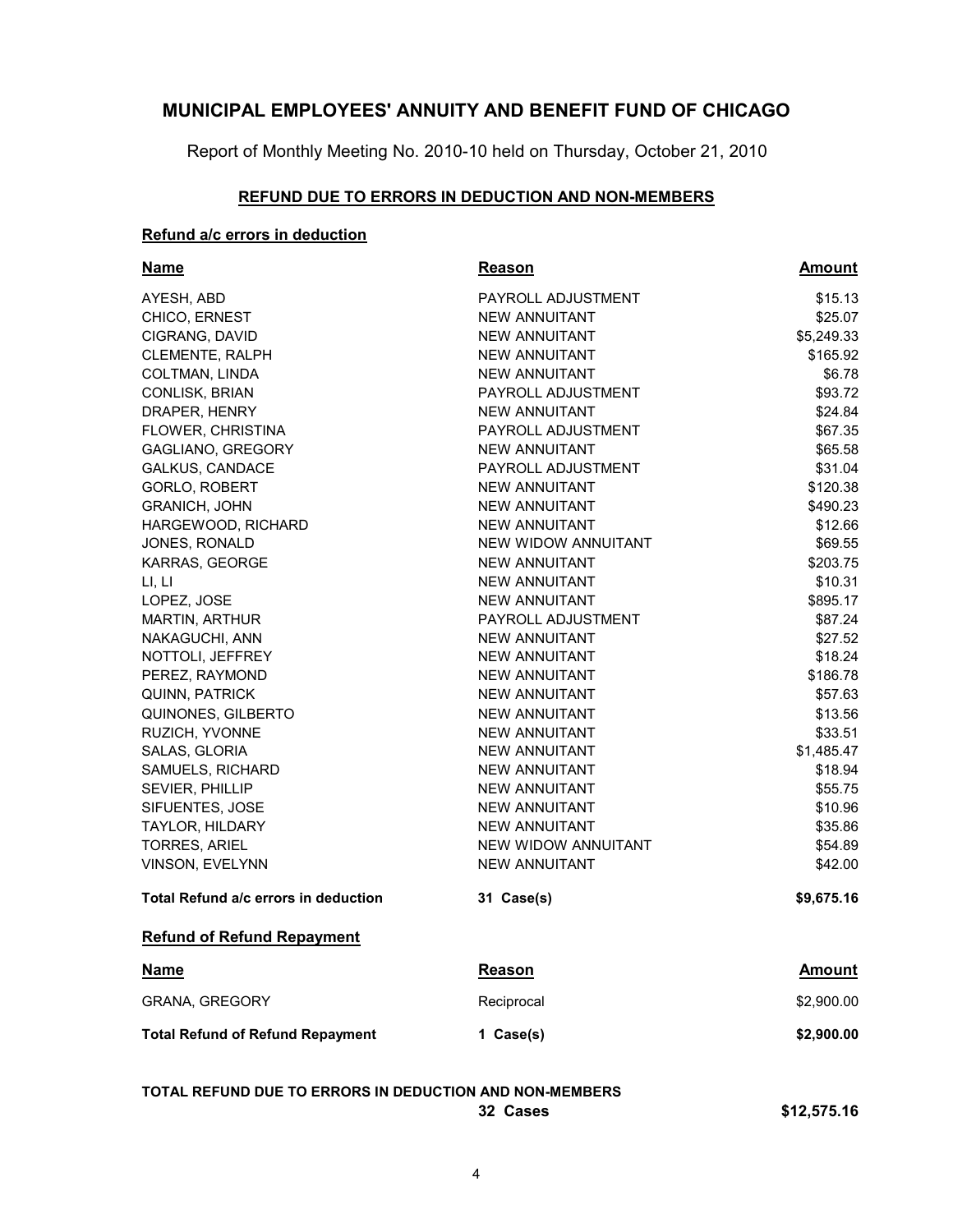Report of Monthly Meeting No. 2010-10 held on Thursday, October 21, 2010

### **REFUND TO EMPLOYEES DUE TO SEPARATION FROM SERVICE**

| <b>Name</b>               | <b>Resignation Date</b> | <b>Amount</b> |            |
|---------------------------|-------------------------|---------------|------------|
| ADAMS, AARON              | 07/13/2010              | \$10,260.36   |            |
| ADAMS-ROGERS, OCTORA      | 09/14/2009              | \$1,711.26    |            |
| ALVARADO, SANDRA          | 07/30/2010              | \$51,284.62   | <b>HOL</b> |
| AYESH, ABD                | 07/07/2010              | \$30,998.08   |            |
| <b>BAKER, PARICE</b>      | 07/06/2010              | \$3,290.78    | <b>HOL</b> |
| <b>BANKS, LUTRICIA</b>    | 08/24/2008              | \$17,830.34   | <b>HOL</b> |
| <b>BARKER, ASONNA</b>     | 06/30/2010              | \$34,230.05   | <b>HOL</b> |
| <b>BRASWELL, JEANNINE</b> | 08/03/2010              | \$16,731.47   | <b>HOL</b> |
| <b>BROCK, BENJAMIN</b>    | 02/28/2010              | \$21,797.40   |            |
| BYRD, REGINALD            | 06/18/2010              | \$12,071.99   |            |
| CALDWELL, TINA            | 03/27/2010              | \$34,525.70   |            |
| CAROTHERS, DEMOND         | 11/06/2009              | \$10,917.58   |            |
| CHAIRS, ADRIENNE          | 07/30/2010              | \$16,429.51   | <b>HOL</b> |
| <b>CHARLES, KELLI</b>     | 08/03/2010              | \$5,861.47    |            |
| CHATMAN, MILDRED          | 08/31/2009              | \$40,254.40   |            |
| <b>CLARK, SHARLENE</b>    | 07/26/2010              | \$26,402.94   | HOL        |
| CRESPO, NYVIA             | 03/27/2010              | \$49,349.82   |            |
| DAVIS, FREDDIE            | 08/03/2010              | \$14,702.29   | <b>HOL</b> |
| DAVIS, MILTON             | 04/24/2010              | \$4,417.49    | <b>HOL</b> |
| DAVIS, TERRY              | 08/07/2010              | \$45,686.85   |            |
| DE LA RIVA, ERIKA         | 04/02/2005              | \$34,771.72   | HOL.       |
| DELGADO, MARIA            | 09/06/2007              | \$12,765.89   |            |
| DELGADO, SALLY            | 07/19/2010              | \$2,276.91    |            |
| DIFFENDERFFER, ANNE       | 07/17/2010              | \$17,406.08   |            |
| DOYLE, BRENDA             | 01/09/2002              | \$15,836.94   |            |
| DRAPER, CHARLES           | 01/11/2008              | \$45,646.03   |            |
| DUNN, CYNTHIA             | 04/09/2010              | \$41,494.40   |            |
| <b>ESSEX, MICHAEL</b>     | 07/01/2008              | \$2,566.11    | <b>HOL</b> |
| EVANS, LORETTA            | 06/29/2009              | \$22,859.91   |            |
| FLOWER, CHRISTINA         | 07/26/2010              | \$46,327.75   |            |
| FOY, KELLY                | 09/15/2009              | \$1,571.07    | HOL.       |
| FRANCIS, ROCHELLE         | 11/30/2009              | \$44,318.55   | <b>HOL</b> |
| <b>FREEMAN, IRIS</b>      | 08/03/2010              | \$18,723.81   | <b>HOL</b> |
| <b>GALKUS, CANDACE</b>    | 08/11/2004              | \$21,416.97   |            |
| GALLEGOS, JESUS           | 03/23/2010              | \$12,004.99   |            |
| GARZA, ELIAS              | 07/22/2010              | \$35,929.18   | <b>HOL</b> |
| <b>GASTON, KEVIN</b>      | 07/30/2010              | \$51,515.10   |            |
| <b>GILLIAM, SHANRON</b>   | 08/12/2010              | \$9,408.78    |            |
| <b>GONZALEZ, MICHELLE</b> | 08/15/2007              | \$31,026.96   | <b>HOL</b> |
| <b>GREGORY, VICKI</b>     | 07/19/2010              | \$5,975.71    | <b>HOL</b> |
| <b>GRIFFIN, SHAEFREY</b>  | 07/30/2010              | \$18,429.23   |            |
| <b>GUERRERO, MARK</b>     | 06/24/2010              | \$2,148.39    |            |
| <b>GUYTON, WILLIE</b>     | 07/30/2010              | \$8,185.73    | <b>HOL</b> |
| HARBAUGH, BRADLEY         | 04/28/2010              | \$10,967.84   | HOL        |
| HARPER, RICQUEL           | 06/30/2010              | \$16,272.59   | <b>HOL</b> |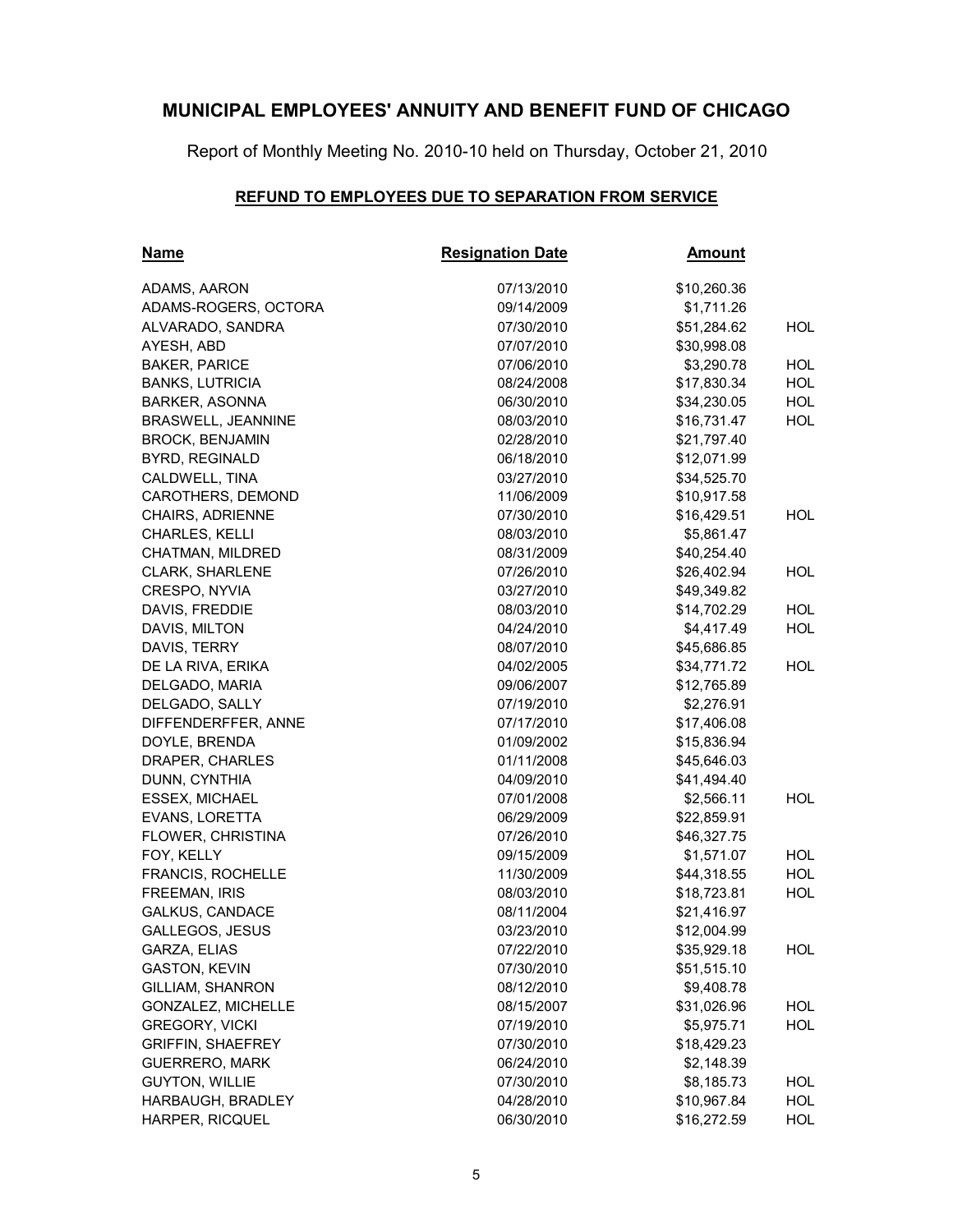Report of Monthly Meeting No. 2010-10 held on Thursday, October 21, 2010

### **REFUND TO EMPLOYEES DUE TO SEPARATION FROM SERVICE**

| <b>Name</b>                         | <b>Resignation Date</b> | <u>Amount</u> |            |
|-------------------------------------|-------------------------|---------------|------------|
| HARRIS, STEVE                       | 06/18/2010              | \$26,200.44   | <b>HOL</b> |
| <b>HENDERSON, SHEA</b>              | 06/29/2009              | \$14,947.04   | <b>HOL</b> |
| HERMANN, JONATHAN                   | 06/30/2010              | \$18,976.21   |            |
| HEYDEN, LISA                        | 07/15/2009              | \$1,075.74    |            |
| HILL, PETER                         | 08/29/2009              | \$5,480.01    |            |
| HOLMES, ADA                         | 08/03/2010              | \$18,755.84   |            |
| HOOD-FERGUSON, BARBARA              | 05/29/2010              | \$59,387.83   |            |
| JACKSON-FULFORD, NICOLE             | 08/03/2010              | \$9,221.88    |            |
| JOHNSON-ANDERSON,<br><b>MARILYN</b> | 07/30/2010              | \$22,982.96   | HOL        |
| JOHNSTON, SADHU                     | 09/30/2009              | \$63,800.44   |            |
| JONATHAS, CLARK                     | 08/07/2010              | \$3,862.01    |            |
| JONES, PAULETTE                     | 08/03/2010              | \$44,414.96   | <b>HOL</b> |
| JORDAN, CAROLYN                     | 08/09/2010              | \$13,017.77   | <b>HOL</b> |
| JORDAN, PAMELA                      | 09/06/2000              | \$21.07       |            |
| KNIGHTON, PAMELA                    | 11/17/2008              | \$1,094.06    |            |
| KUYKENDAL, LESLEE                   | 07/09/2010              | \$9,851.34    |            |
| LUNA, JULIA                         | 05/02/1994              | \$159.14      |            |
| MACK, WARREN                        | 09/02/2004              | \$1,171.71    | <b>HOL</b> |
| MADISON, CAROL                      | 08/03/2010              | \$14,213.16   |            |
| MANNING, TANIKA                     | 08/03/2010              | \$3,997.62    |            |
| MARASOVICH, MARIE                   | 07/09/2010              | \$57,379.06   |            |
| <b>MARTIN, ARTHUR</b>               | 06/29/2010              | \$54,245.59   |            |
| MASON, KATRINA                      | 06/18/2010              | \$7,688.89    |            |
| MC CLAIN-MILLSAPS, ERIKA            | 09/03/2004              | \$1,941.44    |            |
| MCBRIDE, LESLIE                     | 07/07/2010              | \$3,169.96    |            |
| MCFADDEN, CHAKA                     | 06/18/2010              | \$5,072.09    |            |
| MCMAHON, CAITLIN                    | 08/11/2010              | \$5,354.33    |            |
| MCMATHIS, SABRINA                   | 08/03/2010              | \$12,351.48   | HOL.       |
| MEINDERS, TROY                      | 07/30/2010              | \$7,882.25    | <b>HOL</b> |
| MONNIE, KURLYN                      | 05/28/2010              | \$35,925.94   |            |
| <b>MORLAN, MICHAEL</b>              | 06/20/2010              | \$15,729.17   |            |
| MORRIS, RHEESE                      | 11/07/2009              | \$56,328.15   | HOL        |
| MURPHY, RYAN                        | 07/24/2007              | \$6,519.42    |            |
| MURRELL, BEVERLY                    | 08/03/2010              | \$15,957.20   |            |
| OCCOMY, WARWICK                     | 08/07/2010              | \$33,675.53   | HOL.       |
| OROZCO, CHERISH                     | 06/30/2005              | \$2,300.05    |            |
| PEAKE, TIFFANY                      | 06/01/2010              | \$5,634.86    | <b>HOL</b> |
| PETERSON, VALERIE                   | 08/13/2010              | \$27,715.81   |            |
| PETTIFORD, JACQUELINE               | 10/24/2002              | \$19,323.80   |            |
| PHILPOT, BETTY                      | 05/20/2010              | \$19,637.08   |            |
| POLK, LATONYA                       | 08/03/2010              | \$18,261.15   | HOL        |
| PONCE, OMAR                         | 02/23/2007              | \$2,242.67    |            |
| PORTER, CLAUDETTE                   | 09/02/2004              | \$9,119.27    |            |
| RADER, ANDREW                       | 08/23/2008              | \$4,242.08    |            |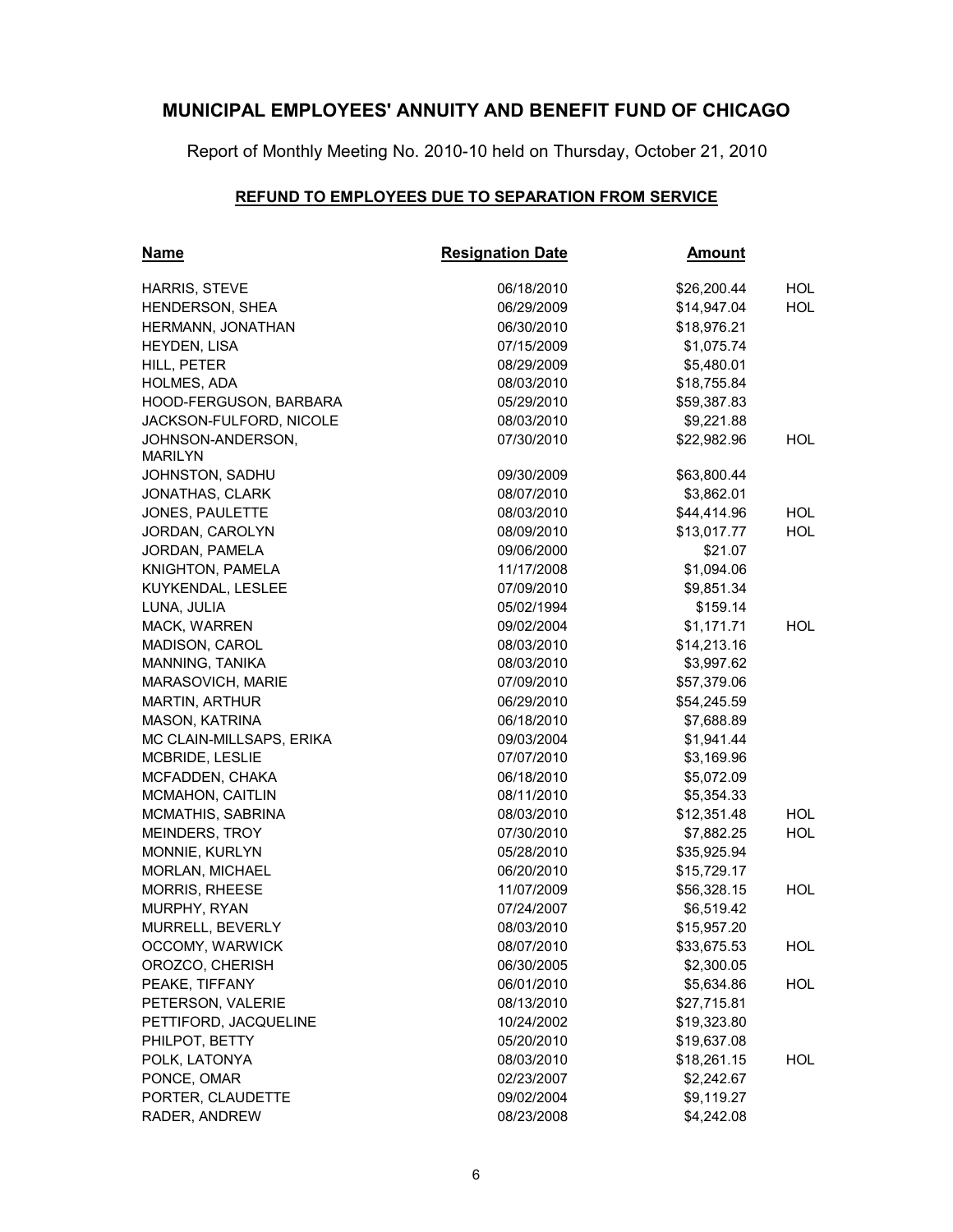Report of Monthly Meeting No. 2010-10 held on Thursday, October 21, 2010

#### **REFUND TO EMPLOYEES DUE TO SEPARATION FROM SERVICE**

| <b>Name</b>                                           | <b>Resignation Date</b> | <u>Amount</u> |            |
|-------------------------------------------------------|-------------------------|---------------|------------|
| REED, KIANTE                                          | 05/15/2007              | \$7,056.38    |            |
| REEVES, BOBBY                                         | 12/29/2009              | \$1,276.58    |            |
| RICHARDSON, PAMELA                                    | 11/07/2009              | \$6,610.15    |            |
| RIVERA, SUSANNA                                       | 08/28/2007              | \$30,045.09   |            |
| ROBINSON, MICHAEL                                     | 08/03/2010              | \$8,587.65    |            |
| ROCKABRAND, RYAN                                      | 08/13/2010              | \$9,584.75    |            |
| RODRIGUEZ, ANETTE                                     | 02/19/2009              | \$1,910.50    |            |
| ROSS, TANISHA                                         | 08/06/2010              | \$19,506.43   |            |
| SANCHEZ, RAMON                                        | 07/20/2010              | \$22,656.97   | <b>HOL</b> |
| SOTO, JAIME                                           | 07/30/2010              | \$231.69      |            |
| STEWART, DONETTA                                      | 05/31/2010              | \$20,030.20   | <b>HOL</b> |
| SYKES, LASHONDA                                       | 07/15/2009              | \$905.50      |            |
| TALBERT, GINA                                         | 08/03/2010              | \$65,657.55   |            |
| TAMASSIA, CLAUDIA                                     | 04/01/2008              | \$6,353.98    |            |
| TOSCANO, MARIA                                        | 12/15/2006              | \$46,310.00   |            |
| TRICHE, HAROLD                                        | 08/07/2010              | \$11,106.74   |            |
| TROUTMAN, GINA                                        | 08/29/2006              | \$16,256.17   | <b>HOL</b> |
| <b>WALKER, ALICE</b>                                  | 08/03/2010              | \$26,650.07   | <b>HOL</b> |
| WARD, LORIE                                           | 07/30/2010              | \$15,014.93   | <b>HOL</b> |
| WARD, TORRICK                                         | 05/28/2010              | \$33,662.21   | <b>HOL</b> |
| WASHINGTON, DEBORA                                    | 06/26/2002              | \$1,772.66    |            |
| <b>WATKINS, MICHAEL</b>                               | 12/21/2005              | \$6,770.15    | <b>HOL</b> |
| WEBSTER, JANICE                                       | 08/03/2010              | \$14,194.41   | <b>HOL</b> |
| WHITE, BEVERLY                                        | 06/18/2010              | \$23,682.41   |            |
| <b>WILLIAMS, JOHNNY</b>                               | 06/16/2010              | \$56,069.73   | <b>HOL</b> |
| <b>WILLIAMS, SALLECE</b>                              | 08/03/2010              | \$46,725.24   | <b>HOL</b> |
| WILSON, CHEVETTE                                      | 12/07/2004              | \$1,538.67    | HOL        |
| WINSTON, RAYAWNA                                      | 07/30/2010              | \$7,911.58    |            |
| WOODS, LAWRENCE                                       | 04/11/2000              | \$2,439.45    |            |
| WOODS, TINISHA                                        | 07/28/2010              | \$5,539.46    |            |
| WUNDERLICH, COLLEEN                                   | 09/15/2005              | \$3,842.87    |            |
| YOUNG, KEVIN                                          | 07/09/2010              | \$37,860.12   | <b>HOL</b> |
| YUEN, DONNA                                           | 07/15/2010              | \$19,882.50   | <b>HOL</b> |
| ZAMUDIO, NAELONDA                                     | 07/28/2010              | \$6,396.85    |            |
| TOTAL REFUND TO EMPLOYEES A/C SEPARATION FROM SERVICE |                         |               |            |

**123 Cases \$2,322,969.18**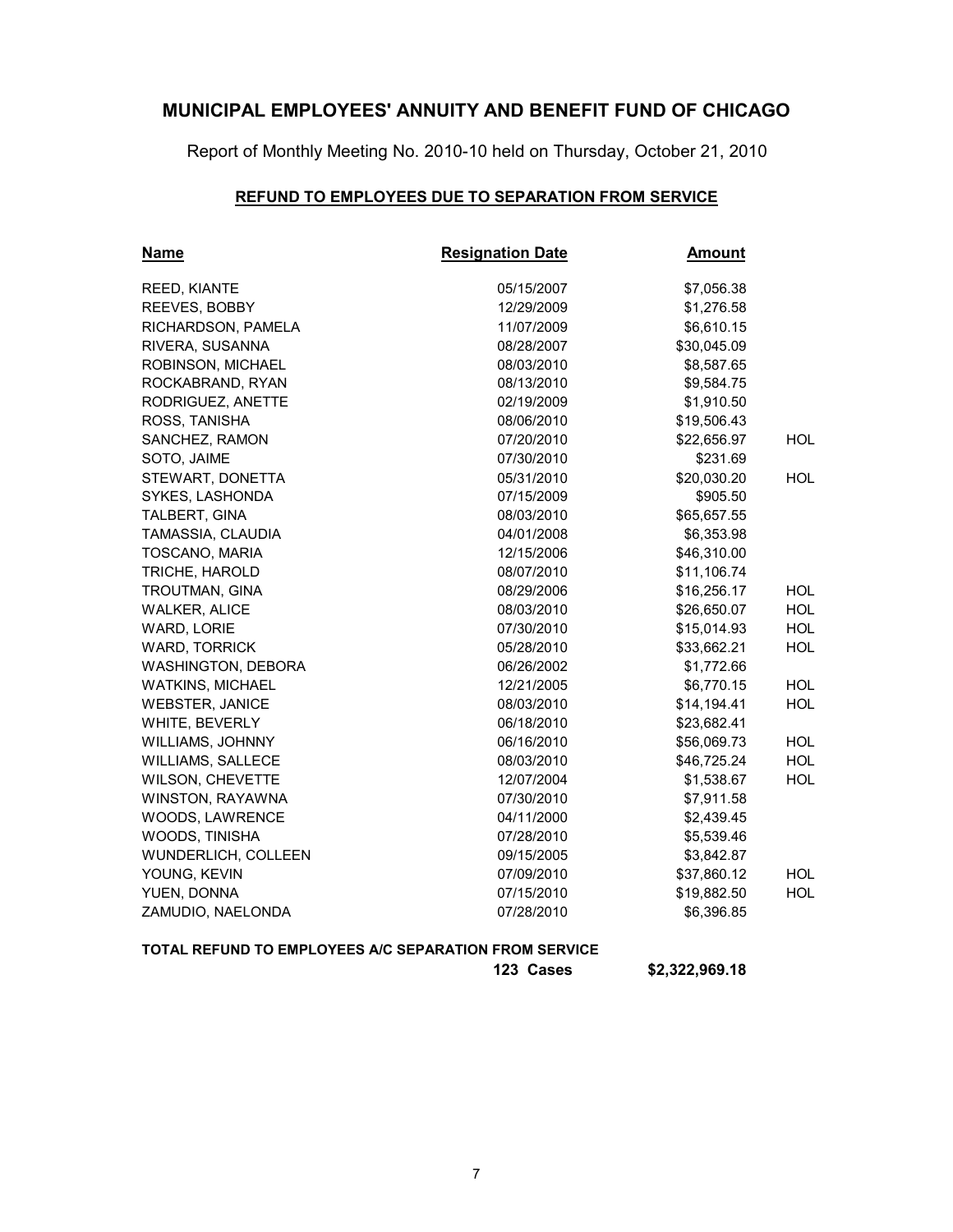Report of Monthly Meeting No. 2010-10 held on Thursday, October 21, 2010

#### **REFUND IN ACCORDANCE WITH SECTION 8-170 OF THE LAW GOVERNING THIS FUND**

| <b>Name</b>               | Date of Death | Pay to         | Amount       |
|---------------------------|---------------|----------------|--------------|
| ANDERSON, ANNETTA         | 07/26/2010    | DesBen         | \$38,192.97  |
| <b>CONLISK, BRIAN</b>     | 05/26/2010    | DesBen $(2/2)$ | \$119,265.36 |
| <b>GRAVES, PAMELA</b>     | 02/27/2009    | <b>DesBen</b>  | \$58,795.12  |
| MURPHY, AQUILLA           | 06/25/2010    | DesBen $(3/3)$ | \$66,654.27  |
| <b>MYRIECKES, CYNTHIA</b> | 12/30/2009    | DesBen (1/3)   | \$20,708.22  |
| ROE, RONALD               | 10/01/1996    | DesBen $(2/2)$ | \$8,485.90   |
| <b>WEATHERSBY, LARRY</b>  | 06/30/2010    | DesBen         | \$12,366.00  |
| <b>WRIGHT, PETULAR</b>    | 07/26/2010    | DesBen         | \$1,759.23   |
|                           |               |                |              |

#### **TOTAL REFUND IN ACCORDANCE WITH SECTION Case(s)**  $$326,227.07$ **8-170 OF THE LAW GOVERNING THIS FUND**

#### **REFUND ELECTIONS IN LIEU OF EMPLOYEE ANNUITY**

| <b>Name</b>                                                         | <b>Resignation Date</b> | <b>Amount</b> |     |
|---------------------------------------------------------------------|-------------------------|---------------|-----|
| CARADINE, PAMELA                                                    | 04/30/2008              | \$13,879.52   |     |
| <b>CURRY, ROY</b>                                                   | 06/30/2006              | \$8,906.63    |     |
| CUTLER, DOLORES                                                     | 08/03/2010              | \$3,369.11    | HOL |
| HENDERSON, DIANE                                                    | 11/26/2009              | \$10.784.40   | HOL |
| <b>ISAAC, PATRICIA</b>                                              | 04/03/2008              | \$20,535.54   |     |
| MINNIEFIELD, GREGORY                                                | 03/27/2010              | \$9,432.08    | HOL |
| PATRICK, REGINALD                                                   | 08/11/2010              | \$3,301.00    | HOL |
| REDD. CASSANDRA                                                     | 11/30/2009              | \$18,975.49   | HOL |
| <b>TOTAL REFUND ELECTIONS IN LIEU OF</b><br><b>EMPLOYEE ANNUITY</b> | 8 Case(s)               | \$89,183.77   |     |

#### **REFUND OF SPOUSAL CONTRIBUTIONS (To New Annuitants with No Spouse at the Time of Retirement)**

| <b>Name</b>                | <b>Effective Date</b> | <b>Amount</b> |
|----------------------------|-----------------------|---------------|
| <b>BAILEY, JOSEPH</b>      | 08/01/2010            | \$18,328.72   |
| <b>BANKS, RUTHIE</b>       | 08/30/2010            | \$2,368.27    |
| CHICO, ERNEST              | 08/01/2010            | \$25,166.81   |
| CHMURA, AUDREY             | 07/05/2010            | \$11,073.63   |
| CIGRANG, DAVID             | 08/01/2010            | \$32,192.11   |
| COLEMAN, CLAUDIA           | 08/14/2010            | \$11,050.66   |
| COOPER HALL, LOUISE        | 08/01/2010            | \$17,523.73   |
| DAVIS, JEANETTE            | 08/14/2010            | \$10,931.50   |
| DRAPER, HENRY              | 08/01/2010            | \$20,214.09   |
| GAGLIANO, GREGORY          | 08/01/2010            | \$31,373.57   |
| GILLIAM, ELNORA            | 08/26/2010            | \$4,121.51    |
| <b>GOLDSMITH, PATRICIA</b> | 08/01/2010            | \$22,347.24   |
| <b>GORLO, ROBERT</b>       | 05/13/2009            | \$13,392.81   |
| HAIL, VIRGINIA             | 08/03/2010            | \$10,026.65   |
| <b>HAMILTON, EDDIE</b>     | 08/03/2010            | \$8,358.70    |
| HARVEY, LINDA              | 08/01/2010            | \$8,086.31    |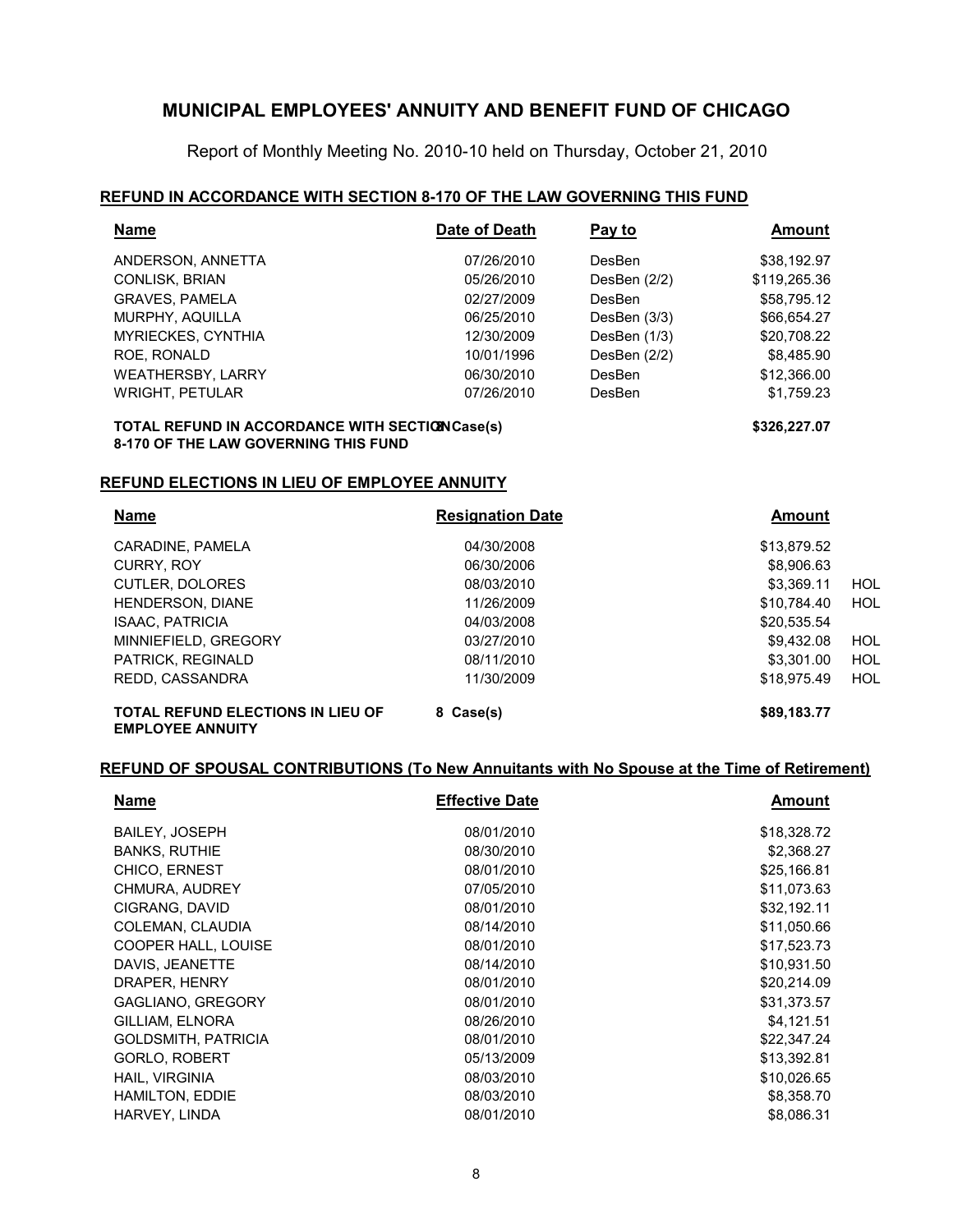Report of Monthly Meeting No. 2010-10 held on Thursday, October 21, 2010

### **REFUND OF SPOUSAL CONTRIBUTIONS (To New Annuitants with No Spouse at the Time of Retirement)**

| <b>Name</b>              | <b>Effective Date</b> | <b>Amount</b> |
|--------------------------|-----------------------|---------------|
| <b>HERRING, PAMELA</b>   | 08/01/2010            | \$24,266.46   |
| <b>IACOBAZZI, ESTHER</b> | 08/03/2010            | \$366.25      |
| JACKSON, EUGENIA         | 07/30/2010            | \$14,047.77   |
| JENKINS, LINDA           | 06/20/2010            | \$1,841.64    |
| <b>JIMERSON, LARRY</b>   | 07/01/2010            | \$17,289.96   |
| JOHNSON, WILHELMINA      | 08/30/2010            | \$16,709.66   |
| JONES, GEORGE            | 07/31/2010            | \$6,254.97    |
| <b>JOSEPH, NETA</b>      | 08/01/2010            | \$20,618.18   |
| KARRAS, GEORGE           | 07/31/2010            | \$25,619.88   |
| KEEL, MARTHA             | 07/31/2010            | \$18,868.15   |
| KELLY, ELZADA            | 07/25/2010            | \$7,813.24    |
| KIMBLE, JAVET            | 08/01/2010            | \$21,414.35   |
| KOSMYNA, MICHAEL         | 08/03/2010            | \$26,573.72   |
| KUYKENDOLL, JOANN        | 09/01/2010            | \$15,481.71   |
| LARSEN, LAWRENCE         | 02/02/2010            | \$18,687.18   |
| LOCKE, LINDA             | 06/30/2010            | \$12,393.62   |
| LOPEZ, JOSE              | 08/01/2010            | \$30,625.19   |
| MAKSYMOWICZ, DOROTHY     | 07/31/2010            | \$18,513.55   |
| MC CABE MIELE, GERALDINE | 08/01/2010            | \$4,001.65    |
| MOORE, BOBBY             | 08/03/2010            | \$28,343.07   |
| MOORE, HOWARD            | 07/29/2009            | \$11,040.47   |
| OWENS-FLOYD, BEVERLY     | 08/01/2010            | \$13,978.68   |
| PEREZ, RAYMOND           | 08/01/2010            | \$25,942.86   |
| POWELL, CLARA            | 08/01/2010            | \$18,519.83   |
| QUINONES, GILBERTO       | 08/01/2010            | \$33,810.20   |
| RAMIREZ, OLGA            | 07/19/2010            | \$17,419.58   |
| RUSSELL, SARY            | 08/03/2010            | \$194.66      |
| RUZICH, YVONNE           | 07/01/2010            | \$15,036.66   |
| SALAS, GLORIA            | 08/01/2010            | \$68,681.96   |
| SCOTT, EVELYN            | 07/31/2010            | \$8,677.50    |
| <b>SEANIOR, MABLE</b>    | 08/01/2010            | \$21,495.81   |
| <b>SEVIER, PHILLIP</b>   | 08/01/2010            | \$13,885.42   |
| SIFUENTES, JOSE          | 07/01/2010            | \$33,306.37   |
| SIMMONS, REGINA          | 08/01/2010            | \$7,125.05    |
| SMILEY, MAE              | 07/01/2010            | \$4,585.27    |
| SMITH, BETTY             | 08/03/2010            | \$14,697.30   |
| SMITH, SHEILA            | 08/03/2010            | \$8,902.54    |
| STEMLEY, DIANE           | 08/03/2010            | \$12,534.96   |
| <b>TOLBERT, ESSIE</b>    | 08/03/2010            | \$12,033.04   |
| VARCO, LOUIS             | 07/21/2010            | \$17,814.39   |
| VELEZ, OLGA              | 07/01/2010            | \$5,318.97    |
| VINSON, EVELYNN          | 08/01/2010            | \$21,821.45   |
| VOJVODICH, ROBERT        | 08/01/2010            | \$13,563.90   |
| WIGGINS, MARCIA          | 08/27/2008            | \$9,653.75    |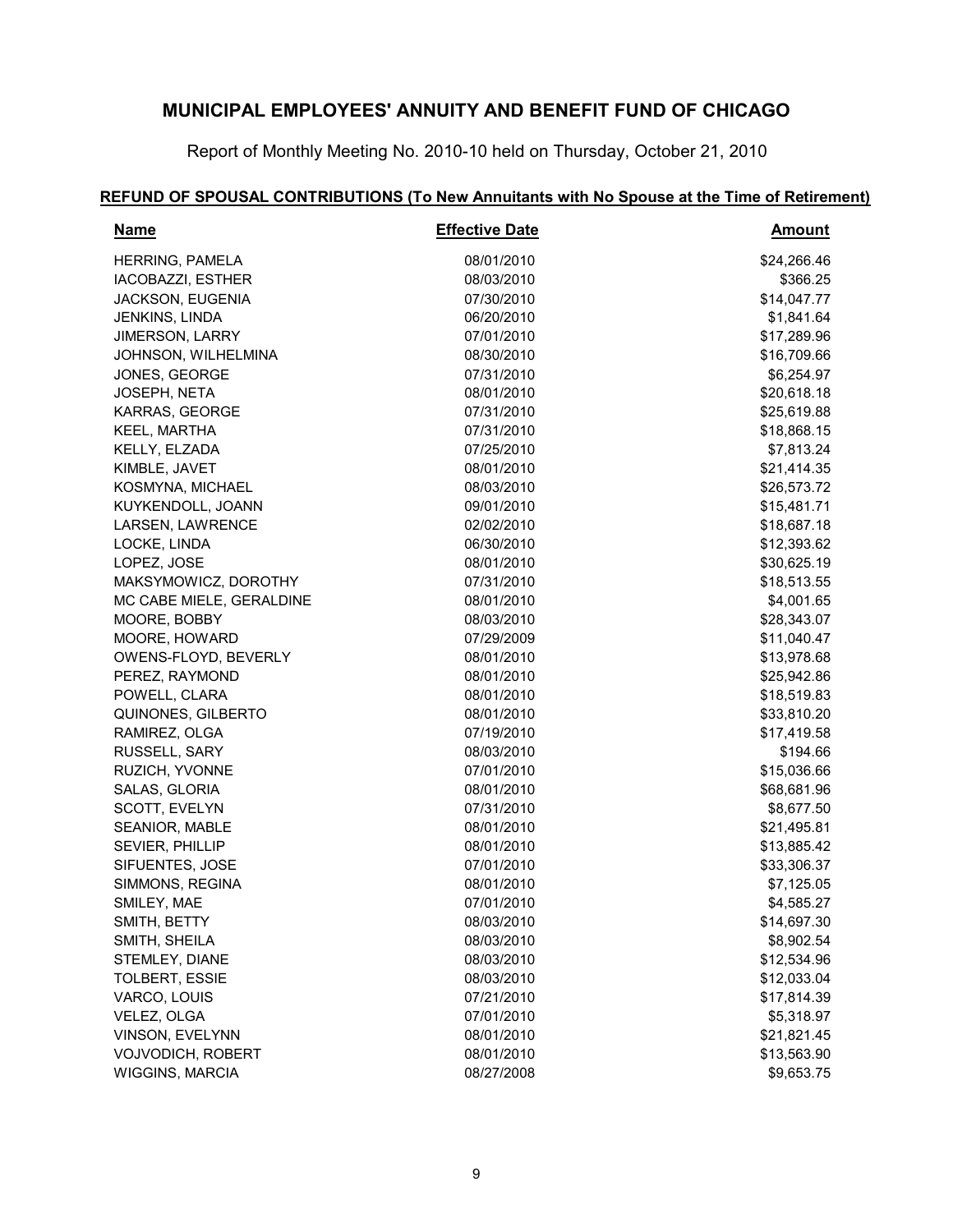Report of Monthly Meeting No. 2010-10 held on Thursday, October 21, 2010

### **REFUND OF SPOUSAL CONTRIBUTIONS (To New Annuitants with No Spouse at the Time of Retirement)**

| <b>Name</b>                                                                                                                       | <b>Effective Date</b> | Amount        |
|-----------------------------------------------------------------------------------------------------------------------------------|-----------------------|---------------|
| <b>TOTAL REFUND OF SPOUSAL CONTRIBUTIONS60 Case(s)</b><br>(To New Annuitants with No Spouse at the Time of<br><b>Retirement</b> ) |                       |               |
| <b>1/2 % REFUNDS TO NEW ANNUITANTS</b>                                                                                            |                       |               |
| <b>Name</b>                                                                                                                       | <b>Effective Date</b> | <b>Amount</b> |
| STASHAK, CAROL                                                                                                                    | 07/01/2010            | \$215.16      |
| TOTAL 1/2 % REFUNDS TO NEW ANNUITANTS 1 Case(s)                                                                                   |                       | \$215.16      |

**TOTAL REFUNDS \$3,737,497.47**

*Remaining Page Blank*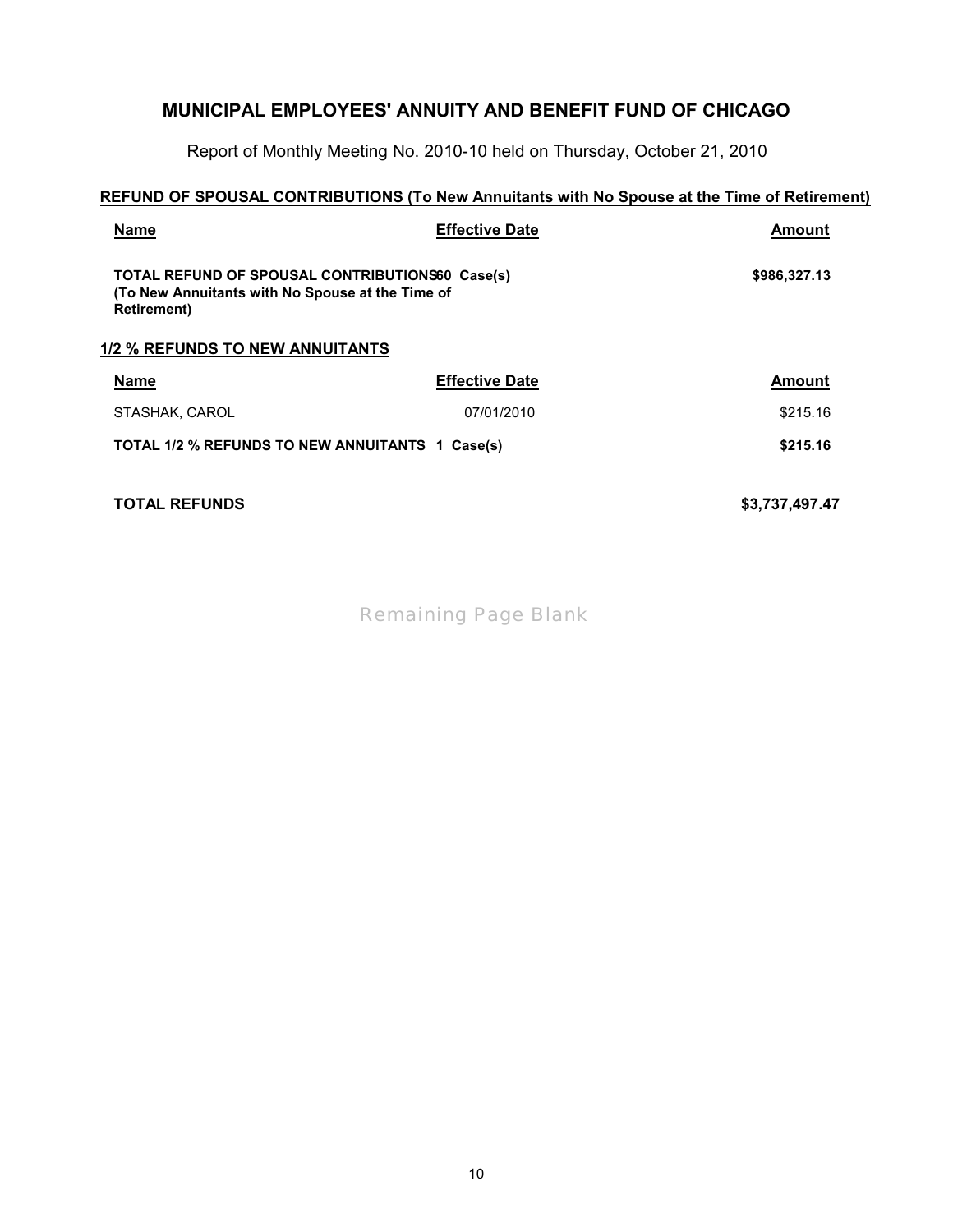Report of Monthly Meeting No. 2010-10 held on Thursday, October 21, 2010

#### **ADJUSTED REFUND**

| <b>Name</b> | <b>Refund Type</b> | Reason | <b>Resignation Date</b> | Amount |            |
|-------------|--------------------|--------|-------------------------|--------|------------|
| <b>NONE</b> |                    |        |                         |        | ORG<br>ADJ |

#### **TOTAL ADJUSTED REFUND**

Mr. Lux moved that the various amounts shown for refunds be approved for payment in the amount shown opposite their respective names. Seconded Mr. Guest. Carried: Ayes Messrs. Gibson, Guest, Lux, Malatesta, Ms. Neely. Noes-None.

*Remaining Page Blank*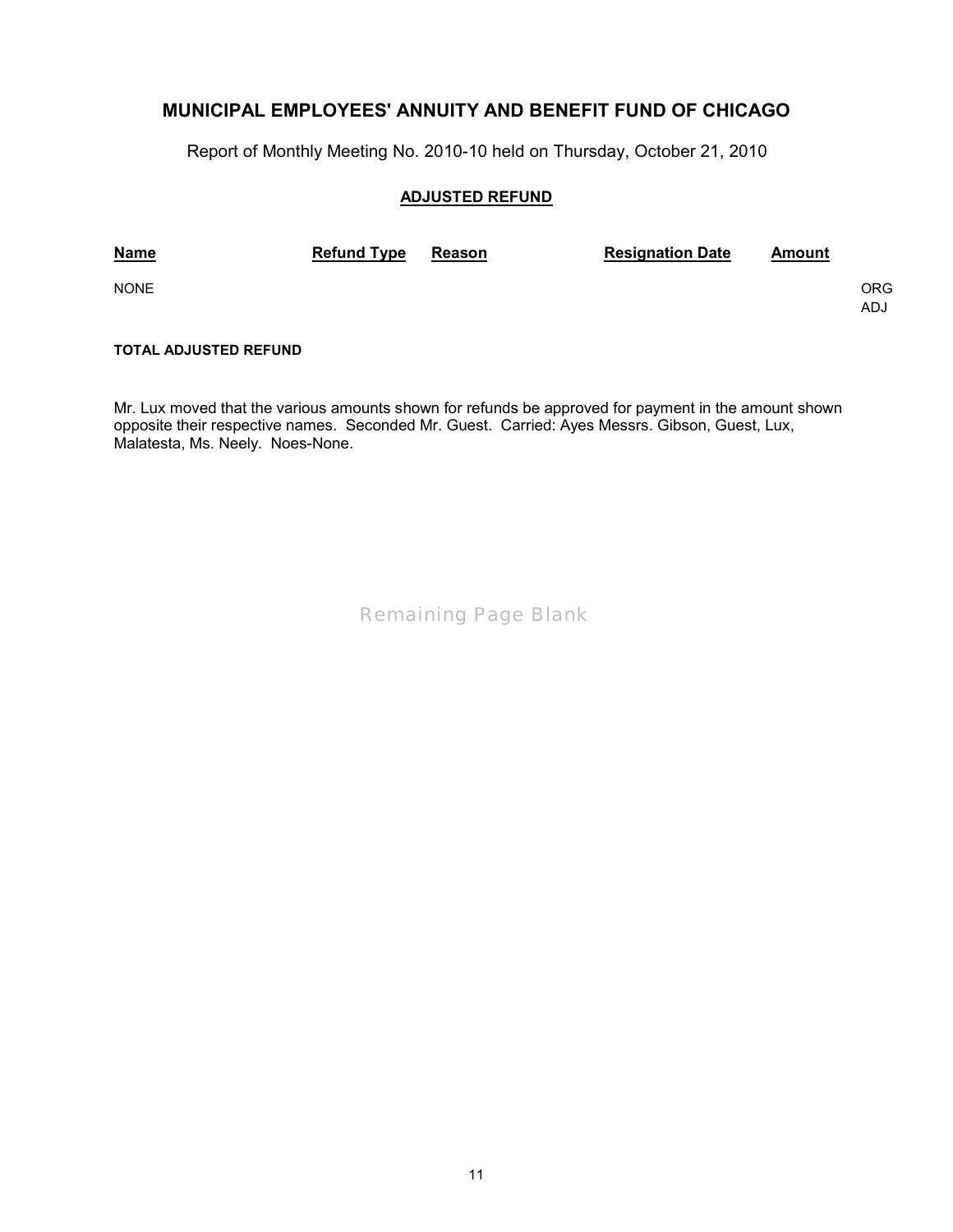Report for Monthly Meeting No. 2010-10 held on Thursday, October 21, 2010

## **[ADMINISTRATIVE & OPERATING DISBURSEMENTS, SEPTEMBER 2010](mailto:info@bfcoffee.com)**

| <b>PERSONNEL:</b>      |                                                          |             |              |                  |
|------------------------|----------------------------------------------------------|-------------|--------------|------------------|
|                        | 52000 Salaries and Wages - Regular                       |             |              | \$<br>200,008.87 |
|                        | 52005 Salaries and Wages - Comp-Time Pay                 |             |              | 696.21           |
|                        | <b>Employee Insurance &amp; Benefits:</b>                |             |              |                  |
|                        | 52110 Health Insurance/Prescription                      | \$64,337.31 |              |                  |
|                        | 52112 Dental Insurance                                   | 3,967.93    |              |                  |
|                        | 52114 Vision Insurance                                   | 734.19      |              |                  |
|                        | 52116 Life Insurance                                     | 935.25      |              |                  |
|                        | 52118 Transit Benefit Charges - (SS/Med savings \$46.55) | 18.43       |              |                  |
|                        | 52100 FICA - Medicare Tax                                | 2,571.31    |              |                  |
|                        | 52120 Employee Cost                                      | (4,993.97)  | \$ 67,570.45 |                  |
|                        | 52170 Retiree Health Insurance Premium                   | 13,548.62   |              |                  |
|                        | <b>MEAB Retiree Cost</b>                                 | (4,441.69)  | 9,106.93     | 76,677.38        |
|                        | <b>State Unemployment Compensation:</b>                  |             |              |                  |
|                        | Illinois Director of Employment Security:                |             |              |                  |
|                        | 52180 Reimbursement of unemployment benefits paid to     |             |              |                  |
|                        | former staff member from 04/01/10 - 06/30/10             |             |              | 6,929.00         |
| <b>TOTAL PERSONNEL</b> |                                                          |             |              | 284,311.46       |
|                        | <b>PROFESSIONAL SERVICES:</b>                            |             |              |                  |
|                        | <b>Legal Advisory Services:</b>                          |             |              |                  |
|                        | Attorney's Salaries:                                     |             |              |                  |
|                        | 52200 Fred Heiss                                         | 2,440.08    |              |                  |
|                        | 52202 William Marovitz                                   | 2,368.00    | 4,808.08     |                  |
|                        | <b>Other Consulting Services:</b>                        |             |              |                  |
|                        | <b>Medical Advisory Services:</b>                        |             |              |                  |
|                        | Terence P Sullivan, M.D.:                                |             |              |                  |
|                        | 52220 Professional services, 09/10                       |             | 3,689.86     |                  |
| Lobbyist:              |                                                          |             |              |                  |
|                        | Robert S Molaro & Associates:                            |             |              |                  |
|                        | 52221 Consulting Services, 08/10                         |             | 1,391.66     |                  |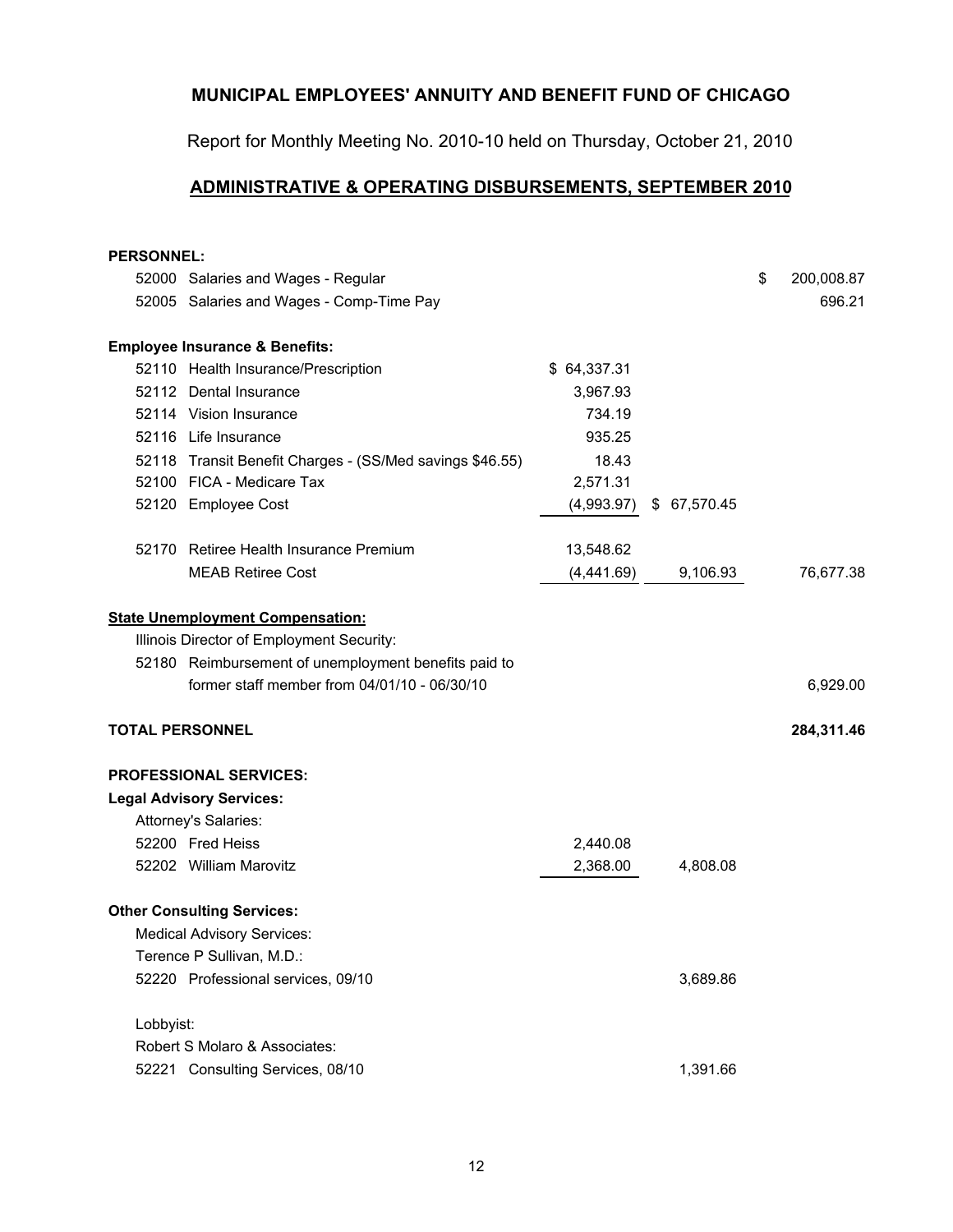|          | Network Support:                                             |          |              |                 |
|----------|--------------------------------------------------------------|----------|--------------|-----------------|
|          | Xerillion Corporation:                                       |          |              |                 |
|          | 52230 08/31/10, Inv#6554, Consulting - Server                |          | \$<br>520.00 | \$<br>10,409.60 |
|          | <b>TOTAL PROFESSIONAL SERVICES</b>                           |          |              | 10,409.60       |
|          | <b>COMMUNICATIONS EXPENSES:</b>                              |          |              |                 |
|          | <b>Printing &amp; Publications:</b>                          |          |              |                 |
|          | Pension Verification (Bi-ennial):                            |          |              |                 |
|          | Cahill Printing Company:                                     |          |              |                 |
|          | 52500 05/28/10, Inv#15884, Annuity Verification Envelopes \$ | 3,208.74 |              |                 |
|          | Illinois Paper & Copier Co.:                                 |          |              |                 |
|          | 52500 07/02/10, Inv#557903-000, Postcards                    | 1,269.00 | 4,477.74     |                 |
|          | Annual Report Design:                                        |          |              |                 |
|          | Parameter Design, Inc.:                                      |          |              |                 |
|          | 52500 09/20/10, Inv#CPM100825, Layout & Design - 2009        |          |              |                 |
|          | <b>Annual Report</b>                                         |          | 840.00       |                 |
|          | <b>Trustee Election Notice:</b>                              |          |              |                 |
|          | Chicago Office Technology Group:                             |          |              |                 |
|          | 52500 08/26/10, Inv#3DR65A 1, Paper for In-house print job:  |          |              |                 |
|          | Notice of Trustee Election & envs                            | 305.50   |              |                 |
|          | 09/17/10, Inv#3ET19A 1, Paper for In-house print job:        |          |              |                 |
|          | Certification of Trustee Election & envs                     | 196.75   | 502.25       | 5,819.99        |
| Postage: |                                                              |          |              |                 |
|          | Regular Mail & Permits:                                      |          |              |                 |
|          | <b>United States Postal Service:</b>                         |          |              |                 |
|          | 52520 Regular postage - meter account                        |          | 1,300.00     |                 |
|          | Pension Verification (Biennial):                             |          |              |                 |
|          | Cahill Printing Company:                                     |          |              |                 |
|          | 52520 05/28/10, Inv#15884, Annuity Verifications collating   |          |              |                 |
|          | & mailing                                                    |          | 3,235.52     |                 |
|          | Messenger Services, FedEx:                                   |          |              |                 |
|          | US Messenger & Logistics, Inc.:                              |          |              |                 |
|          | 52520 08/31/10, Inv#3234-8884, Messenger service from        |          |              |                 |
|          | 08/03/10 - 08/31/10, TNT deposits & check pickup             |          | 50.66        |                 |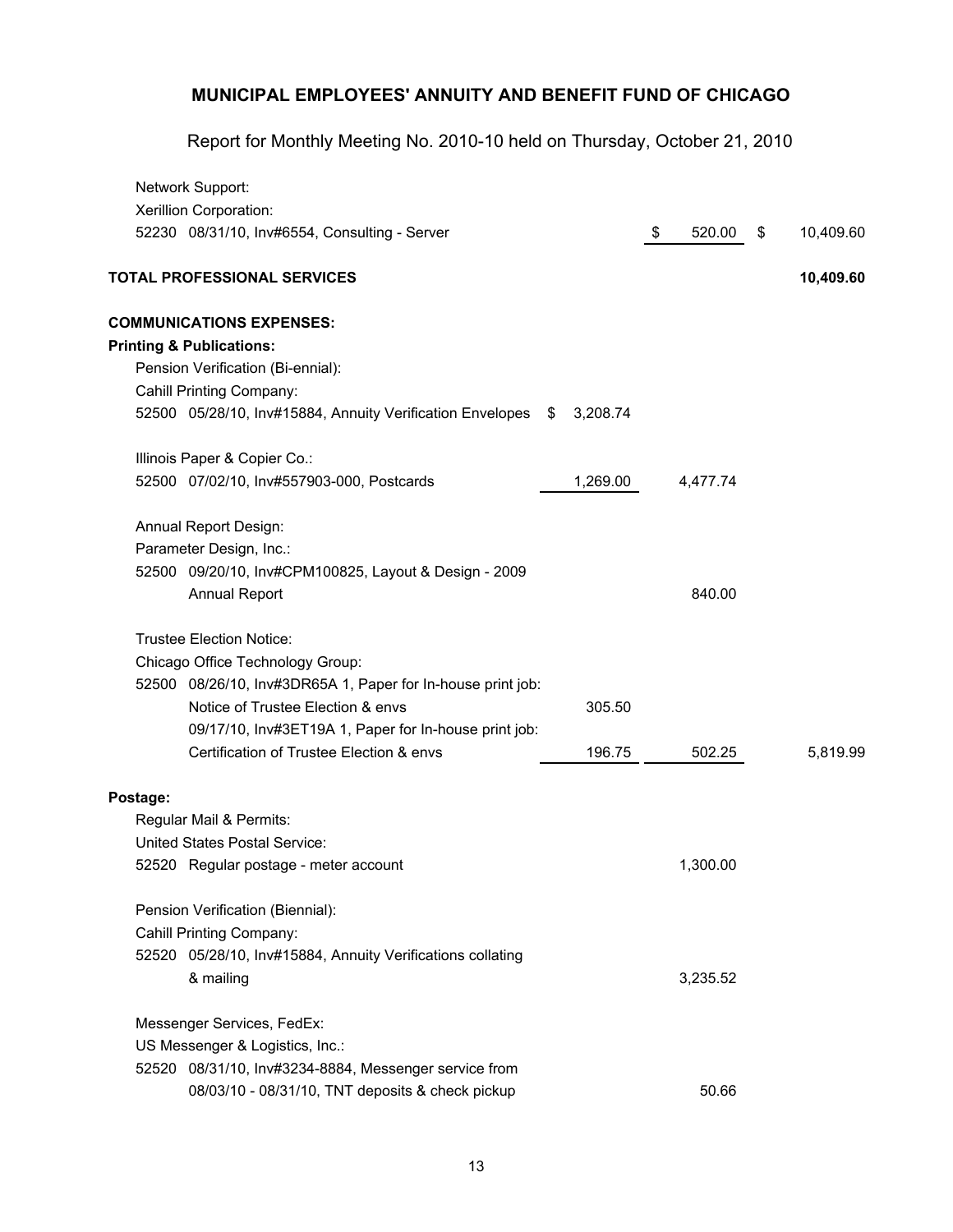| Annual Report:                                           |              |    |          |                 |
|----------------------------------------------------------|--------------|----|----------|-----------------|
| <b>United States Postal Service:</b>                     |              |    |          |                 |
| 52520 2009 Annual Report mailing (52,000)                |              | S. | 9,818.52 | \$<br>14,404.70 |
| <b>Telephone &amp; Communications:</b>                   |              |    |          |                 |
| Telecom Services - Local & Long Distance:                |              |    |          |                 |
| Great America Networks, Inc.:                            |              |    |          |                 |
| 52530 09/01/10, Inv#8853, Telecom services               |              |    |          |                 |
| Monthly Recurring charges 09/10                          | \$<br>521.77 |    |          |                 |
| Local usage, 08/01 - 08/31, 4589 calls                   | 140.69       |    |          |                 |
| Long distance, 08/01 - 08/31, 1517 calls                 | 147.60       |    |          |                 |
| Tax and other charges                                    | 4.80         |    |          |                 |
|                                                          | 814.86       |    |          |                 |
| Telecom Services - Phone System Lease:                   |              |    |          |                 |
| <b>BTI Communications:</b>                               |              |    |          |                 |
| 52530 08/17/10, Inv#9972829, Phone system & voice mail   |              |    |          |                 |
| charges for period 09/02/10 thru 10/01/10                | 2,202.48     |    | 3,017.34 |                 |
| RS: Shared Level 3 Phone Over Internet:                  |              |    |          |                 |
| County Employees' Annuity & Benefit Fund:                |              |    |          |                 |
| 52531 08/31/10, Inv#IVC170, Telephone service charges    |              |    |          |                 |
| for 07/10 - DR site                                      |              |    | 25.91    |                 |
| RS: Data Connection:                                     |              |    |          |                 |
| County Employees' Annuity & Benefit Fund:                |              |    |          |                 |
| 52532 08/31/10, Inv#IVC170, Shared Data connection       |              |    |          |                 |
| for 08/10 - DR site                                      | 173.87       |    |          |                 |
| <b>Verizon Financial Services LLC:</b>                   |              |    |          |                 |
| 52532 09/10/10, Inv#74769432, Data Connection - DR site  | 318.69       |    | 492.56   |                 |
| Onsite Internet Connectivity:                            |              |    |          |                 |
| XO Communications:                                       |              |    |          |                 |
| 52533 09/01/10, Inv#41403786, Internet service for 09/10 | 640.22       |    |          |                 |
| RS: Shared Covad T1 Line:                                |              |    |          |                 |
| County Employees' Annuity & Benefit Fund:                |              |    |          |                 |
| 52533 08/31/10, Inv#IVC170, Shared Internet services     |              |    |          |                 |
| for 08/10 - DR site                                      | 83.59        |    | 723.81   |                 |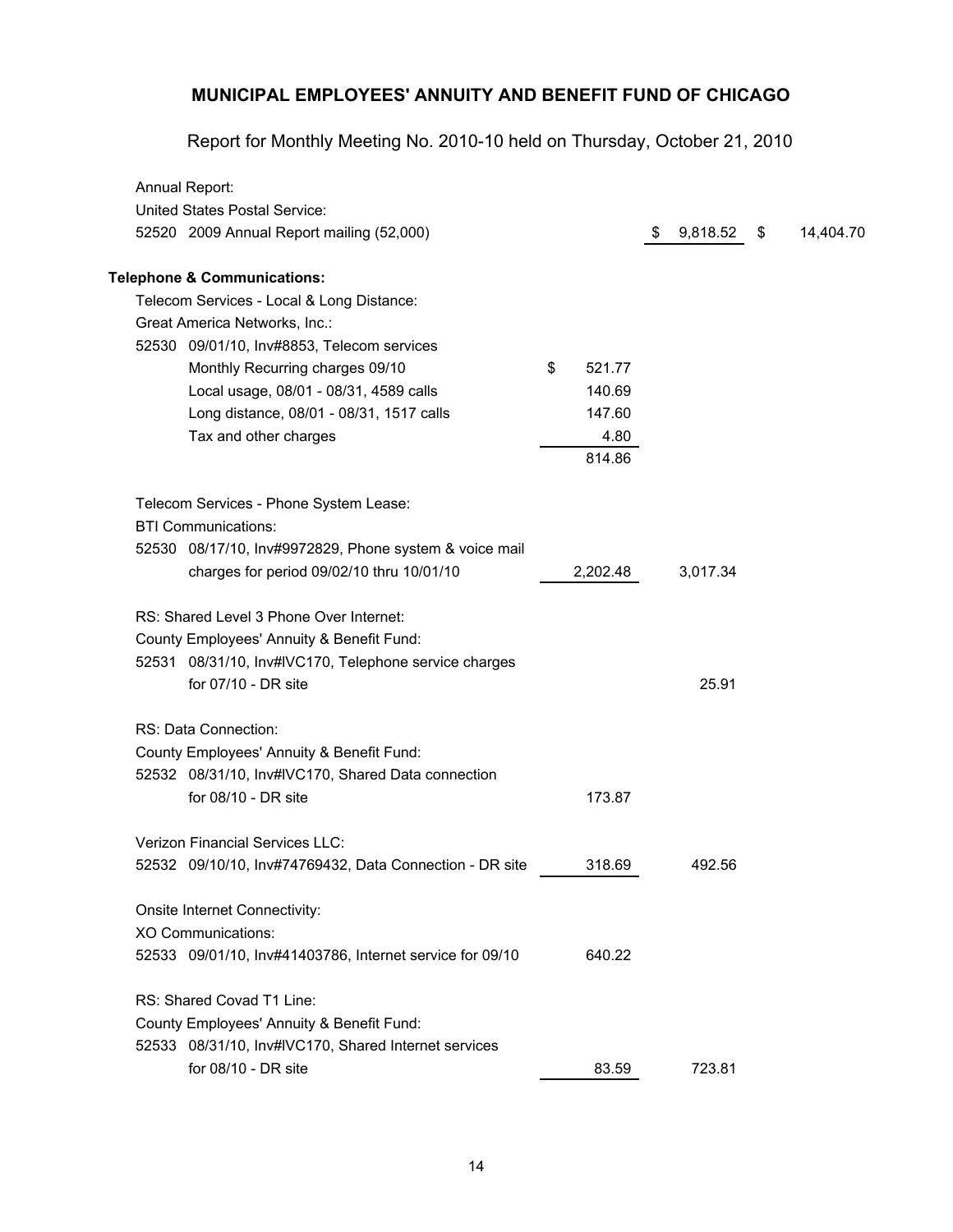|                                  | Business Continuity: Cell Phone Allowance for Managers                         |           |               |           |                |
|----------------------------------|--------------------------------------------------------------------------------|-----------|---------------|-----------|----------------|
| 52535 August 2010                |                                                                                |           | $\frac{1}{2}$ | 35.00     | \$<br>4,294.62 |
|                                  | <b>TOTAL COMMUNICATIONS EXPENSES</b>                                           |           |               |           | 24,519.31      |
| <b>INFORMATION SYSTEMS:</b>      |                                                                                |           |               |           |                |
| <b>Imaging Project:</b>          |                                                                                |           |               |           |                |
|                                  | 52050 Salaries & Wages - Part-Time                                             |           |               | 11,694.51 |                |
| 52100 Medicare ER                |                                                                                |           |               | 169.58    |                |
| 52105 OASDI-ER                   |                                                                                |           |               | 725.06    |                |
| Shredding Charges:               |                                                                                |           |               |           |                |
|                                  | Cintas Document Management:                                                    |           |               |           |                |
|                                  | 52322 09/07/10, Inv#DD25090252, Offsite Shredding charge \$<br>(one time fees) | 1,909.55  |               |           |                |
|                                  | 09/13/10, Inv#DD25090659, Shredding charges                                    | 120.99    |               | 2,030.54  |                |
| Office Rental:                   |                                                                                |           |               |           |                |
|                                  | 221 N. LaSalle Partners, LLC:                                                  |           |               |           |                |
|                                  | 52700 Rent, 09/01/10 - Suite 635                                               |           |               | 3,350.31  |                |
| <b>Copier Paper Supplies:</b>    |                                                                                |           |               |           |                |
|                                  | Chicago Office Technology Group:                                               |           |               |           |                |
|                                  | 53100 08/26/10, Inv#3DP67A 1, Copy paper for Imaging                           |           |               | 610.00    | 18,580.00      |
| <b>TOTAL INFORMATION SYSTEMS</b> |                                                                                |           |               |           | 18,580.00      |
| <b>OTHER OPERATING EXPENSES:</b> |                                                                                |           |               |           |                |
| <b>Rental &amp; Utilities:</b>   |                                                                                |           |               |           |                |
| <b>Office Rental:</b>            |                                                                                |           |               |           |                |
|                                  | 221 N. LaSalle Partners, LLC:                                                  |           |               |           |                |
|                                  | 52700 Rent, 09/01/10 - Suite 500                                               | 31,650.00 |               |           |                |
|                                  | County Employees' Annuity & Benefit Fund:                                      |           |               |           |                |
|                                  | 52710 08/31/10, Inv#IVC170, Rent 09/10 - DR site                               | 965.15    |               | 32,615.15 |                |
| <b>Utilities:</b>                |                                                                                |           |               |           |                |
| Electricity & Taxes:             |                                                                                |           |               |           |                |
|                                  | 221 N. LaSalle Partners, LLC:                                                  |           |               |           |                |
|                                  | 52720 Electricity, 07/08/10 - 08/10/10                                         |           |               | 1,798.16  |                |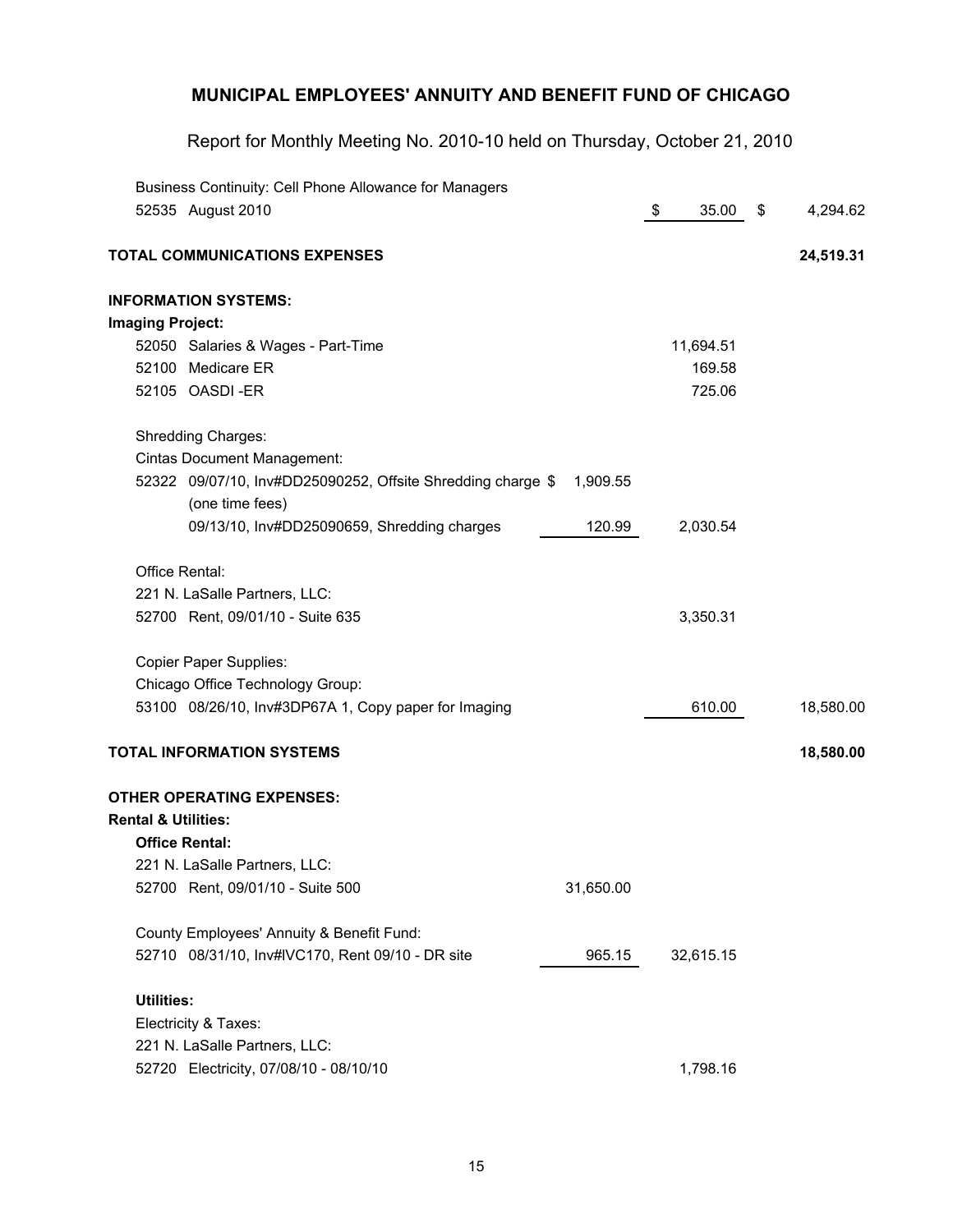|          | Chilled Water for Computer Room:                     |              |              |                 |
|----------|------------------------------------------------------|--------------|--------------|-----------------|
|          | 221 N. LaSalle Partners, LLC:                        |              |              |                 |
|          | 52724 Chilled water usage                            |              | \$<br>220.12 |                 |
|          | DR Site Shared Utilities:                            |              |              |                 |
|          | County Employees' Annuity & Benefit Fund:            |              |              |                 |
|          | 52720 08/31/10, Inv#IVC170, Electric service charges |              |              |                 |
|          | for $07/10$ - DR site                                | \$<br>122.74 |              |                 |
|          | 08/31/10, Inv#IVC170, Alarm user permit - Village of |              |              |                 |
|          | Lombard for 09/01/10 thru 08/31/11 - DR site         | 10.00        |              |                 |
|          | 08/31/10, Inv#IVC170, Alarm service charges for      |              |              |                 |
|          | 09/01/10 thru 11/30/10 - DR site                     | 39.60        | 172.34       | \$<br>34,805.77 |
|          | <b>Equipment Rental:</b>                             |              |              |                 |
|          | Water Cooler Rental:                                 |              |              |                 |
|          | Hinckley Springs:                                    |              |              |                 |
|          | 52752 08/28/10, Inv#082810, August Rental            |              | 76.50        |                 |
|          | Water Cooler: Water & Cups                           |              |              |                 |
|          | Hinckley Springs:                                    |              |              |                 |
|          | 52752 08/28/10, Inv#082810, Bottle supply            |              | 230.23       | 306.73          |
|          | <b>Contractual Services:</b>                         |              |              |                 |
|          | Offsite Storage/Data Destruction:                    |              |              |                 |
|          | Federal Companies:                                   |              |              |                 |
|          | 52320 09/01/10, Inv#11247, 09/10 Storage charges     |              | 719.14       |                 |
|          | Iron Mountain:                                       |              |              |                 |
|          | 52320 08/31/10, Inv#CHW5736, Cust #ID GD327          |              |              |                 |
|          | Storage charges for 09/10                            |              | 563.28       | 1,282.42        |
|          | <b>Staff Payroll Services:</b>                       |              |              |                 |
| Paychex: |                                                      |              |              |                 |
|          | 53620 Payroll processing charges for PPE 09/03/10    |              | 251.51       |                 |
|          | Payroll processing charges for PPE 09/17/10          |              | 249.72       |                 |
|          | Payroll processing charges for PPE 10/01/10          |              | 252.25       | 753.48          |
|          | <b>Dues &amp; Subscriptions:</b>                     |              |              |                 |
|          | IL Sec of State Lobbyist Registration:               |              |              |                 |
|          | Secretary of State:                                  |              |              |                 |
|          | 52400 08/10/10, 2010 Lobbyist registration fee       |              | 300.00       |                 |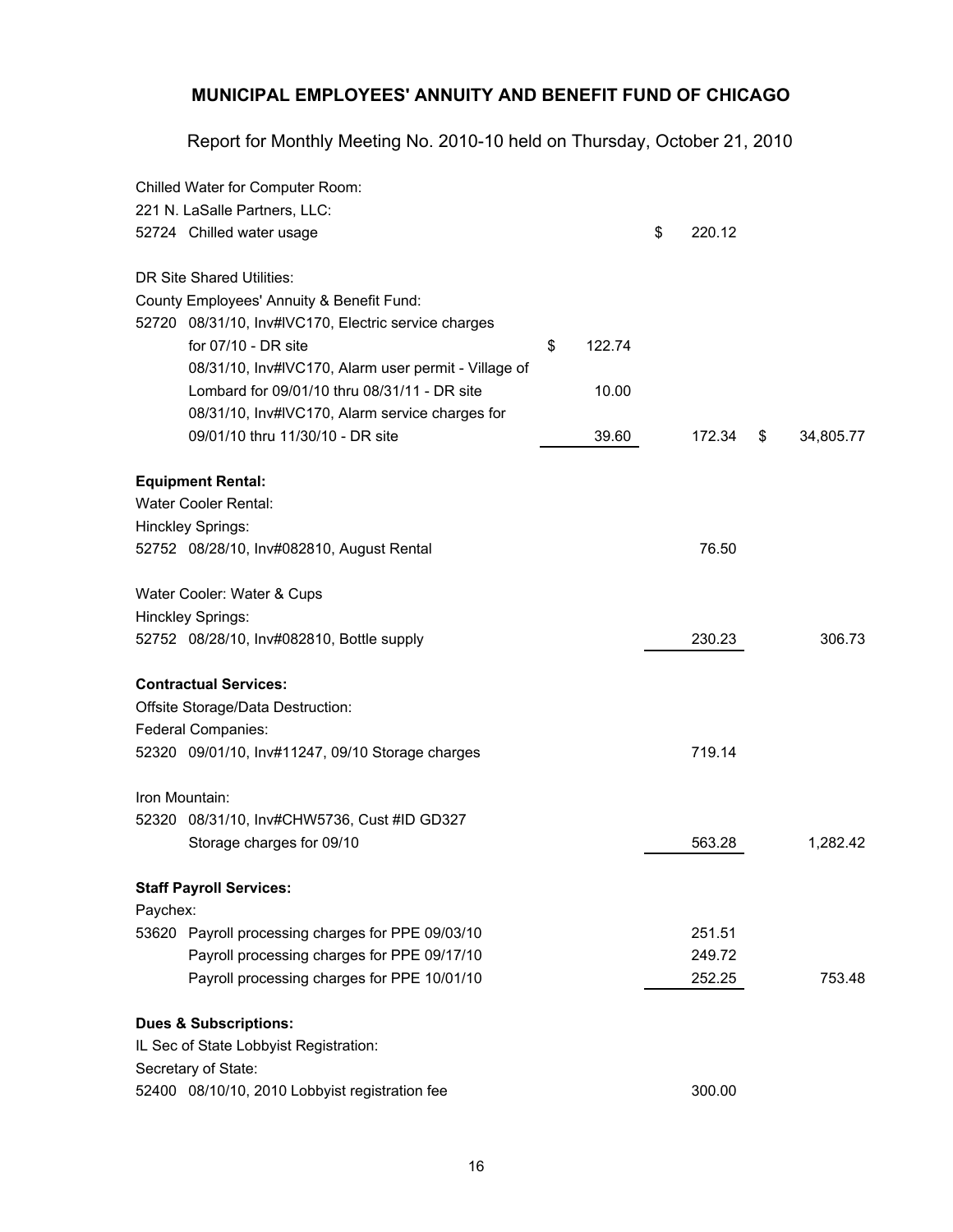|            | Notary Public Renewals:                                                      |            |             |              |
|------------|------------------------------------------------------------------------------|------------|-------------|--------------|
|            | 52400 08/27/10, Notary registration for Shaquita Smith                       | \$<br>5.00 |             |              |
|            | 09/09/10, Notary registration for Kristin Kezios                             | 5.00       | \$<br>10.00 | \$<br>310.00 |
|            | Repairs & Maintenance - Equipment:                                           |            |             |              |
|            | <b>Ricoh Aficio - Annuitant Services</b>                                     |            |             |              |
|            | Chicago Office Technology Group:                                             |            |             |              |
|            | 52612 08/19/10, Inv#971585, Color copier                                     |            |             |              |
|            | $\left(\text{color} = 68 \text{ pages: black} = 2,993 \text{ pages}\right)$  |            | 96.62       |              |
|            | Ricoh Aficio - Executive & Accounting                                        |            |             |              |
|            | 52612 08/19/10, Inv#971604, Color copier                                     |            |             |              |
|            | $\left(\text{color} = 859 \text{ pages: black} = 2,911 \text{ pages}\right)$ |            | 96.17       | 192.79       |
|            | <b>Repairs &amp; Maintenance - Office:</b>                                   |            |             |              |
|            | Office Repairs - Non Recurring:                                              |            |             |              |
|            | County Employees' Annuity & Benefit Fund:                                    |            |             |              |
|            | 52620 08/31/10, Inv#IVC170, Maintenance for server                           |            |             |              |
|            | room 07/10 - DR site                                                         |            | 37.60       |              |
|            | Office Maintenance Supplies:                                                 |            |             |              |
|            | 221 N. LaSalle Partners, LLC:                                                |            |             |              |
|            | 52625 Tenant charges WO# 25166772-3                                          | 257.39     |             |              |
|            | Fitness Center key purchase - J Michaels                                     | (10.00)    | 247.39      |              |
|            | <b>Towel Service:</b>                                                        |            |             |              |
|            | Aramark Uniform Services, Inc.:                                              |            |             |              |
|            | 52654 Towel Services, Inv#701-6976181, 08/19/10                              | 43.36      |             |              |
|            | Towel Services, Inv#701-6991163, 09/02/10                                    | 43.36      |             |              |
|            | Towel Services, Inv#701-6998692, 09/09/10                                    | 43.36      |             |              |
|            | Towel Services, Inv#701-7008107, 09/16/10                                    | 43.36      | 173.44      | 458.43       |
| Insurance: |                                                                              |            |             |              |
|            | Fiduciary Liability Insurance:                                               |            |             |              |
|            | Kaercher Campbell & Associates:                                              |            |             |              |
|            | 52600 09/10, Period 09/22/10 - 09/22/11                                      |            |             |              |
|            | Hartford Insurance Company                                                   |            |             |              |
|            | Renewal: \$10 M Fiduciary Liability                                          |            |             | 120,527.00   |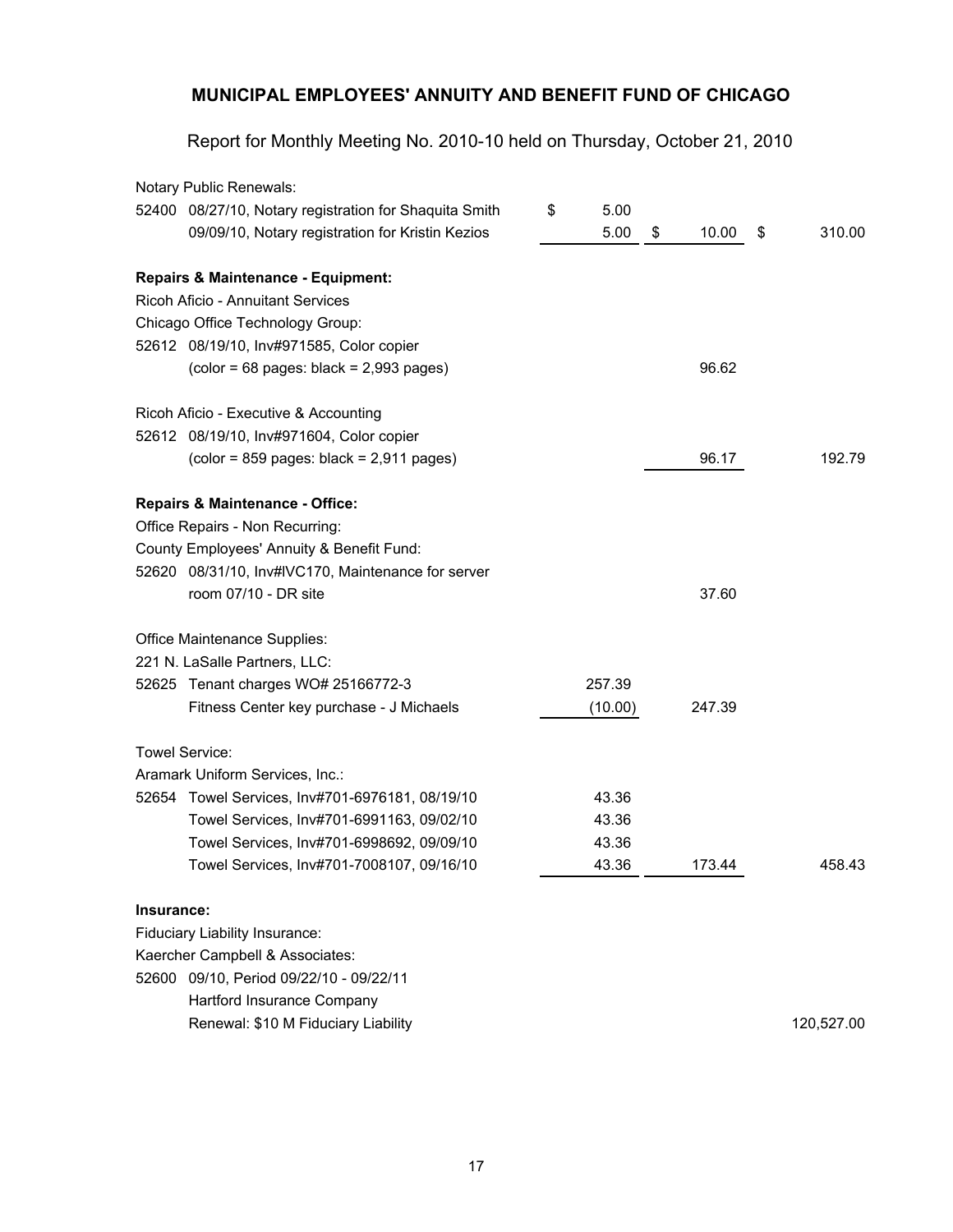| <b>Materials &amp; Supplies - Equipment:</b>                     |              |              |                |
|------------------------------------------------------------------|--------------|--------------|----------------|
| <b>Copier Paper Supplies:</b>                                    |              |              |                |
| Chicago Office Technology Group:                                 |              |              |                |
| 53100 08/24/10, Inv#3DP68A 1, Staples for copier                 | \$<br>105.00 |              |                |
| 08/26/10, Inv#3DP67A 1, Copy paper                               | 610.00       | \$<br>715.00 |                |
| Coffee Service:                                                  |              |              |                |
| <b>First Choice Coffee Services:</b>                             |              |              |                |
| 53130 09/16/10, Inv#159859, Coffee service                       |              | 310.81       |                |
| <b>Computer/Technical Supplies:</b>                              |              |              |                |
| Workstations:                                                    |              |              |                |
| American Express:                                                |              |              |                |
| 53300 08/24/10, Dell, Inv#XF2F59M61, Keyboard for laptop         |              | 42.40        |                |
| Tape Drive, Firewall and Misc:                                   |              |              |                |
| American Express:                                                |              |              |                |
| 53305 08/25/10, Server and Parts, Hard drive hot plug for server |              | 129.00       | \$<br>1,197.21 |
| <b>Miscellaneous Expense:</b>                                    |              |              |                |
| Receipts: Subpoena & Qildro Fees                                 |              |              |                |
| Qildro, Subpoena, NSF, EFT Reversal Fees:                        |              |              |                |
| 55000 09/10, Qildro/Subpoena/NSF/EFT reversal fees               |              | (63.00)      |                |
| Petty Cash Expense:                                              |              |              |                |
| 55000 Petty Cash Replenishment:                                  |              | 335.49       |                |
| Death Certificates:                                              |              |              |                |
| 55000 Certified copy of death record re: Rosine McLermore        |              | 15.00        |                |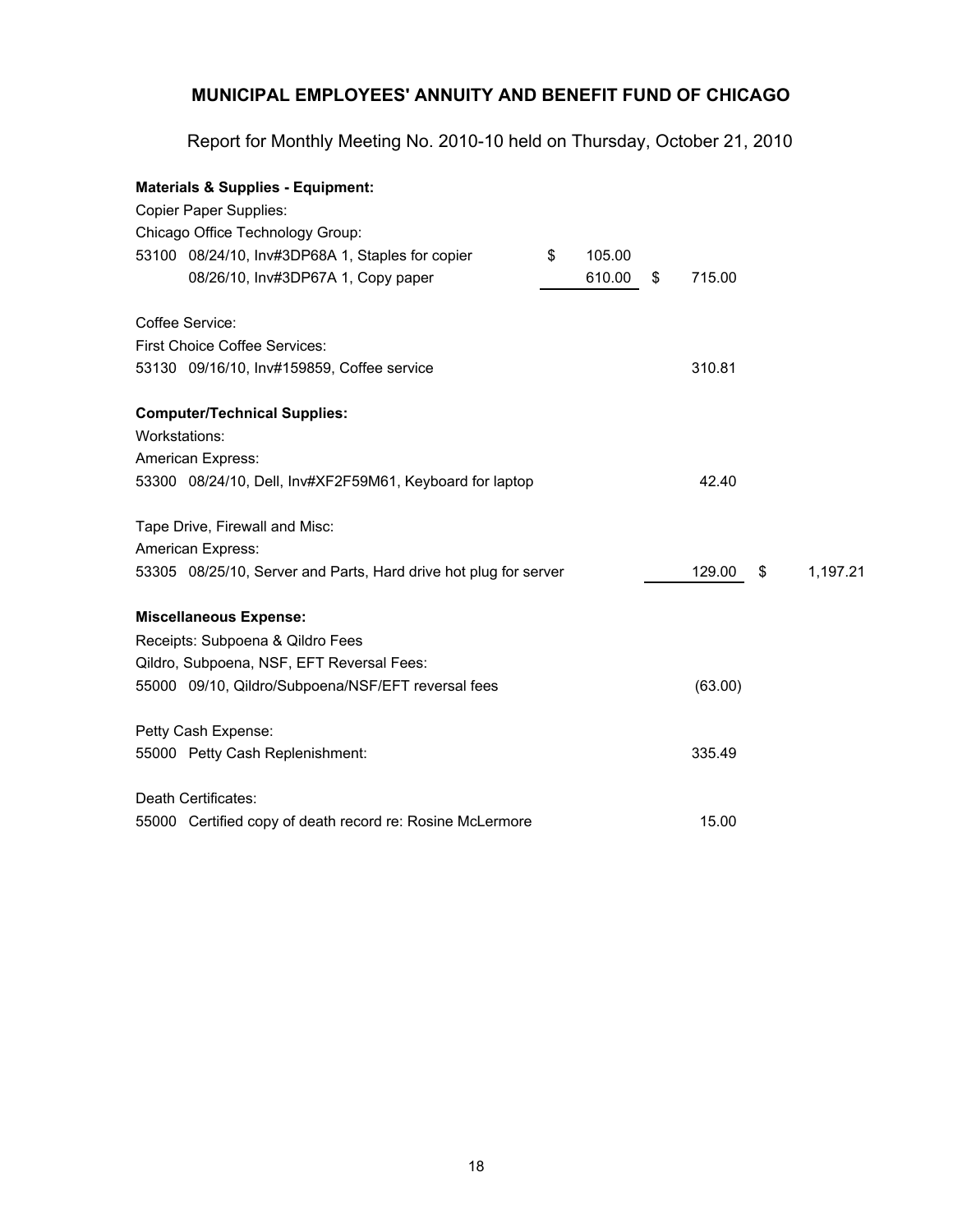Report for Monthly Meeting No. 2010-10 held on Thursday, October 21, 2010

| Board & Investment Meetings:                                     |              |                  |
|------------------------------------------------------------------|--------------|------------------|
| <b>American Express:</b>                                         |              |                  |
| 55000 08/19/10, Board Room supplies                              | \$<br>125.00 |                  |
| Parking Fees:                                                    |              |                  |
| InterPark:                                                       |              |                  |
| 55000 Parking passes issued to Trustees                          | 150.00       | \$<br>562.49     |
| <b>TOTAL OTHER OPERATING EXPENSES</b>                            |              | 160,396.32       |
| TOTAL ADMINISTRATIVE BEFORE INVESTMENT FEES                      |              | 498,216.69       |
| <b>Investment Expense:</b>                                       |              |                  |
| <b>TOTAL INVESTMENT EXPENSES</b>                                 |              | \$               |
| TOTAL ADMINISTRATIVE AND OPERATING DISBURSEMENTS, SEPTEMBER 2010 |              | \$<br>498,216.69 |

Mr. Lux moved to approve disbursements as reflected above, to [pers](mailto:info@bfcoffee.com)ons or firms in the amounts shown opposite the respective names. Seconded by Ms. Neely.

Carried: Ayes - Messrs. Malatesta, Lux, Gibson, Guest, Ms. Neel[y. N](mailto:info@bfcoffee.com)oes - None.

*Remaining Page Blank*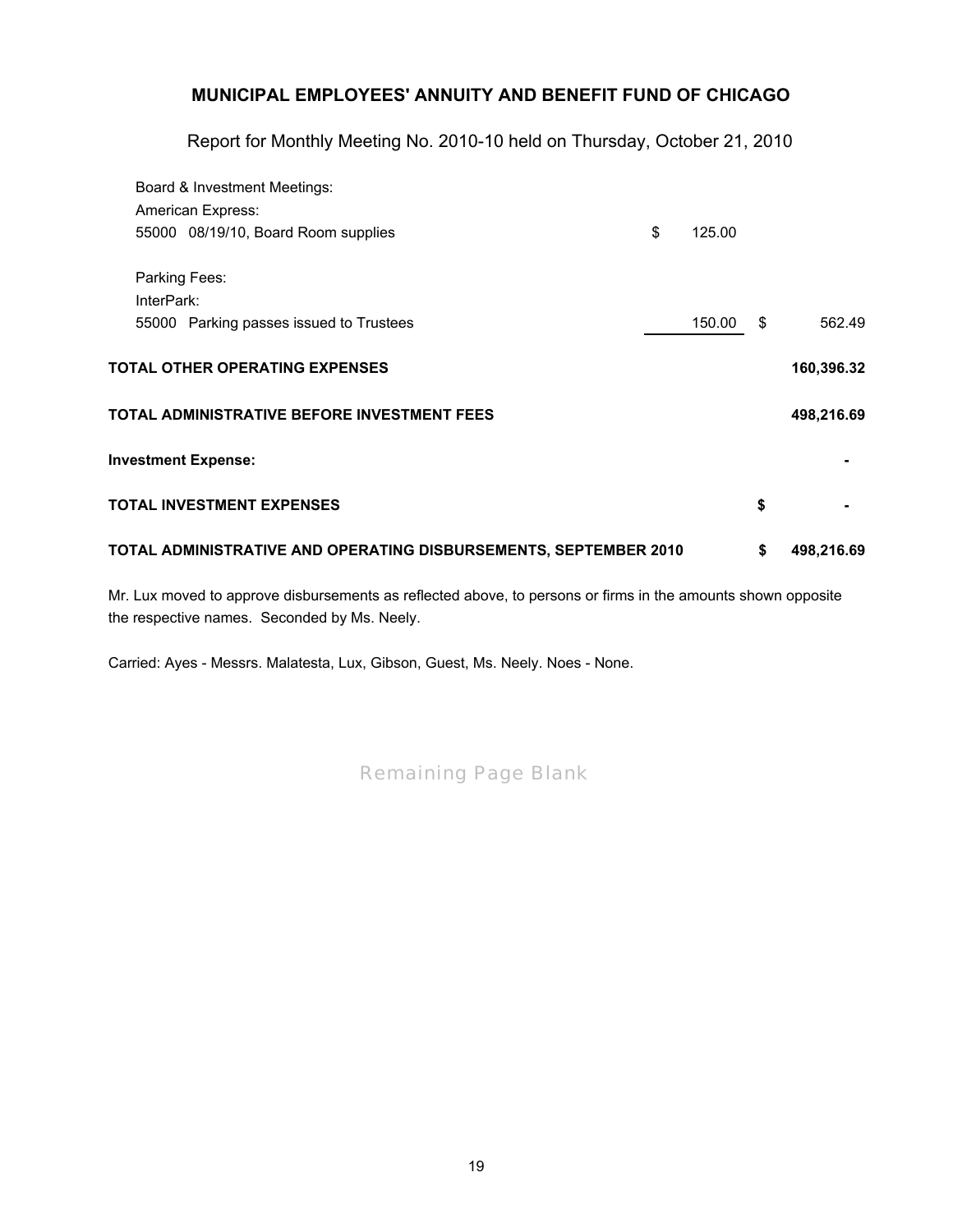Report of Monthly Meeting No. 2010-10 held on Thursday, October 21, 2010

The Fund presents the following Resolutions pertaining to Annuities

Resolved, that each of the following named members of the Fund be granted an annuity of the amount stated, and to continue for life, unless otherwise stated in the notes, provided that separation from the service of the City of Chicago shall have become effective as of such date:

|                              | City/       |                                |                 | <b>Monthly</b>  | <b>Amount</b> |              |
|------------------------------|-------------|--------------------------------|-----------------|-----------------|---------------|--------------|
| <b>Name</b>                  | <b>B.E.</b> | <b>Title</b>                   | <b>Eff Date</b> | <b>Employee</b> | <b>Spouse</b> | <b>Notes</b> |
| AMES, RAY S                  | C           | <b>FILTRATION ENG III</b>      | 07/01/2010      | \$2,062.36      | \$1,031.18    | R            |
| AMIN, RAMESH C               | С           | <b>VENT FURNACE INSPEC</b>     | 08/01/2010      | \$3,857.22      | \$1,928.61    |              |
| ANTHONY, ROBERT M            | С           | <b>WINDOW WASHER</b>           | 07/31/2010      | \$2,397.06      | \$1,198.53    |              |
| <b>BAILEY, JOSEPH R</b>      | B           | <b>CUST WKR</b>                | 08/01/2010      | \$2,747.14      | N/A           |              |
| <b>BANKS, RUTHIE L</b>       | B           | <b>TEACHER ASST</b>            | 08/30/2010      | \$2,000.81      | N/A           | R            |
| <b>BOURKE, ROBERT F</b>      | B           | ENG CUST GR IV                 | 07/01/2010      | \$5,097.33      | \$2,548.66    |              |
| CHATMON, ROSETTA L           | B           | <b>CWA</b>                     | 08/04/2010      | \$850.00        | \$800.00      |              |
| CHICO, ERNEST F              | $\mathsf C$ | <b>HOISTING ENG</b>            | 08/01/2010      | \$4,269.89      | N/A           |              |
| CHMURA, AUDREY M             | B           | <b>COMPUTER TECH</b>           | 07/05/2010      | \$1,782.62      | N/A           |              |
| CIFUENTES, ANGEL             | B           | <b>TEACHER ASST</b>            | 08/03/2010      | \$923.25        | \$800.00      |              |
| CIGRANG, DAVID C             | C           | OPER ENG GROUP A               | 08/01/2010      | \$4,675.78      | N/A           | R            |
| CLEMENTE, RALPH F            | $\mathsf C$ | <b>MTD</b>                     | 08/01/2010      | \$4,356.89      | \$2,178.45    |              |
| COLEMAN, CLAUDIA             | $\mathsf C$ | <b>CLERK III</b>               | 08/14/2010      | \$1,777.90      | N/A           |              |
| COLTMAN, LINDA L             | B           | OFFICE MGR                     | 08/03/2010      | \$2,344.28      | \$1,172.14    |              |
| COOPER HALL, LOUISE          | $\mathsf C$ | <b>ADMIN ASST II</b>           | 08/01/2010      | \$3,529.72      | N/A           |              |
| CORNELIUS, MERRY D           | B           | <b>TEACHER ASST</b>            | 08/03/2010      | \$2,807.66      | \$1,468.01    |              |
| CORRIGAN, SHARON A           | C           | DEPUTY COMM                    | 07/31/2010      | \$7,093.80      | \$3,546.90    | R            |
| <b>CURTIS, JANICE E</b>      | $\mathsf C$ | <b>STAFF ASST</b>              | 07/01/2010      | \$3,391.20      | \$1,695.60    |              |
| DAVIS, JEANETTE              | $\mathsf C$ | <b>CERT MED ASST</b>           | 08/14/2010      | \$2,209.32      | N/A           |              |
| DINKHA, NAJIBA M             | B           | COOK III                       | 07/27/2010      | \$850.00        | \$800.00      |              |
| DISVISCOUR, KATHLEEN T       | B           | <b>GUID CNSLR AIDE</b>         | 08/03/2010      | \$2,621.86      | \$1,310.93    |              |
| DORAN, JOANN                 | $\mathsf C$ | <b>STAFF ASST</b>              | 08/01/2010      | \$2,054.48      | \$1,027.24    | R            |
| DRAPER, HENRY L              | $\mathsf C$ | <b>MTD</b>                     | 08/01/2010      | \$2,407.68      | N/A           |              |
| <b>ENGSTROM, GORDON A</b>    | B           | <b>SCH SECURITY OFFICER</b>    | 07/01/2010      | \$850.00        | \$800.00      |              |
| FERRILL, WENDELL W           | $\mathsf C$ | FIELD SERV SPECIALIST          | 05/25/2010      | \$3,530.88      | \$1,765.44    |              |
| FLORES, ELBA                 | B           | <b>GUID CNSLR AIDE</b>         | 08/03/2010      | \$1,140.23      | \$800.00      |              |
| FORD, ELNORA E               | B           | <b>CWA</b>                     | 06/20/2010      | \$1,867.30      | \$933.65      |              |
| FOSTER, JAMES M              | $\mathsf C$ | DEPT ECON DEV PLAN R           | 07/01/2010      | \$321.59        | \$160.79      | <b>RS</b>    |
| GAGLIANO, GREGORY A          | $\mathsf C$ | FOREMAN SEWER BRICK 08/01/2010 |                 | \$4,694.70      | N/A           |              |
| <b>GARCIA, MARIA V</b>       | B           | <b>TEACHER ASST</b>            | 08/03/2010      | \$1,690.66      | \$845.33      |              |
| GILLIAM, ELNORA              | B           | <b>GUID CNSLR AIDE</b>         | 08/26/2010      | \$549.01        | N/A           | $\mathbf S$  |
| <b>GOLDSMITH, PATRICIA K</b> | $\mathsf C$ | SUPV CROSSING GUARD            | 08/01/2010      | \$4,416.40      | N/A           |              |
| GORLO, ROBERT A              | С           | <b>MTD</b>                     | 05/13/2009      | \$1,895.39      | N/A           |              |
| <b>GRANICH, JOHN L</b>       | C           | <b>MTD</b>                     | 08/01/2010      | \$4,219.58      | \$2,410.06    |              |
| HAIL, VIRGINIA L             | B           | <b>GUID CNSLR AIDE</b>         | 08/03/2010      | \$1,566.24      | N/A           |              |
| HAMILTON, EDDIE L            | В           | SIGN LANG INTERPRETE           | 08/03/2010      | \$1,142.50      | N/A           |              |
| HARGEWOOD, RICHARD           | B           | <b>CUST WKR</b>                | 07/30/2010      | \$1,804.27      | \$902.14      |              |
| HARRIS, JUDITH L             | С           | <b>CROSSING GUARD</b>          | 08/01/2010      | \$850.00        | \$800.00      |              |
| HARVEY, LINDA B              | B           | <b>LUNCHRM MGR</b>             | 08/01/2010      | \$1,184.44      | N/A           |              |
| HECK, DEBORAH A              | B           | <b>GUID CNSLR AIDE</b>         | 08/03/2010      | \$1,464.78      | \$800.00      |              |
| HERRING, PAMELA A            | С           | <b>CLERK IV</b>                | 08/01/2010      | \$3,795.40      | N/A           |              |
| HUGHES, ROBERT E             | В           | <b>CUST WKR</b>                | 08/01/2010      | \$1,441.54      | \$800.00      |              |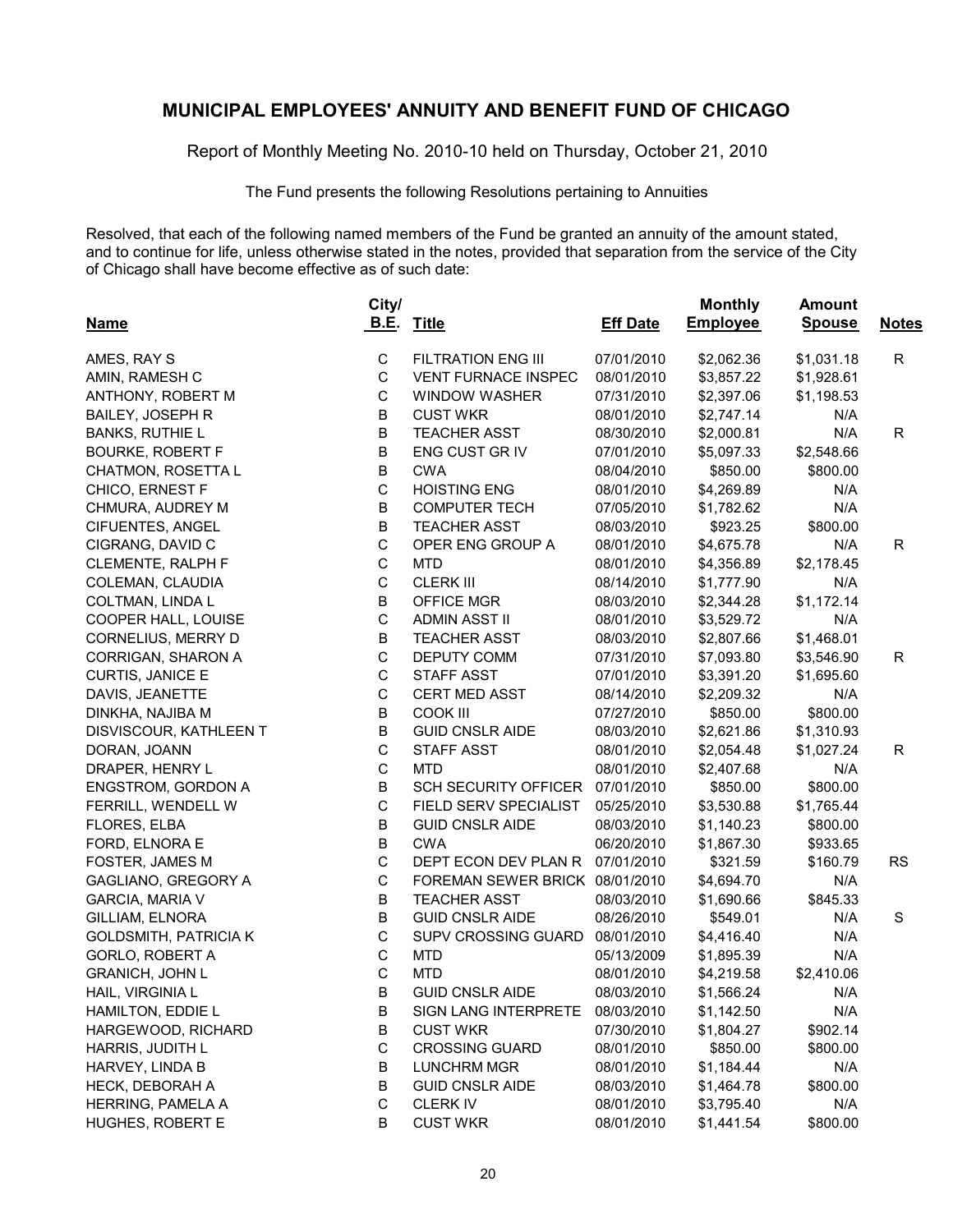Report of Monthly Meeting No. 2010-10 held on Thursday, October 21, 2010

The Fund presents the following Resolutions pertaining to Annuities

Resolved, that each of the following named members of the Fund be granted an annuity of the amount stated, and to continue for life, unless otherwise stated in the notes, provided that separation from the service of the City of Chicago shall have become effective as of such date:

| <b>Name</b>                | City/<br><b>B.E.</b> | <b>Title</b>                | <b>Eff Date</b> | <b>Monthly</b><br><b>Employee</b> | <b>Amount</b><br><b>Spouse</b> | <b>Notes</b> |
|----------------------------|----------------------|-----------------------------|-----------------|-----------------------------------|--------------------------------|--------------|
| <b>IACOBAZZI, ESTHER P</b> | В                    | <b>CASE MGR</b>             | 08/03/2010      | \$392.82                          | N/A                            | <b>RS</b>    |
| ISHOO, VIRGINIA            | $\mathsf C$          | <b>TIMEKEEPER</b>           | 08/01/2010      | \$4,061.57                        | \$2,030.78                     |              |
| JACKSON, EUGENIA Y         | В                    | <b>VISION HEARING TECH</b>  | 07/30/2010      | \$2,262.11                        | N/A                            |              |
| JENKINS, LINDA D           | В                    | REMOTE TERM OPER            | 06/20/2010      | \$716.77                          | N/A                            | <b>RAS</b>   |
| <b>JIMERSON, LARRY H</b>   | В                    | <b>CUST WKR</b>             | 07/01/2010      | \$2,699.17                        | N/A                            |              |
| JOHNSON, WILHELMINA        | B                    | <b>SCH CLERK</b>            | 08/30/2010      | \$2,464.58                        | N/A                            |              |
| JONES, GEORGE A            | C                    | DIR MED XRAY SERV           | 07/31/2010      | \$904.75                          | N/A                            | R            |
| JOSEPH, NETA M             | C                    | <b>CLERK IV</b>             | 08/01/2010      | \$3,643.61                        | N/A                            |              |
| JUDGE, VALENTINE           | $\mathsf C$          | <b>ASST TO THE MAYOR</b>    | 08/15/2010      | \$1,631.18                        | \$946.51                       |              |
| KARRAS, GEORGE H           | C                    | <b>MTD</b>                  | 07/31/2010      | \$4,275.25                        | N/A                            |              |
| KEEL, MARTHA L             | $\mathsf C$          | SR DATA ENTRY OPER          | 07/31/2010      | \$3,458.63                        | N/A                            |              |
| KELLY, ELZADA E            | B                    | <b>ASSOC LUNCHRM MGR I</b>  | 07/25/2010      | \$1,650.83                        | N/A                            |              |
| KIDD, CAROL A              | B                    | <b>SCH SECURITY OFFICER</b> | 08/04/2010      | \$850.00                          | \$800.00                       |              |
| KIMBLE, JAVET M            | C                    | PRINC PHOTO TECH            | 08/01/2010      | \$3,462.27                        | N/A                            |              |
| KNEEBONE, MICHAEL J        | $\mathsf C$          | DIR INFO SYSTEMS            | 08/01/2010      | \$6,386.88                        | \$3,193.44                     | B            |
| KOO, WINNIE C              | B                    | <b>TEACHER ASST</b>         | 08/26/2010      | \$419.76                          | \$181.55                       | <b>RS</b>    |
| KOSMYNA, MICHAEL           | B                    | ENG CUST GR V               | 08/03/2010      | \$4,919.35                        | N/A                            |              |
| KRUESI, FRANK E            | $\mathsf C$          | ASST TO THE MAYOR           | 07/31/2010      | \$2,271.46                        | \$968.21                       | <b>RB</b>    |
| KUYKENDOLL, JOANN          | C                    | <b>CLERK IV</b>             | 09/01/2010      | \$2,885.06                        | N/A                            |              |
| LARSEN, LAWRENCE T         | C                    | SUPER OF MAPS               | 02/02/2010      | \$2,687.71                        | N/A                            |              |
| LAWRENCE, JAMES W          | B                    | <b>TEACHER ASST</b>         | 07/16/2010      | \$1,163.82                        | \$800.00                       |              |
| LI, LI X                   | B                    | <b>LRA</b>                  | 08/01/2010      | \$850.00                          | \$800.00                       |              |
| LOCKE, LINDA A             | B                    | STUDENT SPEC SERV AD        | 06/30/2010      | \$2,345.99                        | N/A                            |              |
| LOPEZ, JOSE N              | C                    | <b>MTD</b>                  | 08/01/2010      | \$4,391.74                        | N/A                            |              |
| MAKSYMOWICZ, DOROTHY C     | С                    | PYMT SERV REP               | 07/31/2010      | \$3,416.04                        | N/A                            |              |
| MASA, EDWARD M             | $\mathsf C$          | SR PERSONNEL ASST           | 07/01/2010      | \$2,778.22                        | \$1,399.96                     |              |
| MASSEY, JOHN D             | B                    | <b>SECURITY SUPV II</b>     | 08/04/2010      | \$3,006.11                        | \$1,503.06                     |              |
| MC CABE MIELE, GERALDINE M | C                    | MEMBER ZONING BD            | 08/01/2010      | \$412.13                          | N/A                            | S            |
| MOORE, BOBBY L             | B                    | ENG CUST GR V               | 08/03/2010      | \$5,719.32                        | N/A                            |              |
| MOORE, HOWARD              | C                    | <b>CUST WKR</b>             | 07/29/2009      | \$1,522.04                        | N/A                            |              |
| NAKAGUCHI, ANN M           | $\mathsf C$          | STAFF ASST                  | 08/01/2010      | \$5,454.12                        | \$2,727.06                     |              |
| NEAL, MARY M               | C                    | <b>CROSSING GUARD</b>       | 07/23/2010      | \$850.00                          | \$800.00                       |              |
| NOTTOLI, JEFFREY D         | C                    | <b>LINEMAN</b>              | 08/01/2010      | \$5,199.89                        | \$2,216.46                     |              |
| OCIEPKA, FRANK             | $\mathsf C$          | <b>SUPV ENG</b>             | 07/19/2010      | \$822.99                          | \$945.95                       | Α            |
| OWENS-FLOYD, BEVERLY       | $\mathsf{C}$         | CLERK IV                    | 08/01/2010      | \$2,756.93                        | N/A                            |              |
| PACIA, BLANCA              | С                    | ASST SPEC IN AGING          | 06/05/2010      | \$940.45                          | \$470.22                       | R            |
| PEREZ, RAYMOND J           | С                    | OPER ENG GROUP A            | 08/01/2010      | \$5,075.20                        | N/A                            |              |
| POWELL, CLARA M            | С                    | <b>CLERK III</b>            | 08/01/2010      | \$3,154.20                        | N/A                            |              |
| QUINN, PATRICK L           | С                    | <b>MTD</b>                  | 08/01/2010      | \$4,289.65                        | \$2,144.82                     |              |
| QUINONES, GILBERTO         | С                    | DEPUTY COMM                 | 08/01/2010      | \$6,299.90                        | N/A                            |              |
| RAMIREZ, OLGA M            | В                    | <b>VISION HEARING TECH</b>  | 07/19/2010      | \$3,167.77                        | N/A                            |              |
| RIVERA, AIDA L             | В                    | <b>TEACHER ASST</b>         | 07/01/2010      | \$2,166.41                        | \$1,218.63                     |              |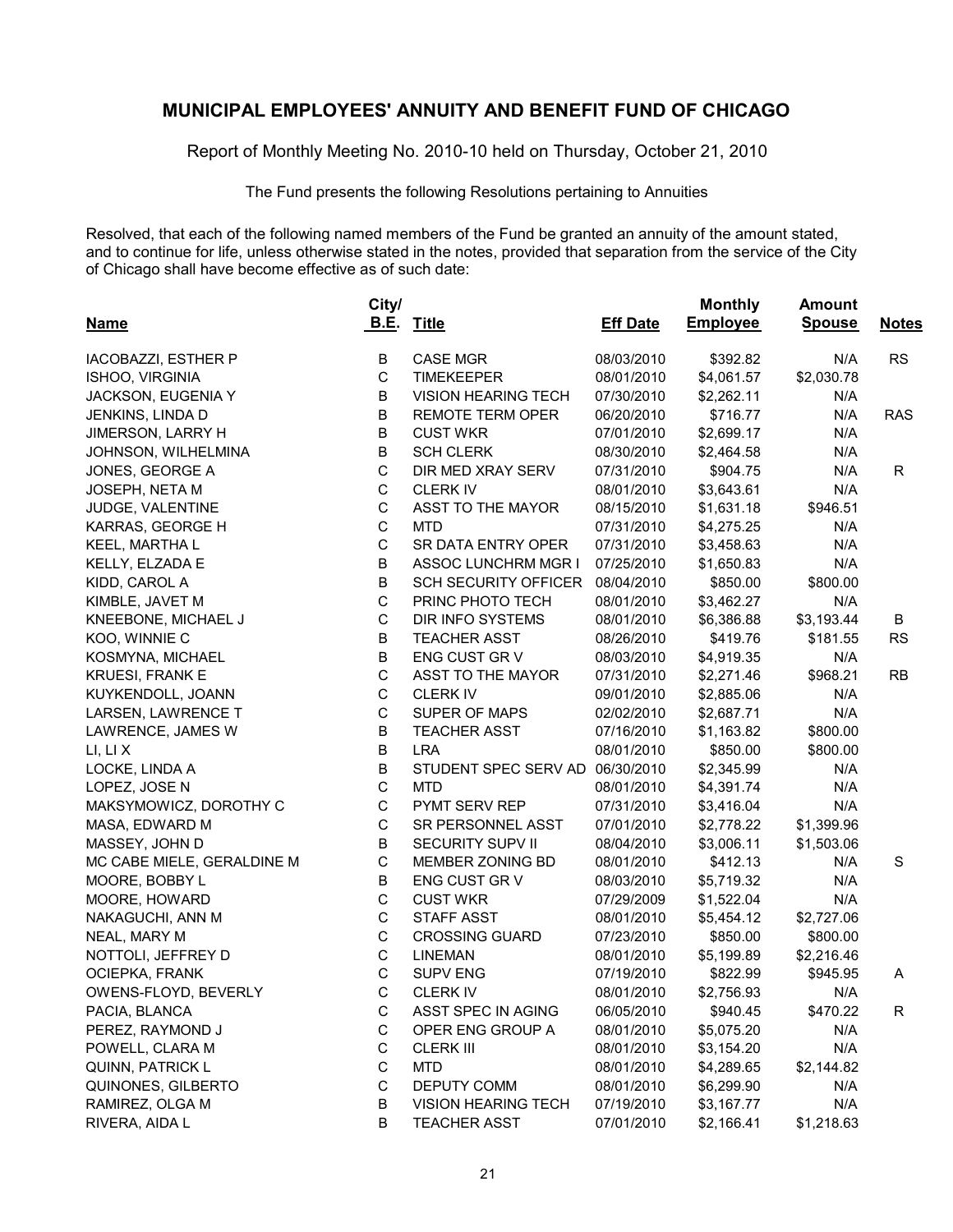Report of Monthly Meeting No. 2010-10 held on Thursday, October 21, 2010

The Fund presents the following Resolutions pertaining to Annuities

Resolved, that each of the following named members of the Fund be granted an annuity of the amount stated, and to continue for life, unless otherwise stated in the notes, provided that separation from the service of the City of Chicago shall have become effective as of such date:

|                        | City/        |                       |                 | <b>Monthly</b>  | <b>Amount</b> |              |
|------------------------|--------------|-----------------------|-----------------|-----------------|---------------|--------------|
| <b>Name</b>            | <b>B.E.</b>  | <b>Title</b>          | <b>Eff Date</b> | <b>Employee</b> | <b>Spouse</b> | <b>Notes</b> |
| ROMANO, LUCIA          | $\sf B$      | <b>TEACHER ASST</b>   | 06/20/2010      | \$1,455.67      | \$727.84      | $\mathsf{R}$ |
| RUSSELL, SARY A        | $\sf B$      | <b>SCH BUS AIDE</b>   | 08/03/2010      | \$303.61        | N/A           | <b>RAS</b>   |
| RUZICH, YVONNE A       | $\mathsf C$  | SANITATION LABORER    | 07/01/2010      | \$2,413.99      | N/A           |              |
| SALAMY, AFAF S         | $\sf B$      | <b>TEACHER ASST</b>   | 08/04/2010      | \$1,129.04      | \$800.00      |              |
| SALAS, GLORIA          | $\mathsf C$  | <b>PSYCHIATRIST</b>   | 08/01/2010      | \$10,489.26     | N/A           |              |
| SAMUELS, RICHARD E     | $\sf B$      | <b>CUST WKR</b>       | 08/01/2010      | \$1,746.86      | \$800.00      |              |
| SCHULZ, PETER J        | $\mathsf C$  | PRINC PHOTO TECH      | 08/01/2010      | \$4,215.32      | \$2,107.66    |              |
| SCOTT, EVELYN J        | $\sf B$      | <b>LUNCHRM MGR</b>    | 07/31/2010      | \$1,846.67      | N/A           |              |
| SEANIOR, MABLE         | $\mathsf C$  | <b>ADMIN ASST III</b> | 08/01/2010      | \$4,457.12      | N/A           | B            |
| SEVIER, PHILLIP E      | $\mathsf C$  | <b>MTD</b>            | 08/01/2010      | \$2,204.34      | N/A           |              |
| SIFUENTES, JOSE        | $\mathsf C$  | ASST DIR HUMAN SERV   | 07/01/2010      | \$6,530.46      | N/A           | $\mathsf{R}$ |
| SIMMONS, REGINA M      | $\sf B$      | <b>TEACHER ASST</b>   | 08/01/2010      | \$1,200.23      | N/A           |              |
| SMILEY, MAE K          | $\mathsf C$  | <b>CROSSING GUARD</b> | 07/01/2010      | \$850.00        | N/A           |              |
| SMITH, BETTY D         | $\sf B$      | <b>TEACHER ASST</b>   | 08/03/2010      | \$2,562.42      | N/A           |              |
| SMITH, SHEILA L        | $\sf B$      | <b>TEACHER ASST</b>   | 08/03/2010      | \$1,048.87      | N/A           |              |
| SNOOKS, THOMAS J       | $\mathsf C$  | <b>SR CLERK</b>       | 07/01/2010      | \$560.48        | \$215.78      | <b>RAS</b>   |
| STASHAK, CAROL         | $\sf B$      | <b>TEACHER ASST</b>   | 07/01/2010      | \$100.00        | \$100.00      | <b>ST</b>    |
| STEMLEY, DIANE L       | $\sf B$      | <b>SCH CLERK I</b>    | 08/03/2010      | \$1,851.60      | N/A           |              |
| STRONG, JAMES          | B            | ENG CUST GR IV        | 07/31/2010      | \$4,714.97      | \$2,357.48    |              |
| TAYLOR, HILDARY R      | $\mathsf C$  | <b>WINDOW WASHER</b>  | 07/01/2010      | \$2,397.06      | \$1,257.64    |              |
| TOLBERT, ESSIE M       | $\sf B$      | <b>TEACHER ASST</b>   | 08/03/2010      | \$1,797.17      | N/A           |              |
| VARCO, LOUIS L         | $\mathsf C$  | <b>WINDOW WASHER</b>  | 07/21/2010      | \$2,398.15      | N/A           |              |
| VASQUEZ, DIANA         | $\sf B$      | ASSOC LR MGR III      | 07/27/2010      | \$850.00        | \$800.00      |              |
| VAZQUEZ, CARMEN        | $\sf B$      | <b>TEACHER ASST</b>   | 05/18/2010      | \$850.00        | \$800.00      |              |
| VELEZ, OLGA I          | B            | ASSOC LUNCHRM MGR I   | 07/01/2010      | \$861.93        | N/A           |              |
| VINSON, EVELYNN D      | $\mathsf C$  | <b>ASPHALT HELPER</b> | 08/01/2010      | \$4,596.44      | N/A           |              |
| VOJVODICH, ROBERT F    | $\sf B$      | <b>CUST WKR</b>       | 08/01/2010      | \$2,057.13      | N/A           |              |
| WALKER, CLARENCE       | $\sf B$      | RADIO TV ENG          | 08/07/2010      | \$5,159.38      | \$2,579.69    |              |
| WASHINGTON, SHELIA D   | B            | <b>TEACHER ASST</b>   | 08/03/2010      | \$1,277.84      | \$800.00      |              |
| WEINER, JEFFREY A      | $\mathsf C$  | <b>TRAFFIC ENG IV</b> | 07/31/2010      | \$5,006.40      | \$2,503.20    |              |
| WHITAKER, JOANN        | B            | COOK III              | 07/24/2010      | \$850.00        | \$800.00      |              |
| WIGGINS, MARCIA D      | $\sf B$      | <b>SCH CLERK ASST</b> | 08/27/2008      | \$1,287.73      | N/A           |              |
| <b>WREN, CHARLES B</b> | $\mathsf{C}$ | <b>DEPUTY COMM</b>    | 08/01/2010      | \$4,274.00      | \$2,137.00    |              |
|                        |              |                       |                 |                 |               |              |

**Total Employee Annuities 117 Cases \$305,703.98**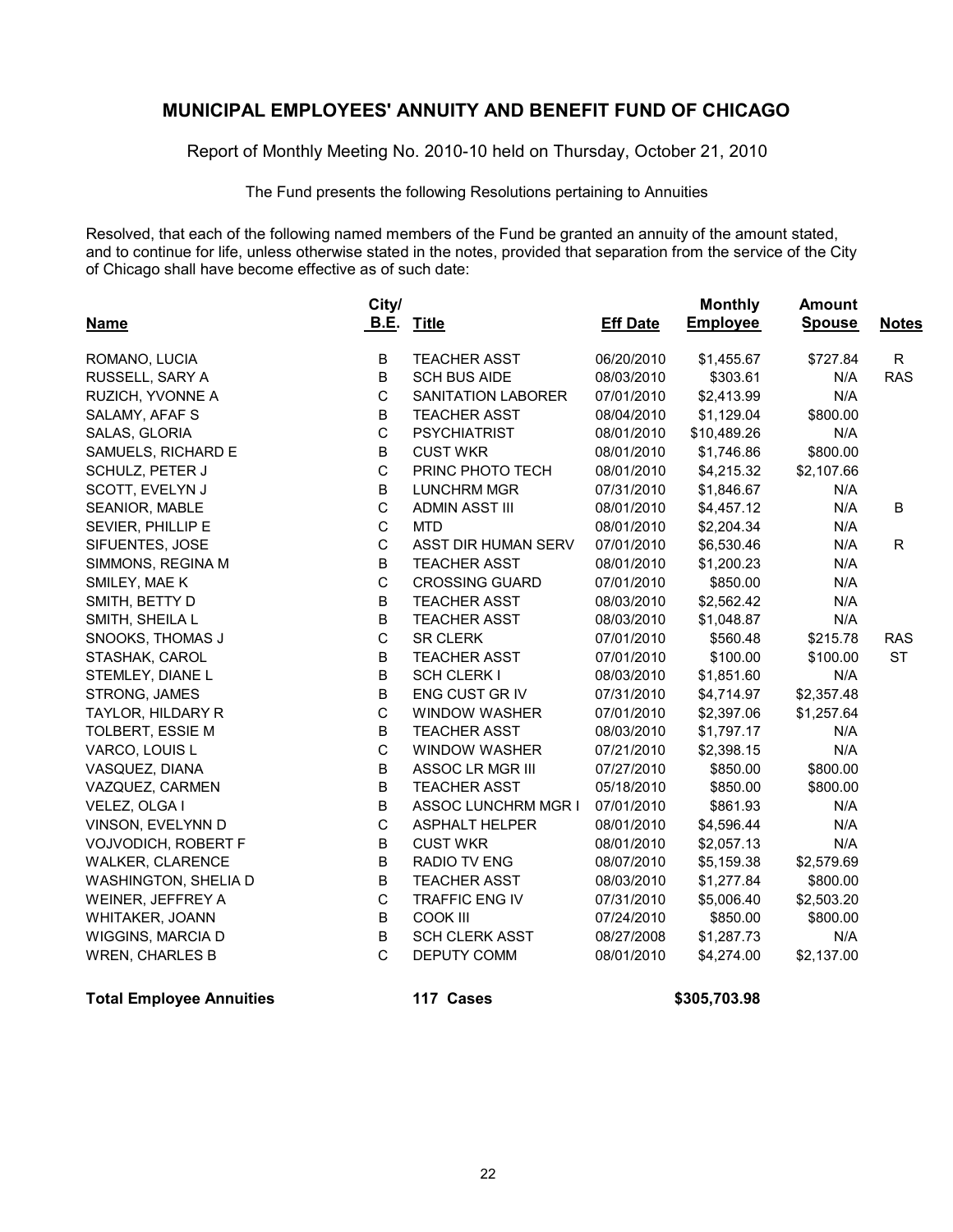Report of Monthly Meeting No. 2010-10 held on Thursday, October 21, 2010

The Fund presents the following Resolutions pertaining to Annuities

Resolved, that each of the following widows, widowers, minor children, and certain other relatives of former members of the Fund be granted annuities of the amounts stated, and to continue until the expiration date indicated.

| <b>Spouse Annuities</b>        | City/       |                             |                 | <b>Monthly</b> | <b>Annuity</b> |              |
|--------------------------------|-------------|-----------------------------|-----------------|----------------|----------------|--------------|
| <b>Name of Former Employee</b> |             | <b>B.E. Title</b>           | <b>Eff Date</b> | <b>Annuity</b> | <b>Expires</b> | <b>Notes</b> |
| ALDRIDGE, LETROY               | В           | <b>SCH SECURITY OFFICER</b> | 05/31/2010      | \$800.00       | Death          |              |
| BAJAJ, JAIBIR                  | B           | <b>SCH MONITOR TRAINER</b>  | 03/27/2010      | \$800.00       | Death          |              |
| BATES, BRIAN                   | B           | <b>SCH SECURITY OFFICER</b> | 02/24/2010      | \$800.00       | Death          |              |
| GERBER, MARIA                  | $\mathsf C$ | <b>FINGERPRINT TECH III</b> | 07/24/2010      | \$1,851.04     | Death          |              |
| GORDON, MILTON                 | $\mathsf C$ | ASST CORP COUNSEL           | 07/09/2010      | \$1,310.02     | Death          |              |
| GRAYER, JAMES                  | B           | <b>CUST WKR</b>             | 07/29/2010      | \$800.00       | Death          |              |
| JOHNSON, DEBORAH               | $\mathsf C$ | <b>MGR FIN ADMIN</b>        | 06/25/2010      | \$3,501.04     | Death          |              |
| <b>JOHNSON, RICHARD</b>        | B           | ENG CUST GR IV              | 07/18/2010      | \$1,920.12     | Death          |              |
| JONES, RONALD                  | $\mathsf C$ | <b>MTD</b>                  | 06/19/2010      | \$800.00       | Death          |              |
| LOPEZ, MAXIMINO                | $\mathsf C$ | <b>MTD</b>                  | 08/22/2010      | \$2,115.65     | Death          |              |
| <b>MATHIS, ROBERT</b>          | B           | <b>TEACHER ASST</b>         | 07/24/2010      | \$921.59       | Death          |              |
| MCGRAIL, PHILIP                | $\mathsf C$ | <b>ADMIN AIDE</b>           | 07/25/2010      | \$818.93       | Death          |              |
| MCMAHON, THOMAS                | $\mathsf C$ | <b>MACHINIST</b>            | 08/18/2010      | \$800.00       | Death          |              |
| MCNULTY, RICHARD               | $\mathsf C$ | <b>MTD</b>                  | 08/16/2010      | \$2,105.01     | Death          |              |
| <b>METOYER, RAMONA</b>         | B           | <b>TEACHER ASST</b>         | 08/01/2010      | \$1,015.27     | Death          |              |
| MOJICA, NEWTON                 | B           | <b>TEACHER ASST</b>         | 08/18/2010      | \$800.00       | Death          |              |
| REILLY, THOMAS                 | $\mathsf C$ | MTD                         | 08/08/2010      | \$1,648.80     | Death          |              |
| SCHAUWECKER, KENNETH           | $\mathsf C$ | ASST CHIEF OPER ENG         | 07/19/2010      | \$2,712.56     | Death          |              |
| SIMPSON, THADDEUS              | $\mathsf C$ | <b>ENG TECH IV</b>          | 07/26/2010      | \$196.20       | Death          | S            |
| SUMPTER, JIMMIE                | B           | <b>COOK III</b>             | 07/29/2010      | \$1,023.12     | Death          |              |
| TORRES, ARIEL                  | $\mathsf C$ | <b>MACHINIST</b>            | 08/09/2010      | \$1,486.80     | Death          |              |
| TRANDAFILOVIC, DOROTHY         | $\sf B$     | SCHOOL ASST                 | 07/15/2010      | \$800.00       | Death          |              |
| WEATHERSBY, BRIAN              | B           | <b>CUST WKR</b>             | 07/18/2010      | \$800.00       | Death          |              |
| WILLIAMS, LAURA                | B           | <b>LRA</b>                  | 07/29/2010      | \$800.00       | Death          |              |
| WILSON, COSTELLA               | $\mathsf C$ | <b>CLERK III</b>            | 07/04/2010      | \$965.30       | Death          |              |
| ZARATE, JOSEPH                 | $\mathsf C$ | SUPV OF BLDG INSP           | 07/23/2010      | \$1,308.52     | Death          |              |
| ZION, WILLIAM                  | C           | <b>COORD ARCHITECT II</b>   | 07/30/2010      | \$2,493.14     | Death          |              |
| <b>Total Spouse Annuities</b>  |             | 27 Case(s)                  |                 | \$35,393.11    |                |              |
| <b>Child(ren) Annuities</b>    | City/       |                             |                 | <b>Monthly</b> | <b>Annuity</b> |              |
| <b>Name of Former Employee</b> | <b>B.E.</b> |                             | <b>Eff Date</b> | <b>Annuity</b> | <b>Expires</b> | <b>Notes</b> |
| <b>BATES, BRIAN</b>            | $\sf B$     |                             | 02/24/2010      | \$210.04       | 08/2023        |              |
| <b>BATES, BRIAN</b>            | $\sf B$     |                             | 02/24/2010      | \$210.04       | 07/2011        |              |
| BATES, BRIAN                   | B           |                             | 02/24/2010      | \$210.04       | 02/2026        |              |
| TORRES, ARIEL                  | $\mathsf C$ |                             | 08/09/2010      | \$220.00       | 09/2011        |              |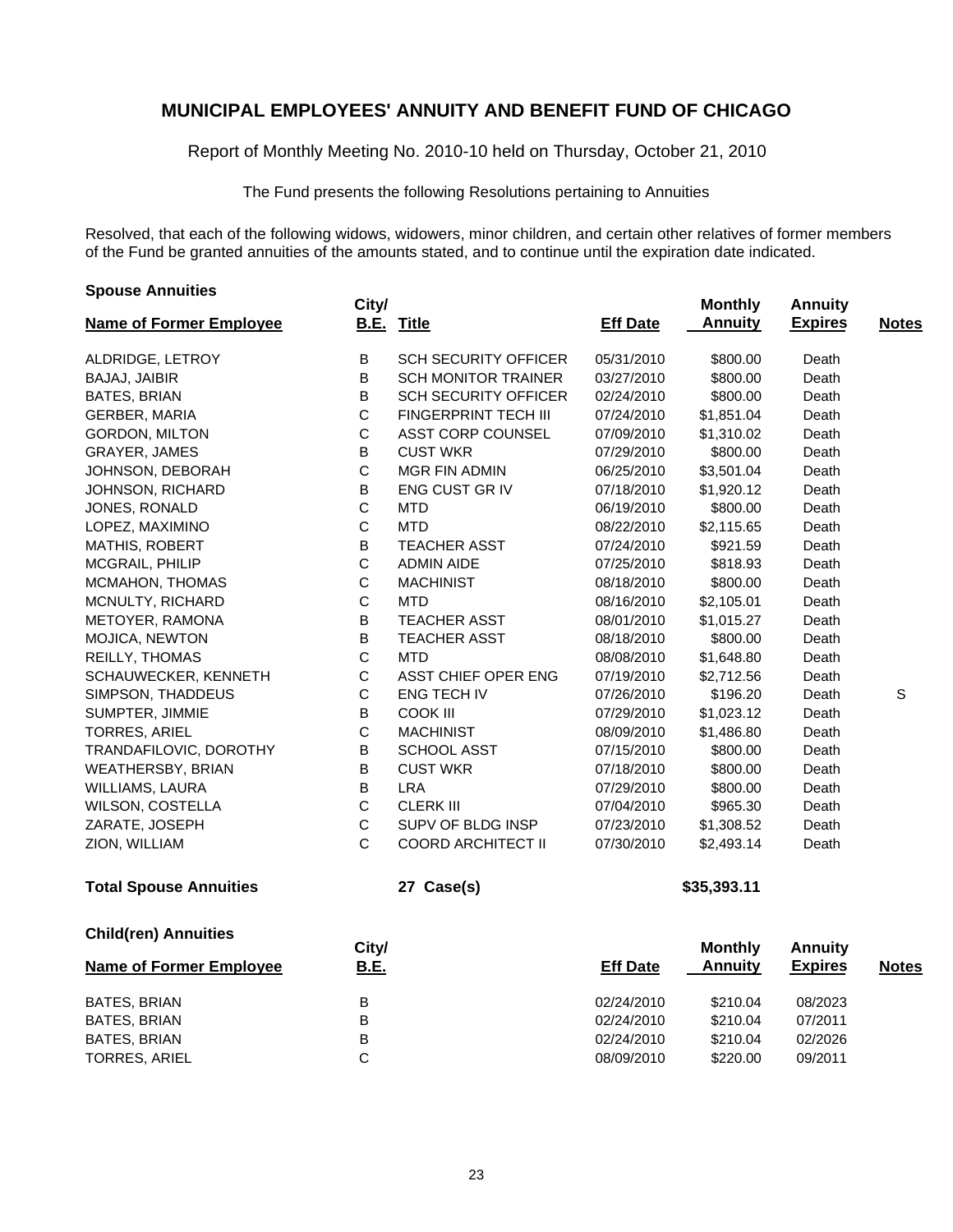Report of Monthly Meeting No. 2010-10 held on Thursday, October 21, 2010

The Fund presents the following Resolutions pertaining to Annuities

Resolved, that each of the following widows, widowers, minor children, and certain other relatives of former members of the Fund be granted annuities of the amounts stated, and to continue until the expiration date indicated.

| <b>Child(ren) Annuities</b>       | City/                                                                       |                 | <b>Monthly</b> | <b>Annuity</b> |              |
|-----------------------------------|-----------------------------------------------------------------------------|-----------------|----------------|----------------|--------------|
| Name of Former Employee           | <u>B.E.</u>                                                                 | <b>Eff Date</b> | <b>Annuity</b> | <b>Expires</b> | <b>Notes</b> |
| <b>Total Child(ren) Annuities</b> | 4 Case(s)                                                                   |                 | \$850.12       |                |              |
|                                   | Reversionary Annuities in Accordance with Section 8-139 of the Law<br>City/ |                 | <b>Monthly</b> | <b>Annuity</b> |              |
| <b>Name of Former Employee</b>    | <u>B.E.</u>                                                                 | <b>Eff Date</b> | <b>Annuity</b> | <b>Expires</b> | <b>Notes</b> |
| <b>NONE</b>                       |                                                                             |                 |                |                |              |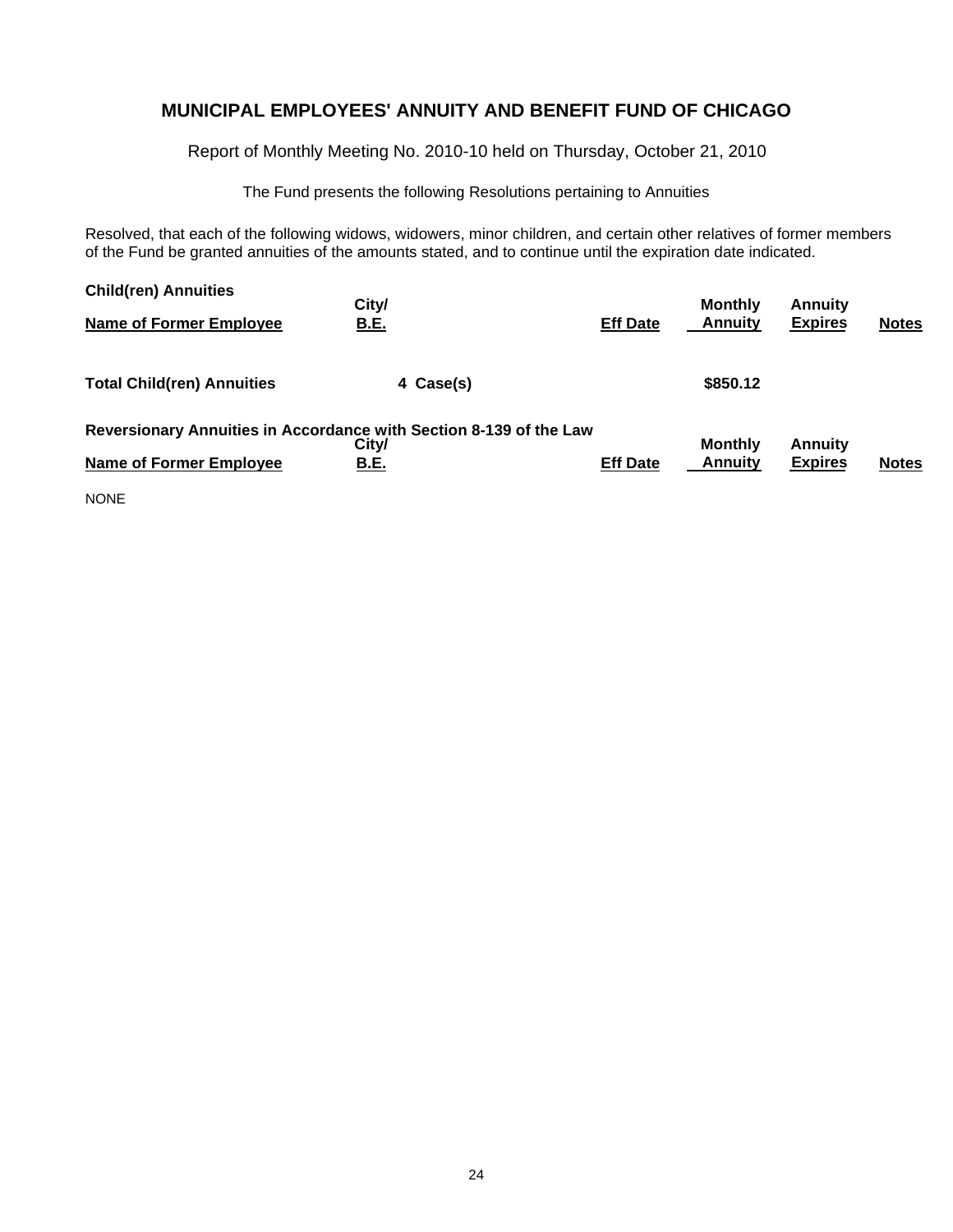Report of Monthly Meeting No. 2010-10 held on Thursday, October 21, 2010

The Fund presents the following Resolutions pertaining to Adjusted Annuities

Resolved, that each of the following named members of the Fund, or widows, widowers, or minor children of former members of the Fund be granted an adjusted annuity of the amount stated, and to continue for life, unless otherwise stated.

|                                 | City/       |                              | <b>Monthly Amount</b> |                          |                          |                          |  |
|---------------------------------|-------------|------------------------------|-----------------------|--------------------------|--------------------------|--------------------------|--|
| <b>Name</b>                     |             | <b>B.E.</b> Reason           | <b>Eff Date</b>       | <b>Employee</b>          | Spouse/Child             |                          |  |
| DOLINS, BARRY                   | C           | Adj. to Max., Sec. 5/20-131  | 07/01/2010            | \$5,537.48<br>\$5,605.85 | \$2,835.15<br>\$2,835.15 | <b>ORG</b><br>ADJ        |  |
| DRUMMOND, INEZ R                | $\mathbf C$ | Change in FAS                | 07/04/2010            | \$508.65<br>\$549.29     | N/A<br>N/A               | <b>ORG</b><br>ADJ        |  |
| GINES, NELSON                   | B           | <b>Additional Service</b>    | 06/19/2010            | \$1,858.65<br>\$2,099.58 | \$929.92<br>\$1,049.79   | <b>ORG</b><br>ADJ        |  |
| <b>JAMES, CURTIS A</b>          | B           | Change in Reciprocal Service | 10/16/2009            | \$527.27<br>\$213.41     | \$262.32<br>\$162.62     | <b>ORG</b><br>ADJ        |  |
| JONES, BETTY J                  | B           | Paid for Additional Service  | 06/19/2010            | \$2,053.60<br>\$2,444.76 | \$1,194.07<br>\$1,348.77 | <b>ORG</b><br>ADJ        |  |
| MILLER, JOCELYN R               | $\mathsf C$ | Adj. to Max., Sec. 5/20-131  | 07/01/2010            | \$3,809.21<br>\$3,910.24 | N/A<br>N/A               | <b>ORG</b><br>ADJ        |  |
| MOORE, CHARLES W                | B           | <b>Additional Service</b>    | 07/01/2010            | \$2,757.23<br>\$2,775.49 | \$1,354.49<br>\$1,363.45 | <b>ORG</b><br>ADJ        |  |
| NOTREE, CLARENCE C              | B           | Adj to Max                   | 07/01/2010            | \$1,043.28<br>\$1,214.26 | N/A<br>N/A               | <b>ORG</b><br><b>ADJ</b> |  |
| SUAREZ, ODILA H                 | B           | <b>Additional Service</b>    | 06/19/2010            | \$2,847.59<br>\$2,892.08 | \$1,423.80<br>\$1,446.04 | <b>ORG</b><br>ADJ        |  |
| THOMS, ELIZABETH A              | B           | Reduction to Highest Max     | 07/01/2010            | \$1,916.87<br>\$1,906.14 | N/A<br>N/A               | <b>ORG</b><br>ADJ        |  |
| <b>Total Adjusted Annuities</b> |             | 10 Case(s)                   |                       |                          |                          |                          |  |

Ms. Neely moved that the resolutions be adopted and that the applicants be granted employee, widow(er), child, reversionary, or adjusted annuities for the period and at the rates stated opposite their respective names. Seconded Mr. Gibson. Carried: Ayes Messrs. Gibson, Guest, Lux, Malatesta, Ms. Neely. Noes-None.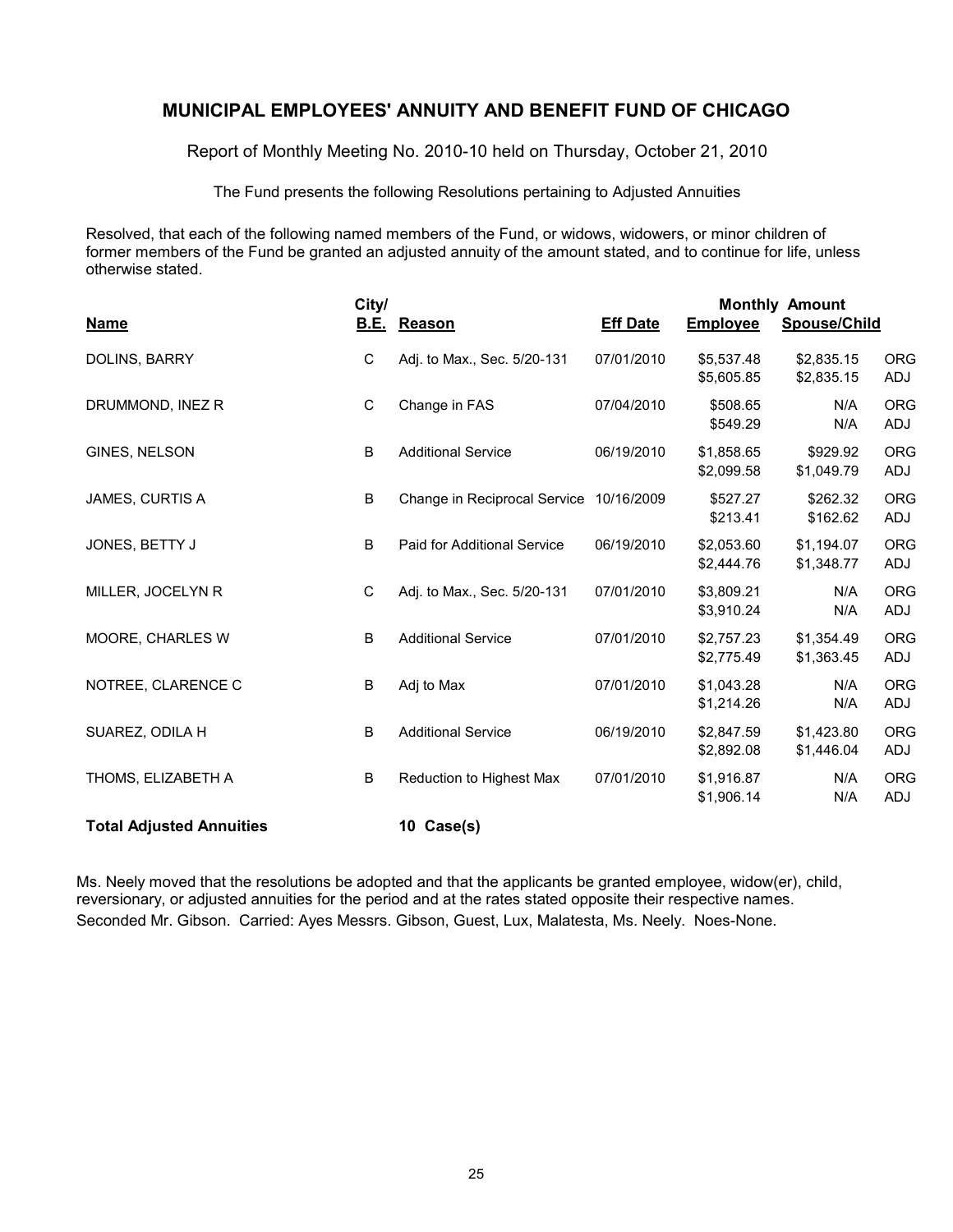Report of Monthly Meeting No. 2010-10 held on Thursday, October 21, 2010

The following employees have filed application for Duty Disability Benefits. The applications have been examined by the Medical Examiner for this Fund who recommended the following periods of disability.

#### **DUTY DISABILITY**

| <b>Name</b>                  | <b>Dept</b>    | <b>Eff</b><br><b>Date</b> | Fol-Up<br><b>Date</b> | <b>Term</b><br><b>Date</b> | <b>Rate</b><br>Per Day |
|------------------------------|----------------|---------------------------|-----------------------|----------------------------|------------------------|
|                              |                |                           |                       |                            |                        |
| ASHE, EDWARD F               | <b>WATER</b>   | 08/11/09                  | 01/01/11              |                            | \$187.20               |
| <b>BALLENTINE, LINDA</b>     | <b>HLTH</b>    | 06/19/10                  |                       | 06/23/10                   | \$92.39                |
| BIEGEL, MATT H               | <b>TRANS</b>   | 05/26/10                  | 01/01/11              |                            | \$182.72               |
| <b>BISCHOFF, JAMES R</b>     | <b>WATER</b>   | 05/21/09                  | 01/01/11              |                            | \$158.38               |
| BLUE, TONYA C                | <b>S&amp;S</b> | 11/02/09                  | 12/01/10              |                            | \$127.99               |
| CONKLIN, SCOTT A             | <b>OEMC</b>    | 11/03/09                  | 12/01/10              |                            | \$170.32               |
| DELCORIO, JOHN F             | <b>FLEET</b>   | 04/07/10                  | 11/01/10              |                            | \$142.92               |
| DIAZ, SERGIO                 | S&S            | 07/21/10                  | 03/01/11              |                            | \$132.46               |
| FELSKE, JEROME M             | S&S            | 07/17/10                  | 01/01/11              |                            | \$146.85               |
| HENSEL, NICHOLAS J           | <b>AVA</b>     | 05/21/10                  |                       | 07/20/10                   | \$162.41               |
| HUNT, SANFORD                | <b>FLEET</b>   | 06/29/10                  |                       | 06/30/10                   | \$84.45                |
| JOHNSON, DIANE Y             | <b>HUM SER</b> | 06/08/10                  |                       | 08/22/10                   | \$122.01               |
| JONES, THURSA P              | <b>HLTH</b>    | 02/27/10                  |                       | 04/19/10                   | \$146.96               |
| LANAS, RICKY J               | <b>AVA</b>     | 08/01/10                  | 01/01/11              |                            | \$100.53               |
| <b>MARCHIORI, GINA N</b>     | <b>TRANS</b>   | 01/20/10                  |                       | 03/23/10                   | \$141.16               |
| MARTIN, KEVIN M              | <b>AVA</b>     | 06/29/10                  | 01/01/11              |                            | \$141.83               |
| MARTINEZ, JAIME C            | <b>GEN SER</b> | 07/28/10                  | 12/01/10              |                            | \$174.58               |
| MC GUE, CHARLOTTE J          | <b>AVA</b>     | 08/02/10                  | 12/01/10              |                            | \$152.62               |
| MISCH, JOSEPH T              | <b>WATER</b>   | 05/16/10                  |                       | 05/18/10                   | \$188.72               |
| MUNOZ JR, MANUEL             | <b>AVA</b>     | 07/20/10                  | 01/01/11              |                            | \$145.00               |
| OWENS, ELOISE V              | <b>AVA</b>     | 07/28/10                  | 12/01/10              |                            | \$144.67               |
| REED SR, ROY                 | <b>TRANS</b>   | 07/20/10                  |                       | 09/26/10                   | \$174.16               |
| REED, PAMELA                 | <b>WATER</b>   | 08/30/09                  | 03/01/11              |                            | \$164.85               |
| ROBINSON, RON T              | <b>TRANS</b>   | 07/20/10                  |                       | 07/25/10                   | \$187.74               |
| SHEKHA, SOHAIL A             | <b>FAM SUP</b> | 06/16/10                  |                       | 08/31/10                   | \$101.39               |
| SORICH, JOHN F               | <b>GEN SER</b> | 07/07/10                  | 08/01/11              |                            | \$183.78               |
| SPENCER, CHONITA R           | <b>REV</b>     | 06/18/10                  |                       | 06/21/10                   | \$76.40                |
| STEFANIK, MICHAEL E          | <b>S&amp;S</b> | 07/28/10                  | 12/01/10              |                            | \$144.67               |
| SWANK, JAMES L               | <b>S&amp;S</b> | 07/16/10                  | 11/01/10              |                            | \$131.13               |
| TODD, DARRYL K               | <b>TRANS</b>   | 07/24/10                  | 12/01/10              |                            | \$188.38               |
| TOPPS, DONNA L.              | <b>TRANS</b>   | 07/08/10                  |                       | 08/08/10                   | \$151.11               |
| TOPPS, DONNA L.              | <b>TRANS</b>   | 08/09/10                  | 02/01/11              |                            | \$150.77               |
| VALENZUELA, NOEL             | <b>REV</b>     | 06/18/10                  |                       | 08/29/10                   | \$87.36                |
| <b>WEAVER, MURIEL</b>        | <b>CPL</b>     | 07/26/10                  | 10/01/10              |                            | \$23.57                |
| WELLERE, CHERYL D            | <b>REV</b>     | 07/01/10                  |                       | 07/01/10                   | \$76.40                |
| <b>TOTAL DUTY DISABILITY</b> |                | 35 Case(s)                |                       |                            | \$4,887.88             |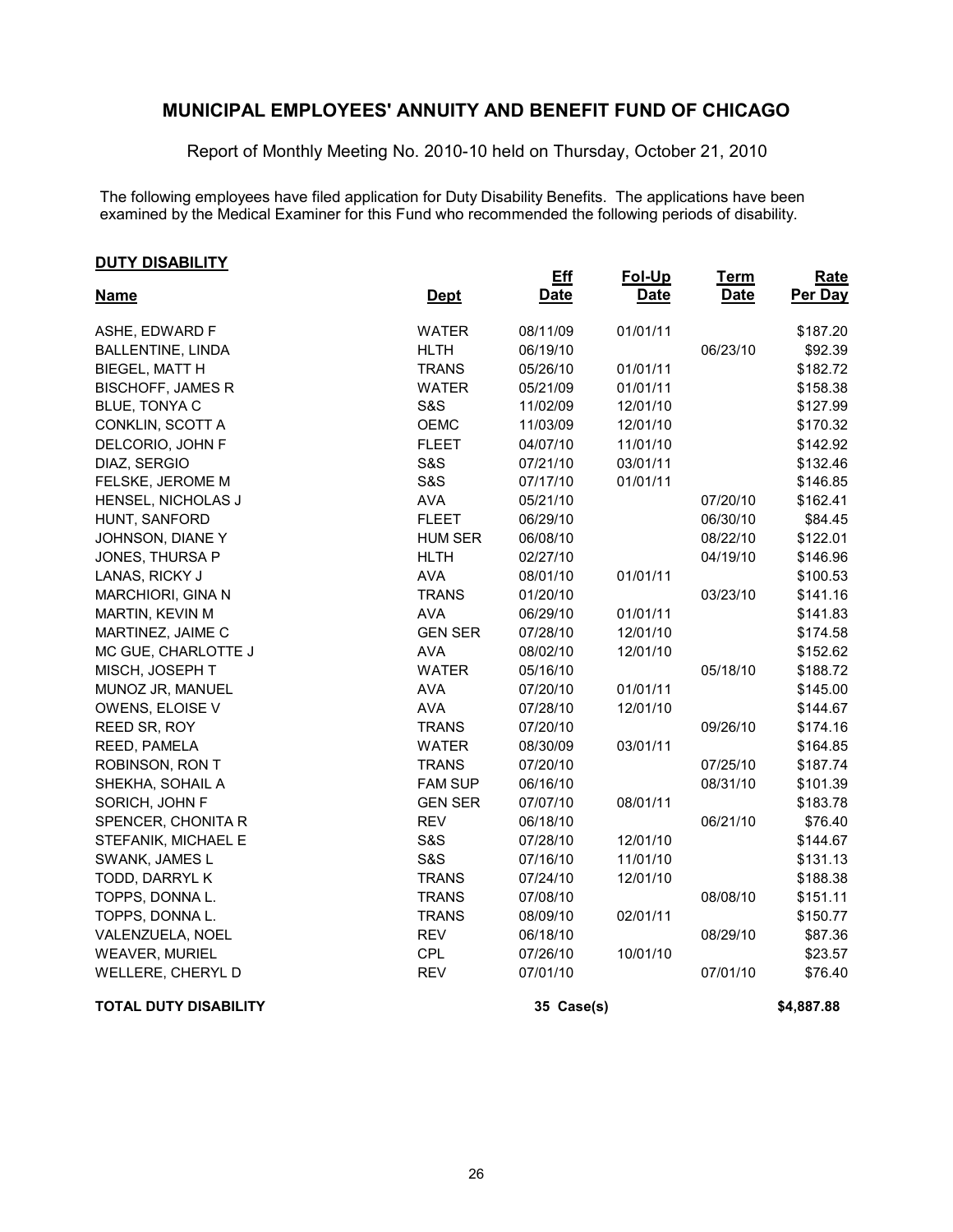Report of Monthly Meeting No. 2010-10 held on Thursday, October 21, 2010

The following employees have filed application for Ordinary Disability Benefits. The applications have been examined by the Medical Examiner for this Fund who recommended the following periods of disability.

| <b>ORDINARY DISABILITY</b>       |                |                           |                       |                            |                 |
|----------------------------------|----------------|---------------------------|-----------------------|----------------------------|-----------------|
| <b>Name</b>                      | <b>Dept</b>    | <b>Eff</b><br><b>Date</b> | Fol-Up<br><b>Date</b> | <b>Term</b><br><b>Date</b> | Rate<br>Per Day |
| AGRESTO, JOSEPH F                | <b>FLEET</b>   | 07/10/10                  | 12/01/10              |                            | \$56.31         |
| ALLEN, EUGENE                    | <b>BE</b>      | 08/16/10                  |                       | 08/22/10                   | \$51.31         |
| AQUINO, CANDELARIO               | <b>AVA</b>     | 07/04/10                  |                       | 09/16/10                   | \$90.45         |
| BAILEY JR, CHARLES L             | <b>S&amp;S</b> | 08/23/10                  | 01/01/11              |                            | \$98.14         |
| <b>BERKLEY, MAXINE</b>           | LAW            | 07/27/10                  | 01/01/11              |                            | \$56.08         |
| <b>BRUMFIELD, LUCILLE L</b>      | <b>IPRA</b>    | 06/21/10                  |                       | 07/05/10                   | \$58.76         |
| <b>BURSON, YVONNE</b>            | <b>WATER</b>   | 07/23/10                  |                       | 09/06/10                   | \$100.31        |
| CUSACK, BRIAN R                  | <b>FLEET</b>   | 08/12/10                  | 12/01/10              |                            | \$122.99        |
| DAVIS, GLENN S                   | <b>BE</b>      | 07/06/10                  | 12/01/10              |                            | \$100.65        |
| DOMINA, THOMAS P                 | <b>FLEET</b>   | 08/04/10                  |                       | 09/16/10                   | \$115.12        |
| DOTSON, CHANEL O                 | <b>REV</b>     | 08/30/10                  | 04/01/11              |                            | \$61.06         |
| FRANKLIN, SHERYL                 | <b>S&amp;S</b> | 08/30/10                  | 04/01/11              |                            | \$96.46         |
| GILLS, EVELYN L                  | <b>BE</b>      | 06/27/10                  |                       | 08/22/10                   | \$21.01         |
| <b>GONZALES, MICHAEL A</b>       | <b>TRANS</b>   | 07/22/10                  | 12/01/10              |                            | \$113.56        |
| GOOCH, AMANDA M                  | <b>FLEET</b>   | 07/18/10                  |                       | 08/02/10                   | \$77.68         |
| <b>HUELS, THOMAS J</b>           | <b>WATER</b>   | 08/14/10                  |                       | 09/14/10                   | \$122.99        |
| JOHNSON, TOMMIE L                | <b>S&amp;S</b> | 09/24/10                  | 01/01/11              |                            | \$155.42        |
| LATHAM, BARBARA J                | POL            | 08/31/10                  | 03/01/11              |                            | \$80.64         |
| LONERGAN, VERNICE                | <b>BE</b>      | 06/14/10                  |                       | 07/18/10                   | \$43.40         |
| LYNCH, MARY B                    | <b>BE</b>      | 08/08/10                  | 05/01/11              |                            | \$54.94         |
| MITCHELL, JENNIFER S             | <b>OEMC</b>    | 09/07/10                  |                       | 11/07/10                   | \$84.52         |
| NIEBLING, RICHARD A              | <b>GEN SER</b> | 08/16/10                  | 11/01/10              |                            | \$115.12        |
| OTIS, TRACEY S                   | <b>OEMC</b>    | 06/23/10                  |                       | 08/26/10                   | \$92.69         |
| ROOFE, RAMONA L                  | <b>WATER</b>   | 01/19/10                  | 01/01/11              |                            | \$113.21        |
| SANTIAGO, AIDA L                 | <b>BE</b>      | 04/12/09                  | 08/01/11              |                            | \$55.64         |
| SEARCY JR, WILLIS H              | <b>TRANS</b>   | 07/10/10                  |                       | 08/01/10                   | \$113.56        |
| SLIWA, CHRISTOPHER F             | <b>FLEET</b>   | 08/19/10                  |                       | 09/08/10                   | \$122.99        |
| SMITH, JESSIE M                  | <b>FAM SUP</b> | 05/20/10                  |                       | 07/08/10                   | \$87.02         |
| THOMAS, JOYCE                    | POL            | 06/13/10                  |                       | 08/25/10                   | \$67.60         |
| <b>TOLIVER, IRENE</b>            | <b>BE</b>      | 07/11/10                  |                       | 09/13/10                   | \$63.39         |
| URIAN, ESTELLA                   | POL            | 06/07/10                  |                       | 09/06/10                   | \$70.77         |
| WILLIAMS, ELIZABETH D            | S&S            | 06/05/10                  |                       | 07/25/10                   | \$93.89         |
| ZEIMET, MARIA L                  | <b>MAYOR'S</b> | 08/26/10                  | 11/01/10              |                            | \$98.10         |
| <b>TOTAL ORDINARY DISABILITY</b> |                | 33 Case(s)                |                       |                            | \$2,855.78      |

Ms. Neely moved that the applicants for Ordinary and Duty disability benefits be granted such benefits for the period and at the rate shown opposite their respective names. Seconded Mr. Gibson. Carried: Ayes Messrs. Gibson, Guest, Lux, Malatesta, Ms. Neely. Noes-None.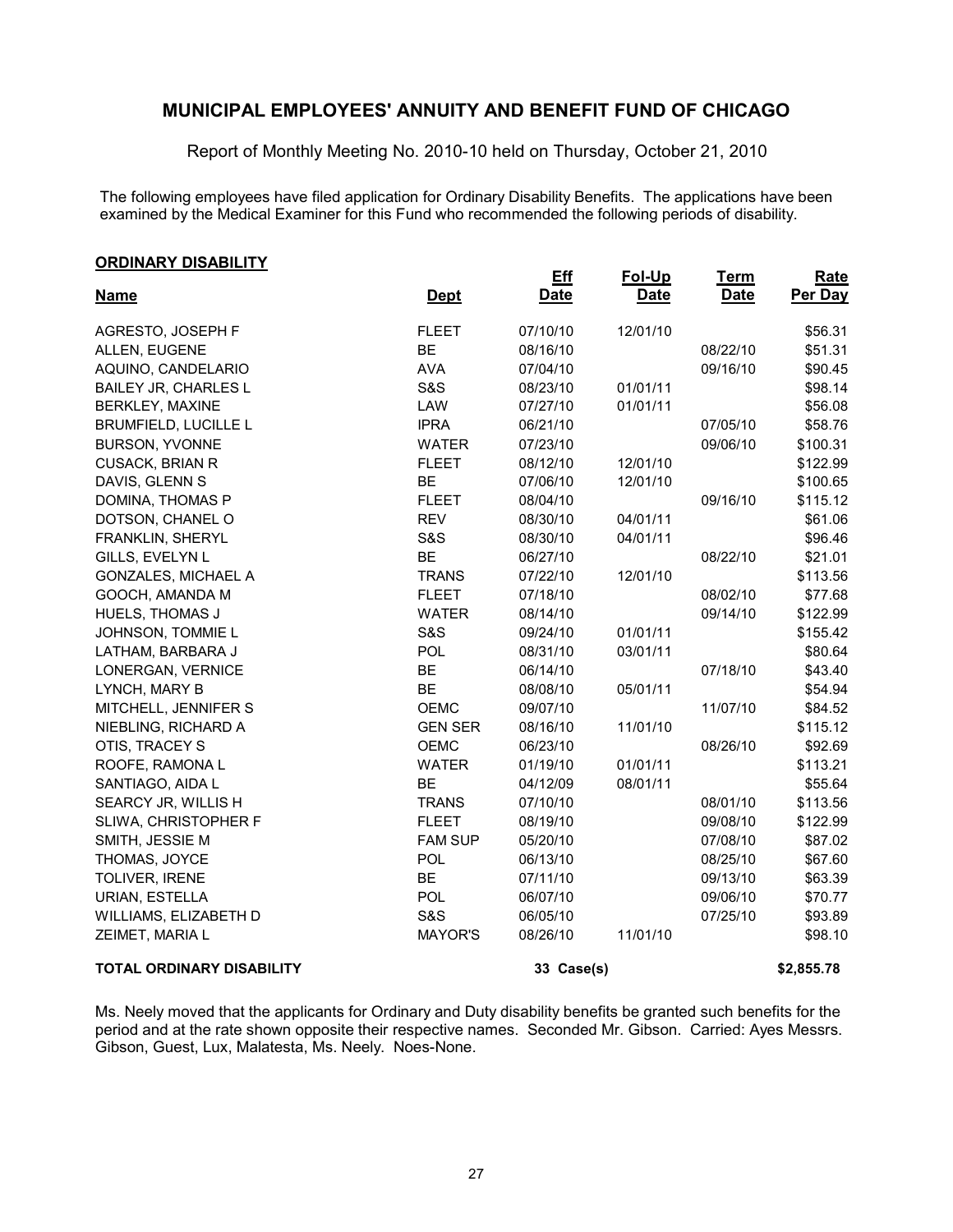Report of Monthly Meeting No. 2010-10 held on Thursday, October 21, 2010

The following employees receiving Duty Disability Benefits have applied for extension of such benefits. The applications have been examined by the Medical Examiner for this Fund who recommended the following extensions.

#### **DUTY-EXTENSION OF**

| <u>DUITEATLINJIUN UL</u>      | <b>Start</b> |               | <b>Ext</b>   | Rate     |
|-------------------------------|--------------|---------------|--------------|----------|
| <b>Name</b>                   | <b>Date</b>  | <b>Period</b> | Req          | Per Day  |
| ALLEN, RODMAN A               | 09/10/08     | 11/15/09      | <b>FINAL</b> | \$112.62 |
| ALVAREZ, PAUL                 | 06/04/09     | 02/01/11      | <b>MED</b>   | \$131.21 |
| AMEDIO, LAWRENCE P            | 08/01/08     | 08/01/11      | <b>NTE</b>   | \$161.43 |
| <b>BABUSKOW, THOMAS J</b>     | 11/09/09     | 06/01/11      | MED          | \$170.32 |
| BARBARA, FRED B               | 05/05/10     | 02/01/11      | NTE.         | \$148.56 |
| BLANCHARD, ASHANTI C          | 05/10/06     | 08/01/11      | <b>MED</b>   | \$151.60 |
| <b>BORGHI, DENNIS M</b>       | 02/18/10     | 01/01/11      | <b>NTE</b>   | \$192.76 |
| BREWER, DAVE                  | 01/06/10     | 02/01/11      | <b>MED</b>   | \$133.12 |
| <b>BURTON, CHADDIE M</b>      | 08/13/05     | 03/01/11      | <b>NTE</b>   | \$169.04 |
| DANAHER, NEIL J               | 10/20/09     | 05/01/11      | <b>NTE</b>   | \$170.32 |
| DROZD, JOHN T                 | 01/28/10     | 03/01/11      | <b>NTE</b>   | \$192.76 |
| EDWARDS, ROBERT               | 07/21/08     | 01/01/11      | MED          | \$105.53 |
| FLANAGAN, KATHLEEN M          | 02/17/04     | 07/01/11      | <b>NTE</b>   | \$114.97 |
| <b>FURCO, RICHARD</b>         | 08/22/09     | 08/01/11      | NTE.         | \$151.60 |
| GIL, GEORGE L                 | 03/26/09     | 02/01/11      | <b>NTE</b>   | \$164.98 |
| GONZALEZ, ELSY                | 06/17/06     | 06/01/11      | <b>MED</b>   | \$49.03  |
| HALL, JACQUETTA               | 10/30/09     | 05/01/11      | <b>NTE</b>   | \$140.83 |
| HARRELL, LEOLA                | 07/01/07     | 07/01/11      | MED          | \$59.59  |
| HERNANDEZ, LORRAINE L         | 12/17/09     | 02/01/11      | MED          | \$80.98  |
| KING, MARY J                  | 03/22/07     | 09/01/11      | MMI          | \$124.59 |
| KOZIOL, RONALD J              | 02/25/10     | 03/01/11      | <b>NTE</b>   | \$150.44 |
| KRIWKO, WILLIAM F             | 10/08/09     | 03/01/11      | <b>MED</b>   | \$140.83 |
| LEVATO, JOHN F                | 12/23/09     | 02/01/11      | <b>MED</b>   | \$140.83 |
| LLOYD, ARNOLD R               | 05/03/10     | 02/01/11      | <b>NTE</b>   | \$140.83 |
| <b>MAXWELL-GANT, EUNICE N</b> | 05/16/09     | 11/01/10      | MED          | \$83.69  |
| MC CLINTON, ROSIE             | 09/06/05     | 09/01/11      | <b>NTE</b>   | \$94.46  |
| OLENCZUK, STEFAN N            | 11/16/06     | 06/01/11      | <b>NTE</b>   | \$171.81 |
| PERRY, BRENDA F               | 03/03/10     | 02/01/11      | <b>NTE</b>   | \$126.77 |
| PISANO, WILLIAM J             | 03/12/08     | 09/01/11      | <b>NTE</b>   | \$181.86 |
| STEFANSKI, NELLI A            | 02/14/09     | 02/01/11      | <b>MED</b>   | \$140.40 |
| THOME, NICHOLAS D             | 07/24/07     | 02/01/11      | MED          | \$128.00 |
| TOBAR, MARIE                  | 05/05/10     | 09/01/10      | <b>RW</b>    | \$131.12 |
| TOPCZEWSKI, CHARLES J         | 04/01/10     | 08/16/10      | <b>RW</b>    | \$137.79 |
| TRAVIS, LESLIE R              | 02/01/09     | 08/26/10      | <b>RW</b>    | \$124.13 |
| <b>WALTON, VIRGINIA</b>       | 01/10/10     | 03/01/11      | <b>NTE</b>   | \$142.92 |
| WILSON, TREDLES B             | 08/01/08     | 06/01/11      | <b>NTE</b>   | \$128.00 |
| YAU, STANLEY M                | 03/17/10     | 01/01/11      | <b>MED</b>   | \$85.71  |
| ZAJAC, DALE M                 | 11/21/08     | 06/01/11      | MED          | \$139.69 |
| ZAMORA, MARTIN                | 07/30/09     | 05/01/11      | MMI          | \$133.18 |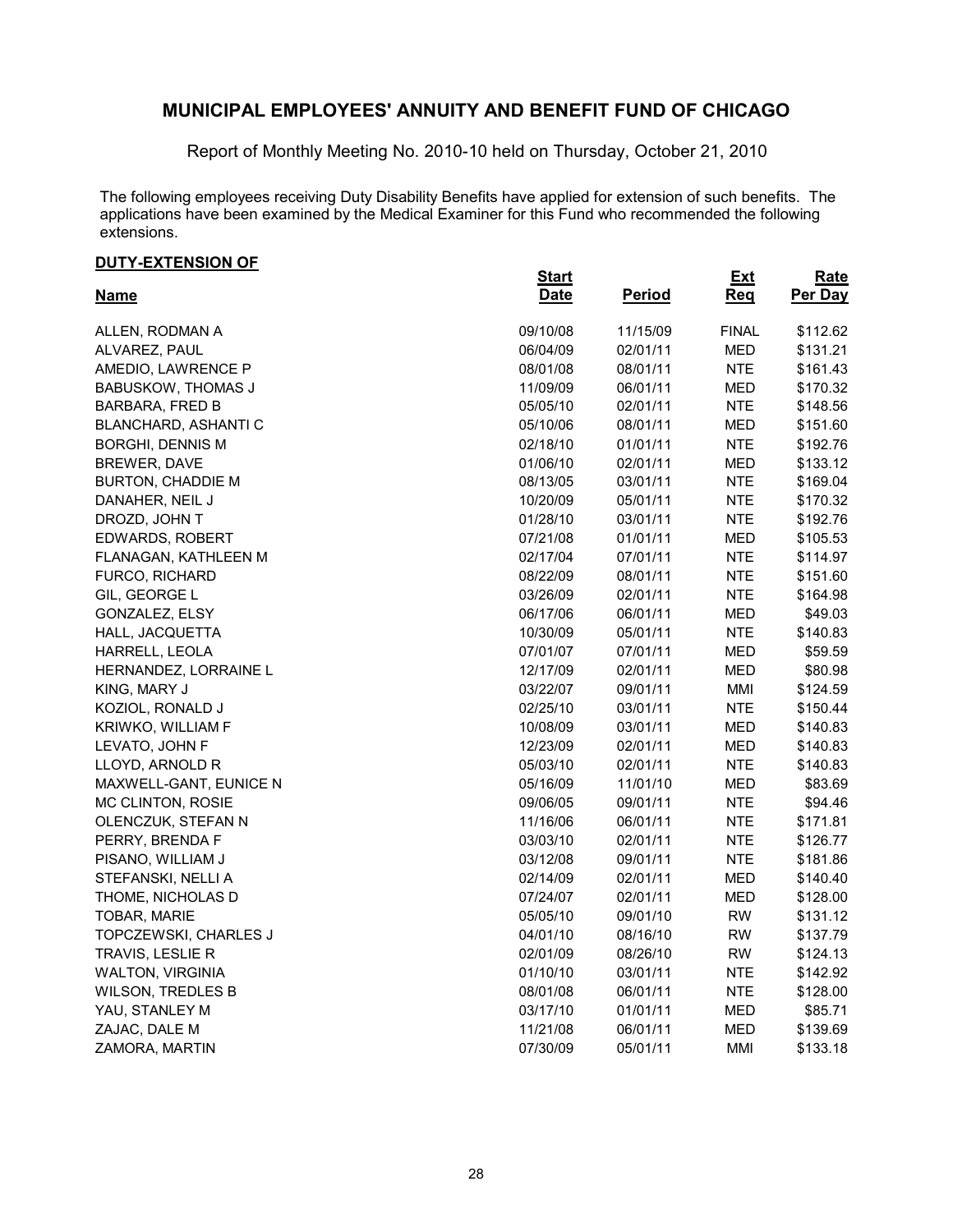Report of Monthly Meeting No. 2010-10 held on Thursday, October 21, 2010

The following employees receiving Duty Disability Benefits have applied for extension of such benefits. The applications have been examined by the Medical Examiner for this Fund who recommended the following extensions.

| <b>DUTY-EXTENSION OF</b>       | <b>Start</b> | Period | <u>Ext</u> | <u>Rate</u> |
|--------------------------------|--------------|--------|------------|-------------|
| <b>Name</b>                    | <b>Date</b>  |        | Req        | Per Day     |
| <b>TOTAL DUTY-EXTENSION OF</b> | 39 Case(s)   |        |            | \$5,248.30  |

*Remaining Page Blank*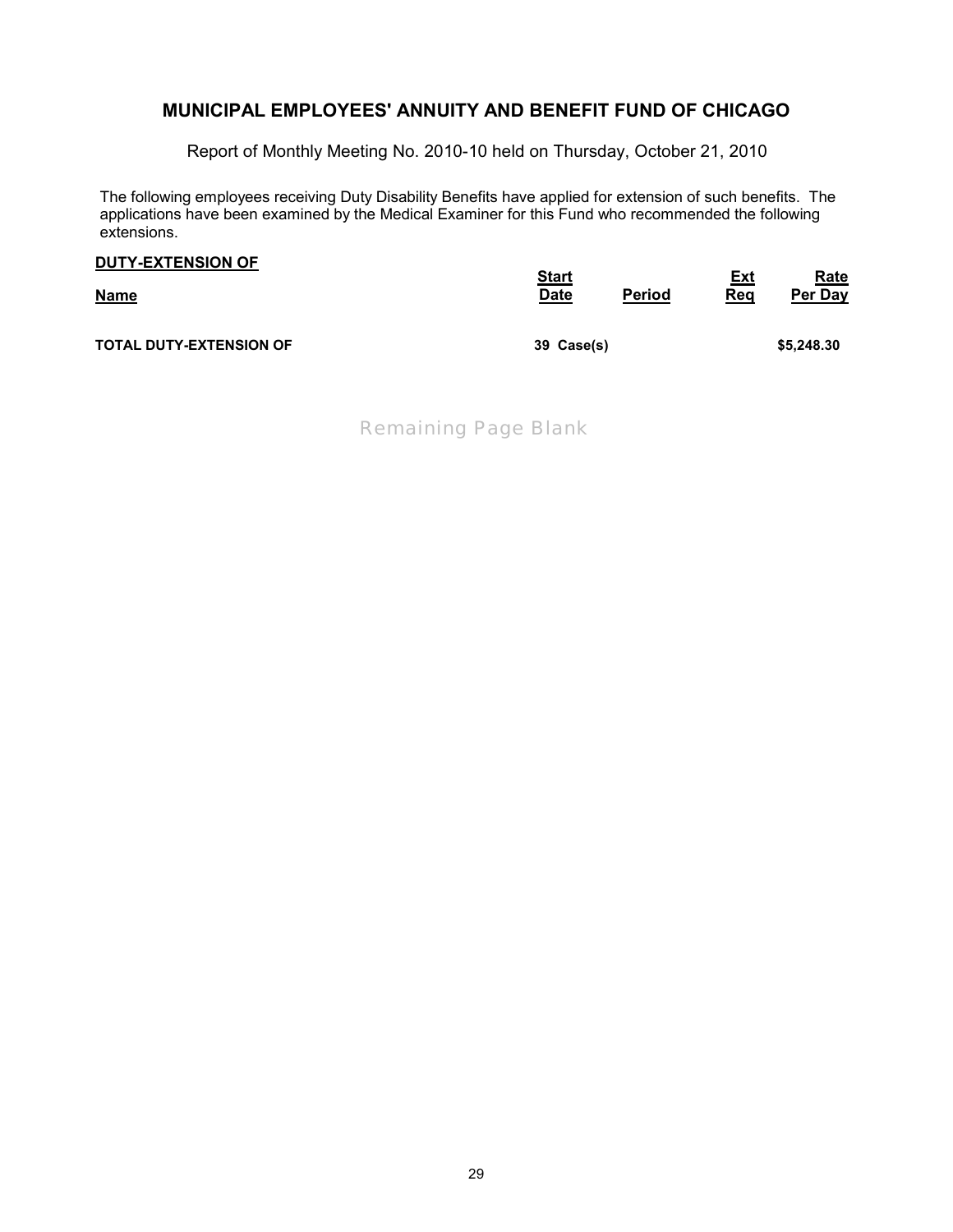Report of Monthly Meeting No. 2010-10 held on Thursday, October 21, 2010

The following employees receiving Ordinary Disability Benefits have applied for extension of such benefits. The applications have been examined by the Medical Examiner for this Fund who recommended the following extensions.

|  | <b>ORDINARY-EXTENSION OF</b> |  |  |  |  |
|--|------------------------------|--|--|--|--|
|  |                              |  |  |  |  |

| <u>UNUINANTEATENUUN UIT</u> | <b>Start</b> |               | <b>Ext</b> | Rate     |
|-----------------------------|--------------|---------------|------------|----------|
| <u>Name</u>                 | <b>Date</b>  | <b>Period</b> | <b>Req</b> | Per Day  |
| ALDARONDO AGUIRRE, DELIA    | 10/09/09     | 06/01/11      | <b>MED</b> | \$87.48  |
| ARCEO, FRANCES              | 08/20/09     | 02/01/11      | <b>MED</b> | \$49.68  |
| ARCHIE, ELLA B              | 08/27/09     | 06/01/11      | <b>MED</b> | \$13.47  |
| ARREOLA CABRAL, ELIZABETH   | 04/30/10     | 10/01/10      | <b>MED</b> | \$96.41  |
| BELL, YVONNE                | 11/07/09     | 09/01/11      | <b>MED</b> | \$93.89  |
| BRUMFIELD-LAY, JOYCE E      | 09/25/09     | 12/01/10      | <b>MED</b> | \$78.28  |
| <b>BUZA, CATHERINE M</b>    | 01/18/09     | 06/01/11      | <b>MED</b> | \$46.03  |
| CAPLES, LORETTA             | 02/04/10     | 09/01/11      | <b>MED</b> | \$45.60  |
| CHOMYK, JOHN                | 08/08/09     | 03/01/11      | MED        | \$132.29 |
| CLAUSELL, ELLA J            | 05/16/08     | 08/01/11      | <b>MED</b> | \$61.70  |
| CURTIS, DOLL L              | 05/14/10     | 02/01/11      | <b>MED</b> | \$106.16 |
| DALE, VERNITA               | 03/11/10     | 09/01/10      | <b>RW</b>  | \$47.90  |
| DANIEL, SHANITA M           | 05/08/09     | 12/01/10      | <b>MED</b> | \$66.97  |
| DAVIS, ERICKA G             | 03/08/10     | 02/01/11      | <b>MED</b> | \$26.69  |
| FAUST, MARY A               | 01/19/09     | 08/01/11      | <b>MED</b> | \$16.38  |
| FOSTER, ROBERT L            | 05/19/10     | 08/01/11      | <b>MED</b> | \$56.53  |
| GARZON, ANGELIQUE M         | 04/05/10     | 11/01/10      | <b>MED</b> | \$70.77  |
| HARRIS-COLEMAN, SHARON D    | 05/23/10     | 10/08/10      | CX         | \$22.88  |
| HAYES, BRIAN A              | 12/02/07     | 02/01/11      | <b>MED</b> | \$106.28 |
| HULL DAVIS, FELICIA J       | 06/18/09     | 01/01/11      | <b>MED</b> | \$57.04  |
| <b>MARTIN, ERNEST E</b>     | 06/29/09     | 08/01/11      | <b>MED</b> | \$87.48  |
| MC CLORY, JOAN C            | 08/27/08     | 08/01/11      | <b>MED</b> | \$39.32  |
| MC KENNIE, MARY             | 06/22/09     | 04/01/11      | MED        | \$51.55  |
| MCCAIN, CORLISS L           | 08/20/09     | 06/01/11      | <b>MED</b> | \$41.06  |
| MONTANEZ, DEMARISE D        | 12/06/07     | 07/18/11      | <b>CX</b>  | \$70.13  |
| NATTER, DIANA L             | 04/12/09     | 03/01/11      | <b>MED</b> | \$17.16  |
| NICHOLS, MARY A             | 11/30/08     | 12/23/10      | CX         | \$61.76  |
| NICHOLS, SYLVESTER          | 12/11/08     | 08/01/11      | <b>MED</b> | \$87.48  |
| PERKINS, DOLORES B          | 09/07/09     | 09/30/10      | <b>RES</b> | \$12.49  |
| PIERCE VIRGEN, CHERYL J     | 10/21/07     | 09/24/10      | CX         | \$70.36  |
| REYNOSO, RICARDO R          | 04/24/08     | 07/16/11      | <b>CX</b>  | \$85.34  |
| SANDERS, PHILLIP            | 05/22/09     | 12/10/10      | CX         | \$87.48  |
| SMITH, TONEY J              | 06/03/07     | 03/01/11      | <b>MED</b> | \$113.75 |
| STUART, STEVE G             | 12/07/08     | 04/01/11      | <b>MED</b> | \$83.06  |
| VELAZQUEZ, MARIA D          | 11/20/09     | 02/01/11      | <b>MED</b> | \$62.58  |
| WELCH, BRENDA               | 11/14/08     | 08/01/11      | <b>MED</b> | \$55.38  |
| WOODARD, TONY E             | 02/07/10     | 04/01/11      | <b>MED</b> | \$29.80  |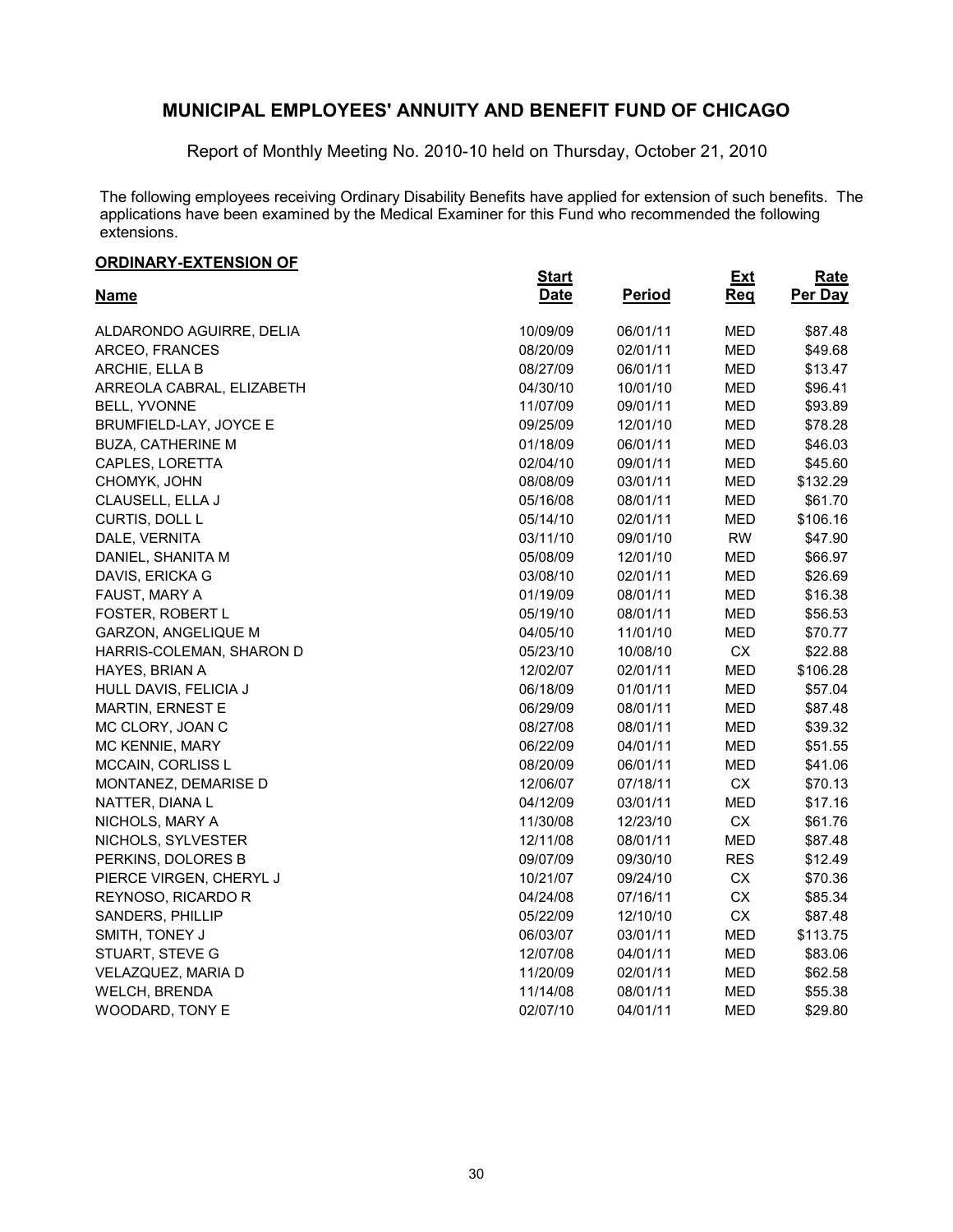Report of Monthly Meeting No. 2010-10 held on Thursday, October 21, 2010

The following employees receiving Ordinary Disability Benefits have applied for extension of such benefits. The applications have been examined by the Medical Examiner for this Fund who recommended the following extensions.

| <b>ORDINARY-EXTENSION OF</b>       | <b>Start</b> | Period | Ext | <b>Rate</b> |
|------------------------------------|--------------|--------|-----|-------------|
| <b>Name</b>                        | <b>Date</b>  |        | Req | Per Day     |
| <b>TOTAL ORDINARY-EXTENSION OF</b> | 37 Case(s)   |        |     | \$2,338,61  |

Mr. Lux moved that the applicants for extension of Ordinary and Duty disability benefits shown hereinbefore be granted such extension for the period and at the rate shown opposite their respective names. Seconded Ms. Neely. Carried: Ayes Messrs. Gibson, Guest, Lux, Malatesta, Ms. Neely. Noes-None.

*Remaining Page Blank*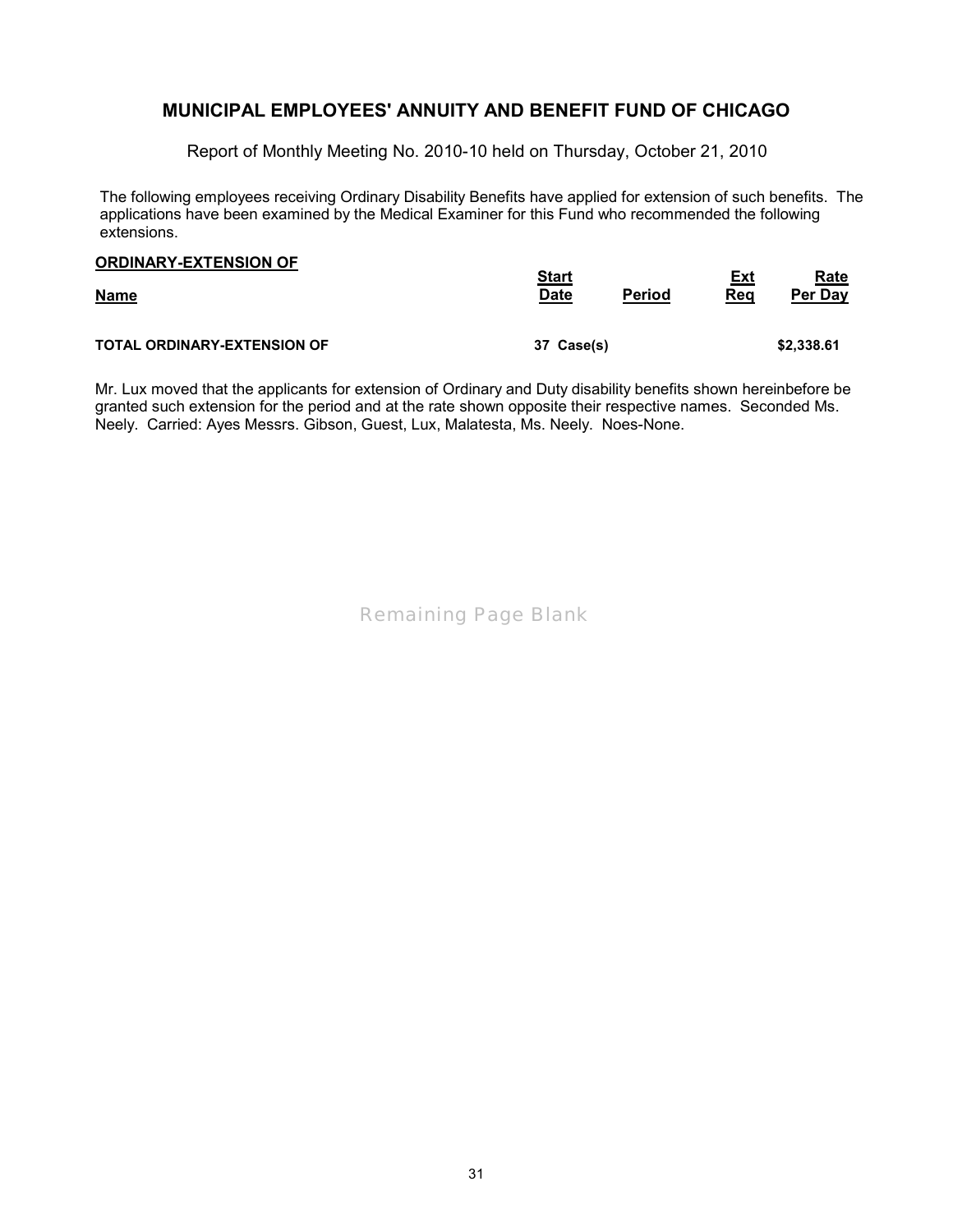Report of Monthly Meeting No. 2010-10 held on Thursday, October 21, 2010

#### **APPLICATION FOR MEMBERSHIP:**

The following named employees, officers, or officials, required to file written application for membership in the Fund, have filed such application, and the records indicate they qualify for membership by reason of having the necessary service or other requirements.

| <b>Name</b>            | Title                   | <b>Department</b> |
|------------------------|-------------------------|-------------------|
| <b>BUSCEMI, PAMELA</b> | Paralegal               | Law               |
| <b>GRAVER, DAVID</b>   | Assistant Corp. Counsel | Law               |
| LOOSE, SUZANNE         | Assistant Corp. Counsel | Law               |
| <b>MCCAHILL, MARY</b>  | Assistant Corp. Counsel | Law               |
| TROTTER, SHARON        | Assistant Corp. Counsel | Law               |
| WALDHOFF, JEFFREY      | Assistant Corp. Counsel | Law               |

Mr. Guest moved that the applicant for membership shown hereinbefore be granted such membership and that the proper persons in the department in which such applicant is employed be instructed to make the necessary deductions from the salary for the purposes of the Fund. Seconded Mr. Lux. Carried: Ayes Messrs. Gibson, Guest, Lux, Malatesta, Ms. Neely. Noes-None.

#### **CHANGE OF BIRTHS:**

The following named employees have submitted documentation showing a date of birth different from the Fund's records and have requested that the Fund correct its records in accordance with the supporting documentation provided.

#### **Name**

KNEEBONE, MICHAEL J

SMILEY, MAE K

Ms. Neely moved that the records of the Fund shown hereinbefore be corrected to show that each individual was born on the date indicated on the document submitted by the member as proof to this Board. Seconded Mr. Gibson. Carried: Ayes Messrs. Gibson, Guest, Lux, Malatesta, Ms. Neely. Noes-None.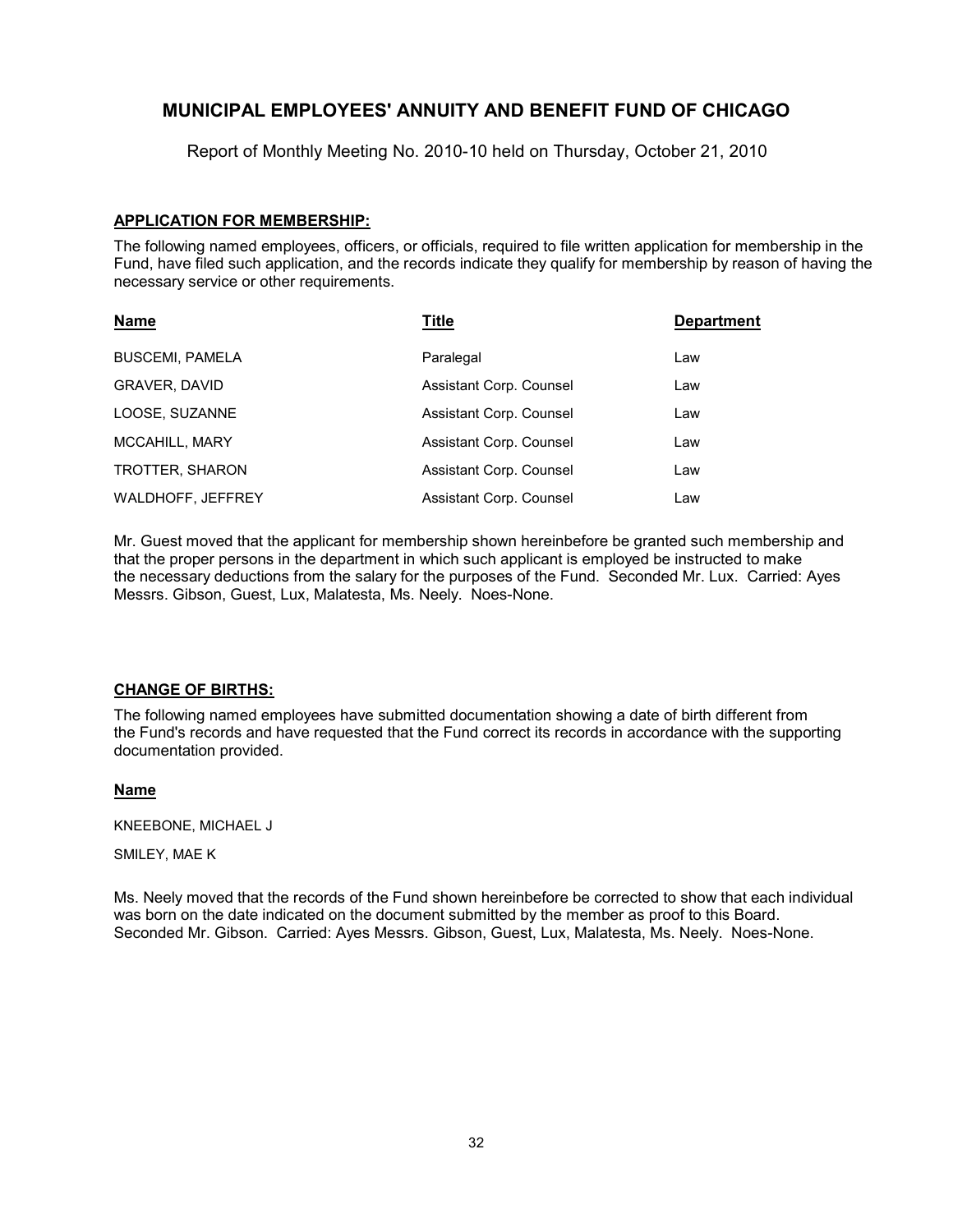Report of Monthly Meeting No. 2010-10 held on Thursday, October 21, 2010

**City Treasurer's Statement of Account as of 09/30/2010**

| <b>Cash Balance, City Treasury Account:</b> |                    |                    |
|---------------------------------------------|--------------------|--------------------|
| Opening balance, 08/31/2010                 | \$426,833.11       |                    |
| Receipts to 09/30/2010                      | \$0.00             |                    |
| Interest                                    | \$75.46            |                    |
| Total                                       | \$426,908.57       |                    |
| Disbursements to 09/30/2010                 | \$0.00             |                    |
| Closing balance, 09/30/2010                 |                    | \$426,908.57       |
| <b>Petty Cash Fund:</b>                     |                    | \$400.00           |
| <b>Investments at Market:</b>               |                    |                    |
| City Treasurer's Office, 09/30/2010         | \$1,200,000.00     |                    |
| Northern Trust, 09/30/2010 - Unaudited      | \$5,002,258,438.00 |                    |
| <b>Total Investments</b>                    |                    | \$5,003,458,438.00 |
| <b>Total Cash and Investments</b>           |                    | \$5,003,885,746.57 |
|                                             |                    |                    |

Mr. Gibson moved that the Treasurer's Report be received and placed on file. Seconded Mr. Guest. Carried: Ayes Messrs. Gibson, Guest, Lux, Malatesta, Ms. Neely votes present. Noes-None.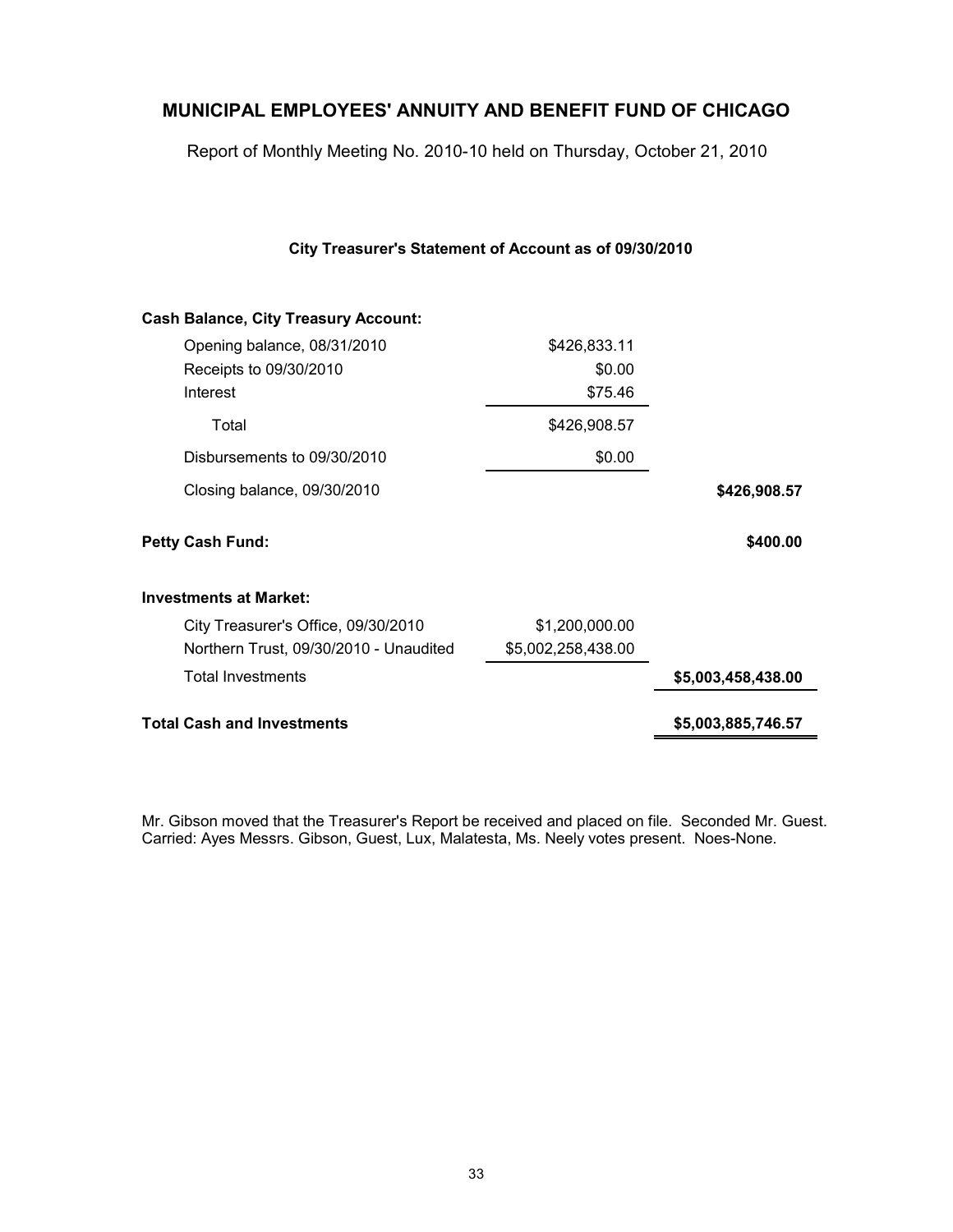Report of Monthly Meeting No. 2010-10 held on Thursday, October 21, 2010

#### **LEGAL**

#### Legal Update

Mr. Heiss updated the Board on the case of Charles Romano v. The Municipal Employees' Annuity and Benefit Fund of Chicago. The Fund appealed the Appellate Court's ruling that overturned the Board's decision to cancel Mr. Romano's lifetime benefit based on his felony conviction.

The Illinois Supreme Court refused to hear the appeal. Therefore, the Board's decision has been overturned and Mr. Romano is allowed to receive an annuity after proper application.

#### **LEGISLATION**

#### Legislative Update

Mr. Stefanski updated the Board on pending legislation that may be acted upon during the Veto Session. A memorandum (attached and incorporated for the record) was distributed for the Trustee's review.

No actions taken.

#### **INVESTMENTS**

#### **Watchlist**

Mr. Mohler updated the Board on the Managers currently on Watch. No actions taken.

#### Flash Report

Mr. Mohler reviewed the Flash Report. No actions taken.

#### 3Q M/W/DBE Update

Mr. Mohler updated the Board on M/W/DBE participation. The Fund is meeting or exceeding goals and utilizes M/W/BBEs for 32% of its investments.

#### Liquidity Needs

Mr. Mohler reviewed the Fund's liquidity needs and requested authorization to liquidate up to \$40 million to pay November benefits. Mr. Gibson made a motion to liquidate up to \$40 million from the Northern Trust Aggregate Bond Fund. Second by Ms. Neely.

Carried: Ayes – Messrs. Malatesta, Lux, Gibson, Guest, Ms. Neely. Noes – None.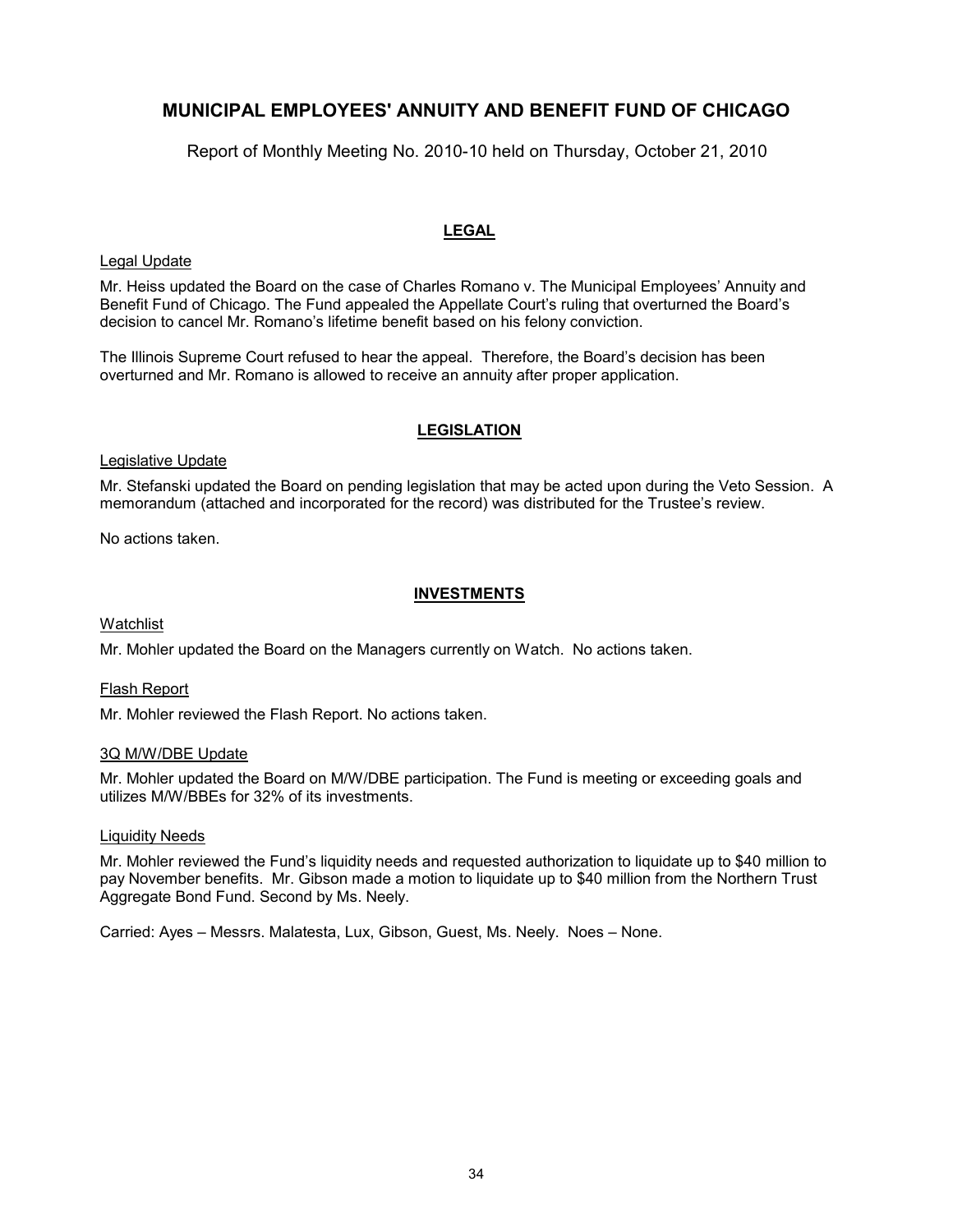Report of Monthly Meeting No. 2010-10 held on Thursday, October 21, 2010

#### Search Presentations - Core Private Equity Fund of Funds

The following managers presented their qualifications in response to the search for a Manager of Core Private Equity Fund of Funds:

Morgan Stanley Mark Ratay Neha Champaneria Thomas Dorr Brian Towsen

Accolade Joelle Kayden Atul Rustgi Andrew Salembier

Parish Capital David Jeffrey Kate Sidebottom Simpson James Mason, Jr.

Mesirow Mark Sacks Tom Galuhn Aadria Hall

After answering all questions by the Board, Mr. Malatesta, Board President, thanked each group for their presentations.

No actions taken.

*Remaining Page Blank*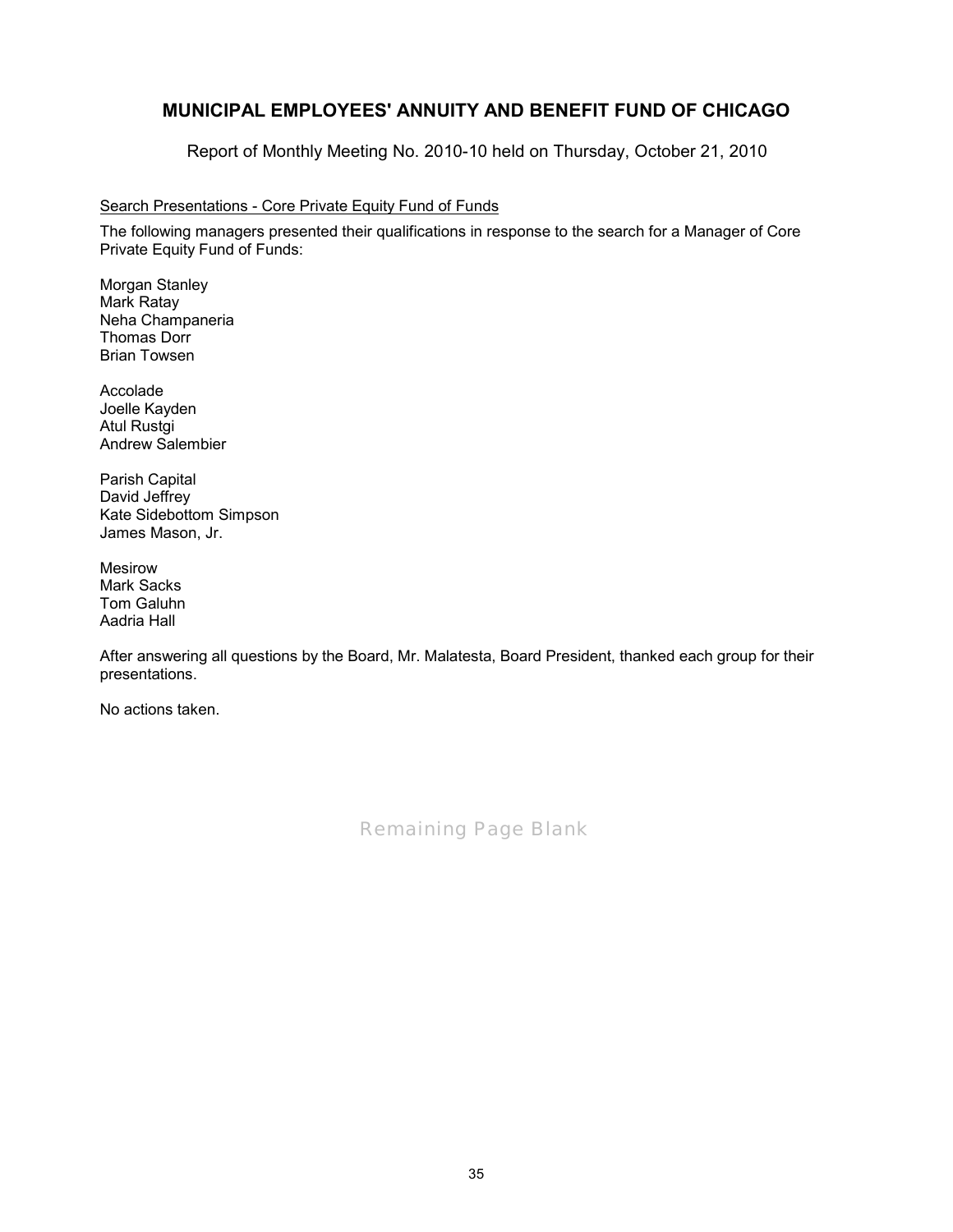Report of Monthly Meeting No. 2010-10 held on Thursday, October 21, 2010

#### Contractual Updates

This item was taken out of order. Ms. Neely made a motion to move into closed session at 9:18 a.m., in accordance with 5 ILCS 120/2(c)(7) to discuss issues relating to the negotiations of contracts with various investment managers. Second by Mr. Gibson.

Carried: Ayes – Messrs. Malatesta, Lux, Gibson, Guest, Ms. Neely. Noes – None.

The Board moved out of closed session at 9:52 a.m. Motion by Ms. Neely. Second by Mr. Gibson.

Carried: Ayes – Messrs. Malatesta, Lux, Gibson, Guest, Ms. Neely. Noes – None.

No actions taken.

In open session, the following actions were taken:

Mr. Lux made a motion to rescind the TCW Capital Trust commitment made in meeting 2010-09-02, held on July 20, 2010. Second by Mr. Gibson.

Carried: Ayes – Messrs. Malatesta, Lux, Gibson, Guest, Ms. Neely. Noes – None.

Mr. Gibson made a motion to commit up to \$25 million to the New York Life Capital Mezzanine Partners Fund III pending successful contract negotiation and execution by the Executive Director. Second by Mr. Guest.

Carried: Ayes – Messrs. Malatesta, Lux, Gibson, Guest, Ms. Neely. Noes – None.

Mr. Lux made a motion to ratify the phone poll of September 24, 2010, authorizing an additional \$2.5 million to Levine Leichtman SBIC Fund. Second by Ms. Neely.

Carried: Ayes – Messrs. Malatesta, Lux, Gibson, Guest, Ms. Neely. Noes – None.

#### **OTHER**

#### Executive Session Review

.

On May 13, 2010, Mr. Joseph Malatesta, President, reviewed the audiotapes of executive sessions stored in the safe of the Fund's office. The tapes were compared to the listing of executive sessions maintained by the Executive Director, and screened by Mr. Malatesta for confidentiality of contents.

The last review conducted on November 2nd and 3rd, 2009 (considered on January 21, 2010) accounted for all audiotapes recorded through October 15, 2009. The review of May 13, 2010 accounted for all audiotapes previously screened for content and audiotapes recorded during executive sessions from November 19, 2009 through March 18, 2010, to wit:

11/19/2009 (2) 12/07/2009 12/17/2009 (2) 01/21/2010 02/18/2010 (2) 03/18/2010 Note: Numbers in parentheses indicate multiple executive sessions.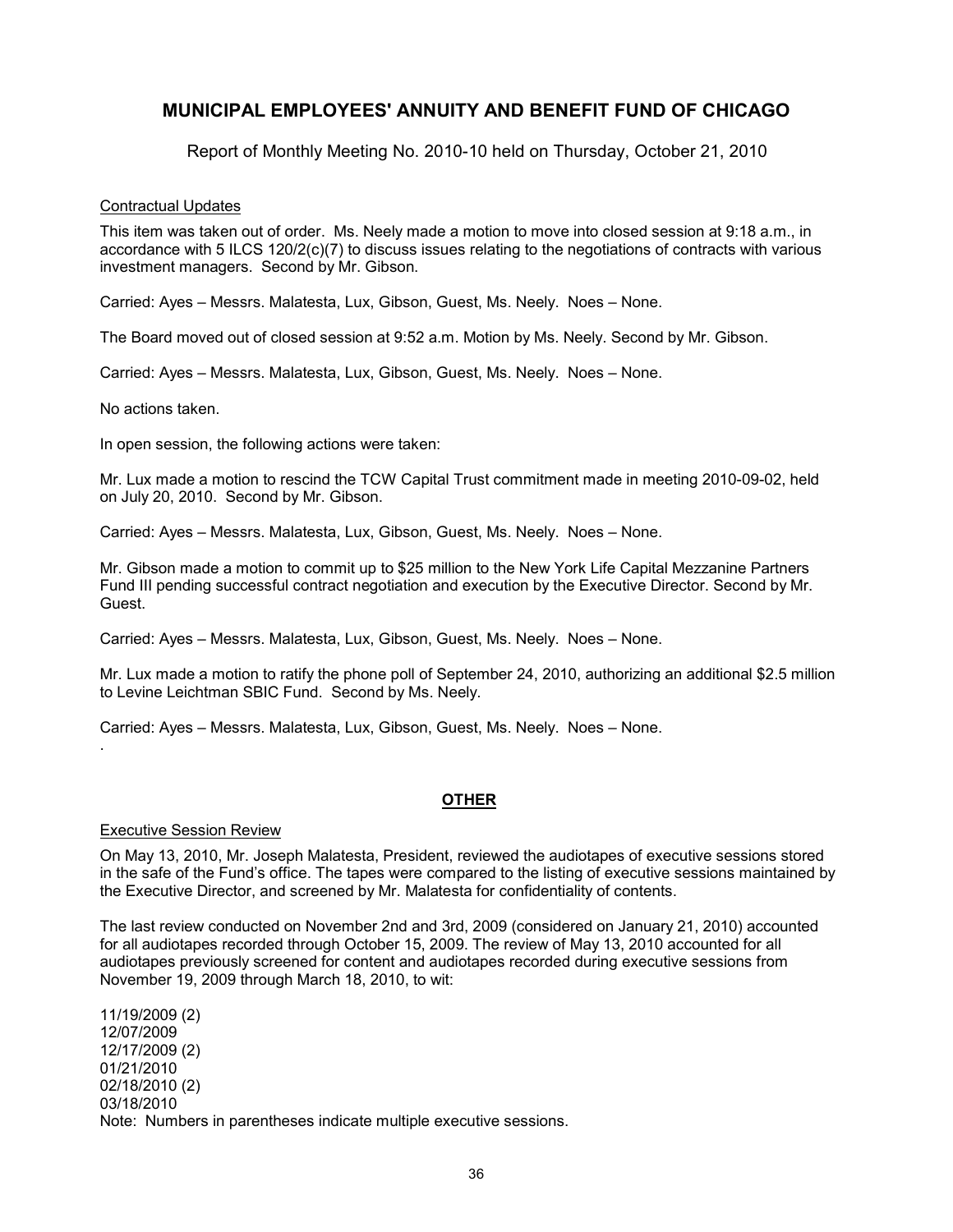Report of Monthly Meeting No. 2010-10 held on Thursday, October 21, 2010

"F" indicates a failed tape, loss of recording.

Mr. Malatesta reviewed the confidential minutes of executive sessions held 01/19/2000, 06/20/2000, 07/20/2000 and those held in 2009 and 2010 (any intervening executive session minutes having been previously approved for public inspection) as follows:

01/17/2009 06/18/2009 (2) 12/07/2009 02/24/2009 (3) 07/16/2009 (3) 12/17/2009 (2) 03/24/2009 (2) 08/20/2009 (2) 01/21/2010 04/16/2009 (3) 09/17/2009 (2) 02/18/2010 (2)<br>05/21/2009 (2) 10/15/2009 (3) 03/18/2010 05/21/2009 (2) 10/15/2009 (3) 03/18/2010<br>06/01/2009 11/19/2009 (2) 11/19/2009 (2) Note: Numbers in parentheses indicate multiple executive sessions.

Mr. Malatesta reports that the executive session audio recordings for the following dates were destroyed (records attached) in compliance with Board approval on January 21, 2010:

| 01/17/2008                                                         | 08/06/2008 (2) |  |  |  |
|--------------------------------------------------------------------|----------------|--|--|--|
| 02/21/2008 (3)                                                     | 08/21/2008 (3) |  |  |  |
| 03/06/2008                                                         | 09/18/2008     |  |  |  |
| 03/28/2008                                                         | 10/16/2008     |  |  |  |
| 05/15/2008                                                         | 11/21/2008 (2) |  |  |  |
| 06/24/2008 (2)                                                     | 12/18/2008     |  |  |  |
| 07/17/2008                                                         |                |  |  |  |
| Note: Numbers in parentheses indicate multiple executive sessions. |                |  |  |  |
| "F" indicates a failed tape, loss of recording.                    |                |  |  |  |

Based on Mr. Malatesta's reviews, the following actions are recommended:

1. Keep the following minutes of executive session confidential – not releasable for public inspection:

01/19/2000 07/16/2009 (3)<br>06/20/2000 08/20/2009 (2) 06/20/2000 08/20/2009 (2)<br>07/20/2000 09/17/2009 (2) 09/17/2009 (2) 01/17/2009 10/15/2009 (3) 02/24/2009 (2) 11/19/2009 (2) 03/24/2009 (2) 12/07/2009 04/16/2009 (3) 12/17/2009 (2) 05/21/2009 (2) 01/21/2010<br>06/01/2009 02/18/2010 02/18/2010 (2) 06/18/2009 (2) 03/18/2010

Note: Numbers in parentheses indicate multiple executive sessions.

"F" indicates a failed tape, loss of recording.

2. Approve for destruction the following audio recordings in accordance with the provisions of 5 ILCS 120/2.06(c), on or after the dates indicated:

| <b>Destruction Date</b> |
|-------------------------|
| 10/18/2009              |
| 07/17/2010              |
| 08/24/2010              |
| 09/24/2010              |
| 10/16/2010              |
|                         |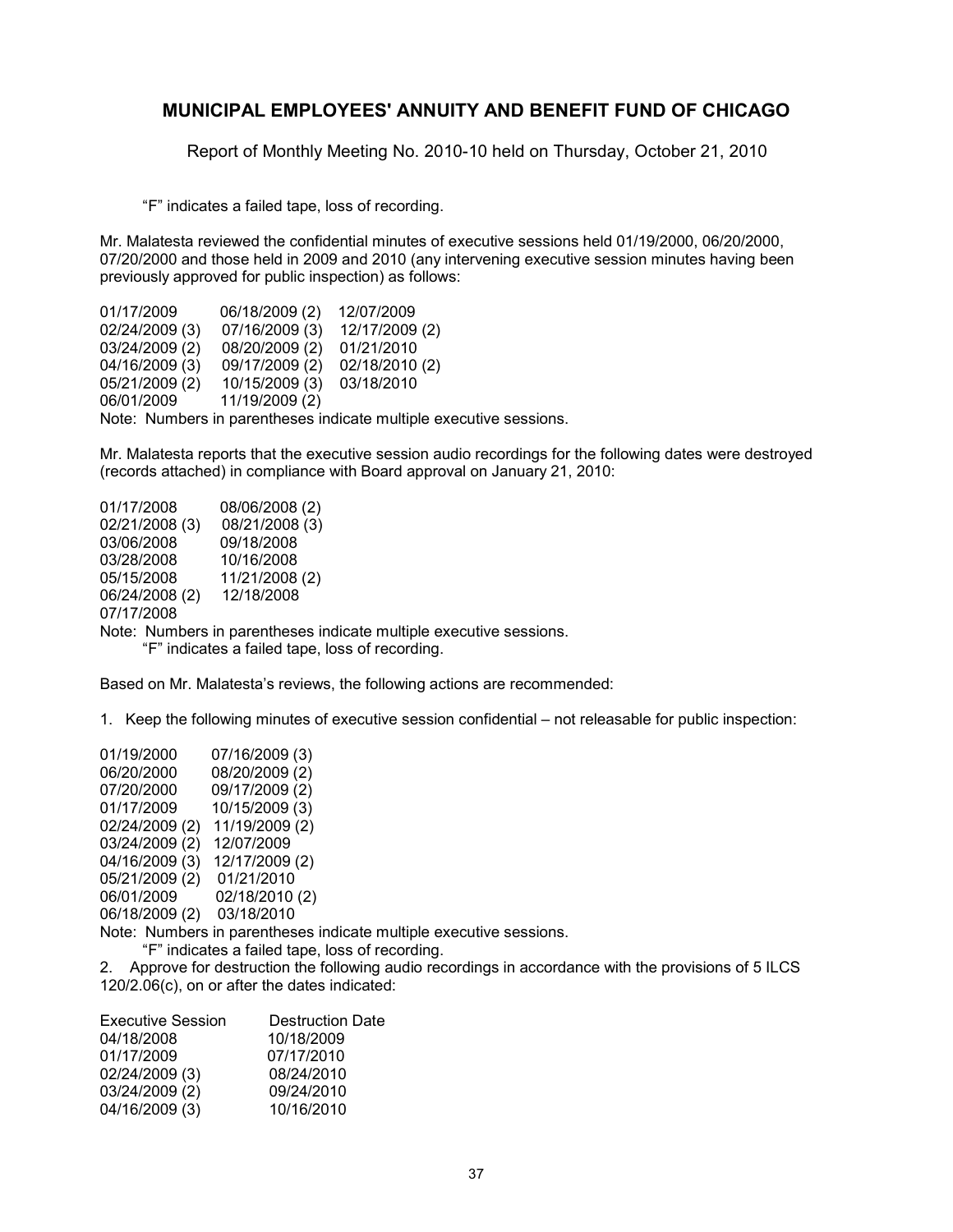Report of Monthly Meeting No. 2010-10 held on Thursday, October 21, 2010

3. Approve the following executive session audio recordings as confidential - not releasable for public inspection:

11/19/2009 (2) 12/07/2009 12/17/2009 (2) 01/21/2010 02/18/2010 (2) 03/18/2010 Note: Numbers in parentheses indicate multiple executive sessions. "F" indicates a failed tape, loss of recording.

#### 2011 Retirement Board Meeting Dates

Mr. Stefanski presented the Retirement Board meeting dates for 2011. The Board will meet every third Thursday at 8:30 a.m., unless otherwise noted. A complete schedule of 2011 Board meetings is attached and incorporated for the record. Motion by Mr. Lux. Second by Ms. Neely.

Carried: Ayes – Messrs. Malatesta, Lux, Gibson, Guest, Ms. Neely. Noes – None.

#### **ADJOURNMENT**

There being no further business to come before the Board, Ms. Neely made a motion to adjourn the meeting at 12:20 p.m. Seconded Mr. Lux. Carried: Ayes Messrs. Gibson, Guest, Lux, Malatesta, Ms. Neely. Noes-None.

CERTIFIED TO AS CORRECT:

Recording Secretary

Executive Director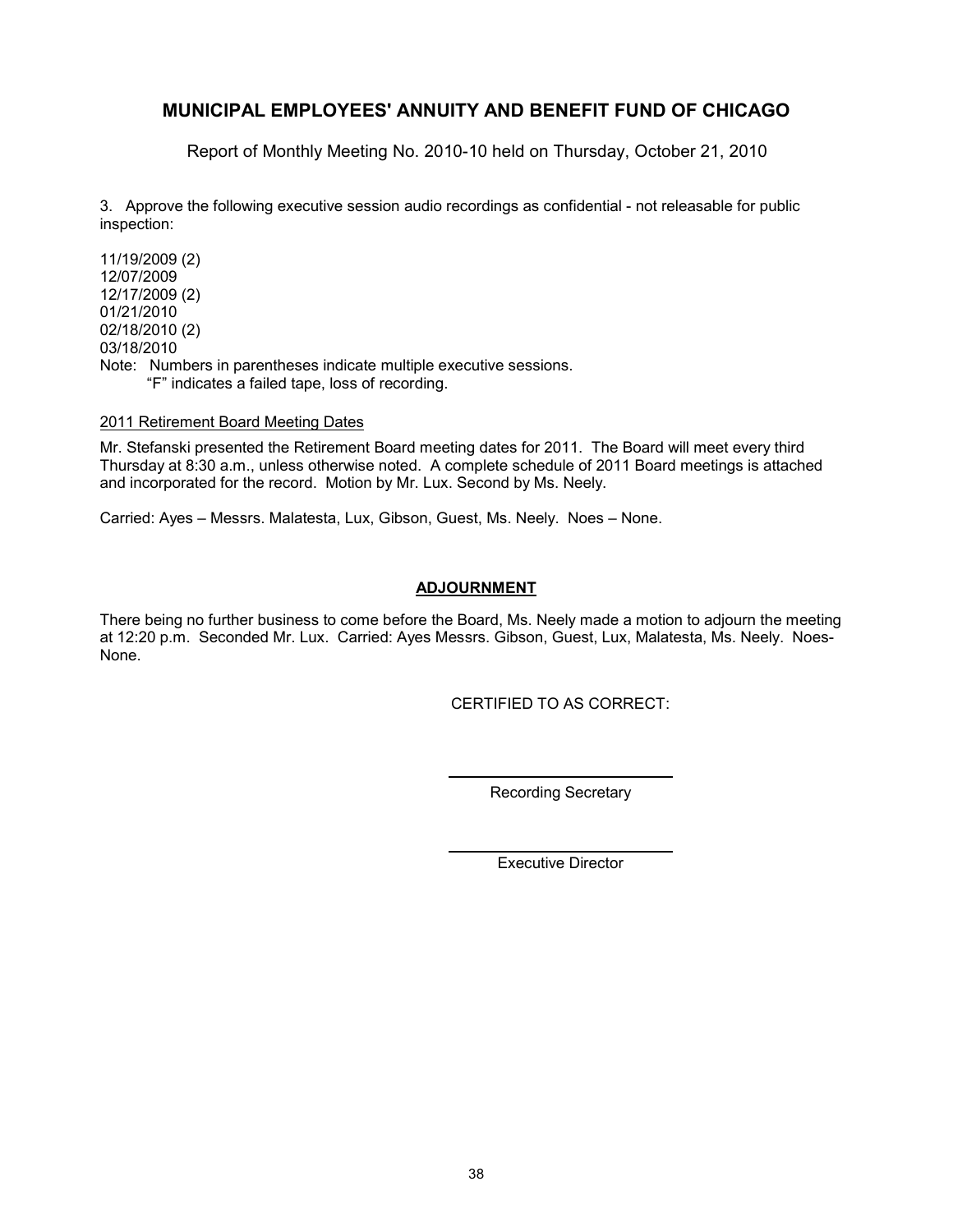

Municipal Employees' Annuity and **Benefit Fund of Chicago** 221 North LaSalle Street, Suite 500, Chicago, Illinois 60601 Telephone: 312-236-4700 Fax: 312-236-2383 www meabf ord Terrance R. Stefanski, Executive Director

#### **Retirement Board**

Joseph M. Malatesta President (Elective Member) **Steve Lux** Vice President (City Comptroller, Ex-Officio Member) **Stephanie D. Neely** Treasurer (City Treasurer. Ex-Officio Member) John K. Gibson Recording Secretary (Elective Member) **Timothy G. Guest** Trustee (Elective Member)

TO: **TRUSTEES** 

FROM:



EXECUTIVE SESSIONS, SEMI-ANNUAL REVIEW RE:

DATE: **OCTOBER 21, 2010** 

On May 13, 2010, Mr. Joseph Malatesta, President, reviewed the audiotapes of executive sessions stored in the safe of the Fund's office. The tapes were compared to the listing of executive sessions maintained by the Executive Director, and screened by Mr. Malatesta for confidentiality of contents

The last review conducted on November  $2^{nd}$  and  $3^{rd}$ , 2009 (considered on January 21, 2010) accounted for all audiotapes recorded through October 15, 2009. The review of May 13, 2010 accounted for all audiotapes previously screened for content and audiotapes recorded during executive sessions from November 19, 2009 through March 18, 2010, to wit:

11/19/2009 (2) 12/07/2009 12/17/2009 (2) 01/21/2010  $02/18/2010(2)$ 03/18/2010 Numbers in parentheses indicate multiple executive sessions Note: "F" indicates a failed tape. loss of recording

Mr. Malatesta reviewed the confidential minutes of executive sessions held 01/19/2000, 06/20/2000, 07/20/2000 and those held in 2009 and 2010 (any intervening executive session minutes having been previously approved for public inspection) as follows:

| 1/17/2009       | $6/18/2009$ (2) | 12/07/2009     |
|-----------------|-----------------|----------------|
| $2/24/2009$ (3) | 7/16/2009(3)    | 12/17/2009 (2) |
| 3/24/2009(2)    | 8/20/2009 (2)   | 01/21/2010     |
| $4/16/2009$ (3) | 9/17/2009(2)    | 02/18/2010(2)  |
| 5/21/2009(2)    | 10/15/2009 (3)  | 03/18/2010     |
| 6/1/2009        | 11/19/2009 (2)  |                |
|                 |                 |                |

Numbers in parentheses indicate multiple executive sessions Note: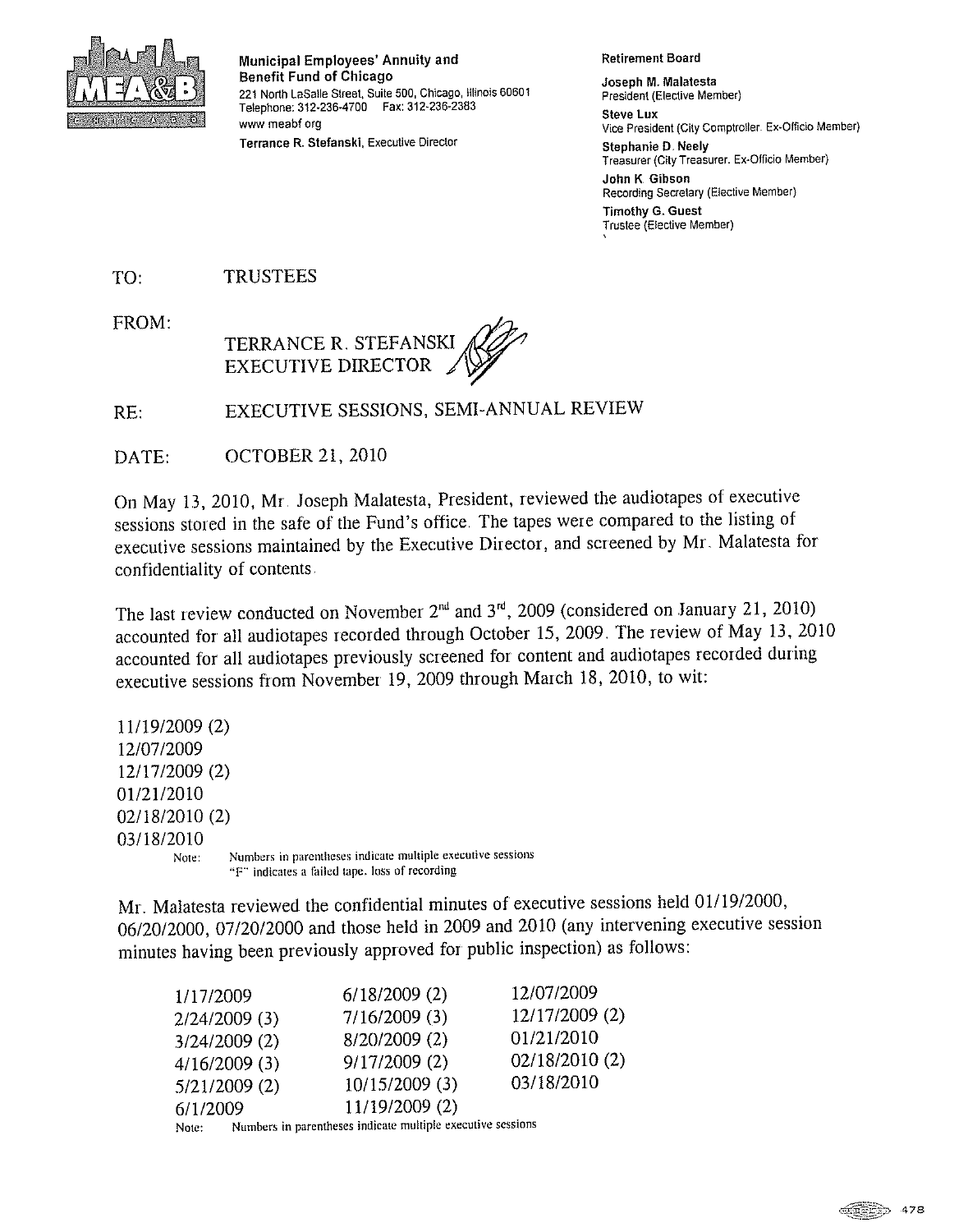**Executive Session Review** October 21, 2010 Page 2

Mr. Malatesta reports that the executive session audio recordings for the following dates were destroyed (records attached) in compliance with Board approval on January 21, 2010:

| 01/17/2008                                                                                                             | 08/06/2008 (2) |  |
|------------------------------------------------------------------------------------------------------------------------|----------------|--|
| 02/21/2008 (3)                                                                                                         | 08/21/2008 (3) |  |
| 03/06/2008                                                                                                             | 09/18/2008     |  |
| 03/28/2008                                                                                                             | 10/16/2008     |  |
| 05/15/2008                                                                                                             | 11/20/2008 (2) |  |
| 06/24/2008 (2)                                                                                                         | 12/18/2008     |  |
| 07/17/2008                                                                                                             |                |  |
| Numbers in parentheses indicate multiple executive sessions<br>Note.<br>"F" indicates a failed tape, loss of recording |                |  |

Based on Mr. Malatesta's reviews, the following actions are recommended:

1. Keep the following minutes of executive session confidential - not releasable for public inspection:

| 01/19/2000     | 07/16/2009 (3) |
|----------------|----------------|
| 06/20/2000     | 08/20/2009 (2) |
| 07/20/2000     | 09/17/2009 (2) |
| 01/17/2009     | 10/15/2009 (3) |
| 02/24/2009 (2) | 11/19/2009 (2) |
| 03/24/2009 (2) | 12/07/2009     |
| 04/16/2009 (3) | 12/17/2009 (2) |
| 05/21/2009(2)  | 01/21/2010     |
| 06/01/2009     | 02/18/2010 (2) |
| 06/18/2009 (2) | 03/18/2010     |

Note:

Numbers in parentheses indicate multiple executive sessions "F" indicates a failed tape. loss of recording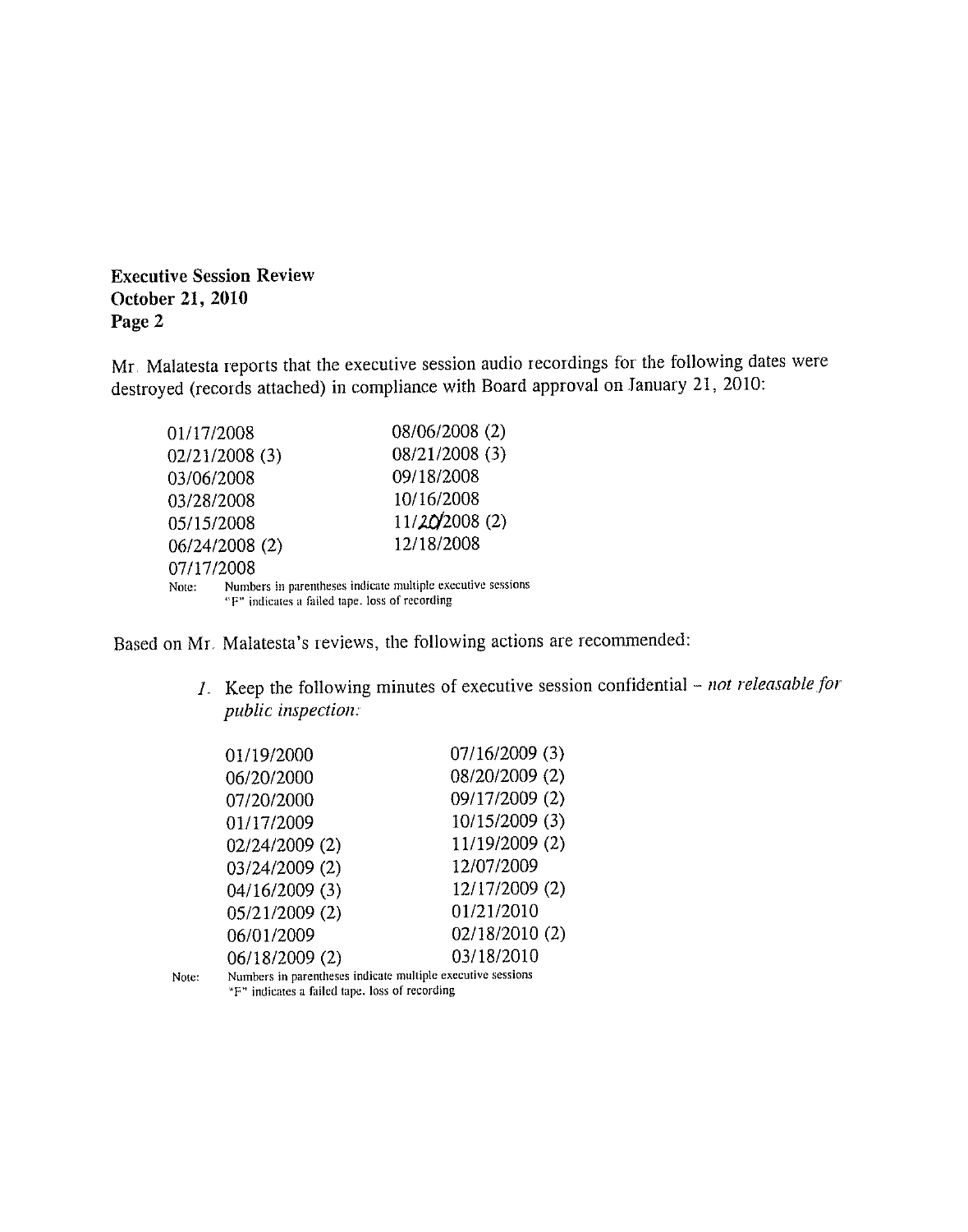**Executive Session Review** October 21, 2010 Page 3

> 2. Approve for destruction the following audio recordings in accordance with the provisions of 5 ILCS 120/2.06(c), on or after the dates indicated:

| <b>Destruction Date</b> |  |
|-------------------------|--|
| 10/18/2009              |  |
| 07/17/2010              |  |
| 08/24/2010              |  |
| 09/24/2010              |  |
| 10/16/2010              |  |
|                         |  |

Maintaining them as confidential - not releasable for public inspection until destroyed.

3. Approve the following executive session audio recordings as confidential - not releasable for public inspection:

11/19/2009 (2) 12/07/2009 12/17/2009 (2) 01/21/2010  $02/18/2010(2)$ 03/18/2010

Numbers in parentheses indicate multiple executive sessions Note: "F" indicates a failed tape. loss of recording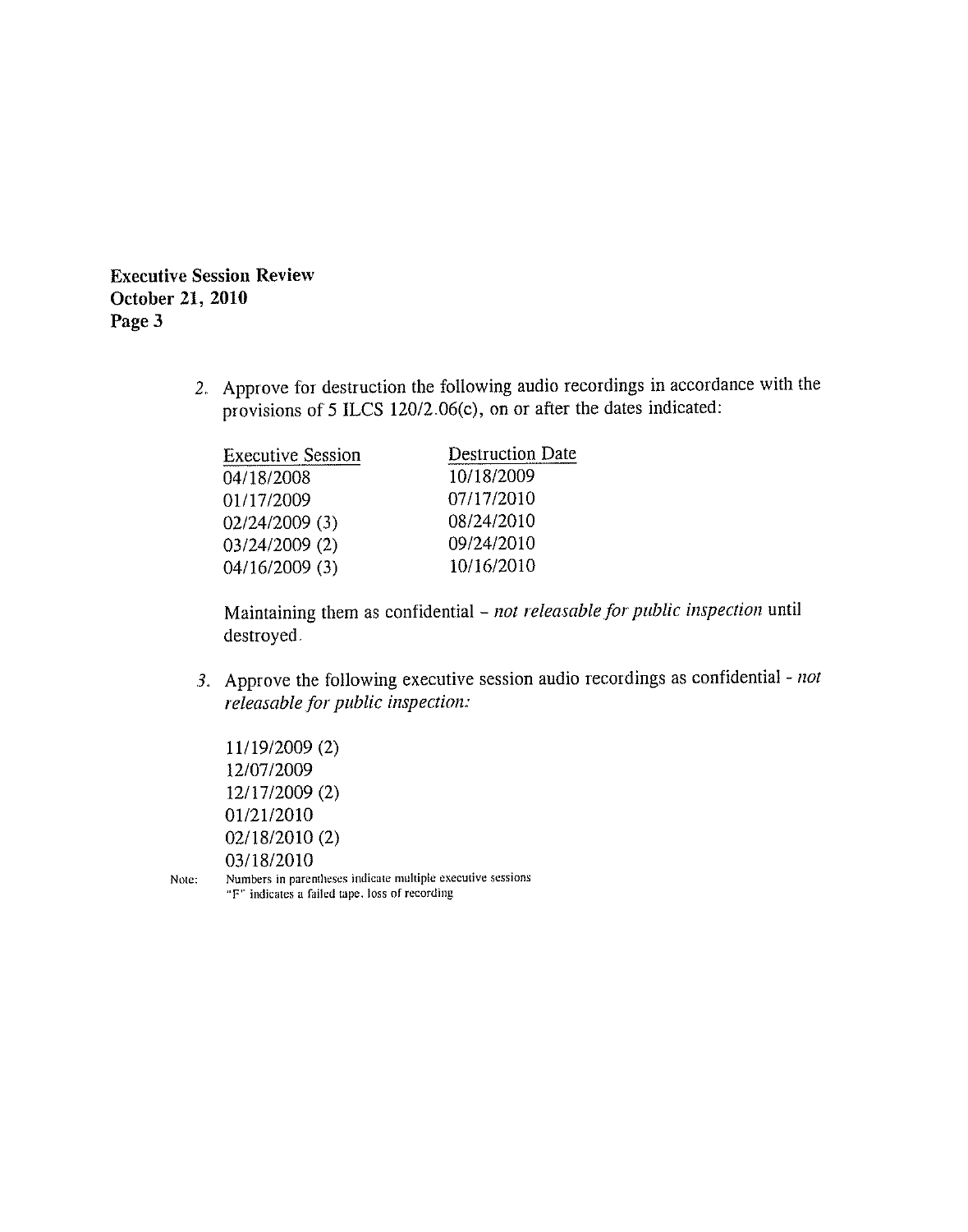

Municipal Employees' Annuity and Benefit Fund of Chicago 221 North LaSalle Street, Suite 500, Chicago, Illinois 60601 Telephone: 312-236-4700 Fax: 312-236-2383 www meabf org Terrance R. Stefanski, Executive Director

#### **Retirement Board**

Joseph M. Malatesa President (Elective Member) **Steve Lux** Vice President (City Comptroller, Ex-Officio Member) **Stephanie D. Neely** Treasurer (City Treasurer, Ex-Officio Member) Peter Brejnak Recording Secretary (Elective Member) John K. Gibson Trustee (Elective Member)

June 18, 2010

### MEMORANDUM FOR THE RECORD

### CERTIFICATE OF DESTRUCTION

In accordance with 5 ILCS 120/2.06 (c), and actions taken by the Retirement Board January 21, 2010, the audio recordings for the executive sessions listed below, were destroyed by cutting the recording media into multiple pieces and discarding as refuse.

12/18/2008

Numbers in parentheses indicate multiple executive sessions

Minutes of each of the above listed executive sessions were approved the month following the executive session. Minutes of the above listed executive sessions were approved as available for inspection on January 21, 2010.

DESTRUCTION OFFICIAL

Malatesta President

**WITNESS** 

tefanski Terrance ector Executi

HAExecutive Session\Review & Destruction 01- doc

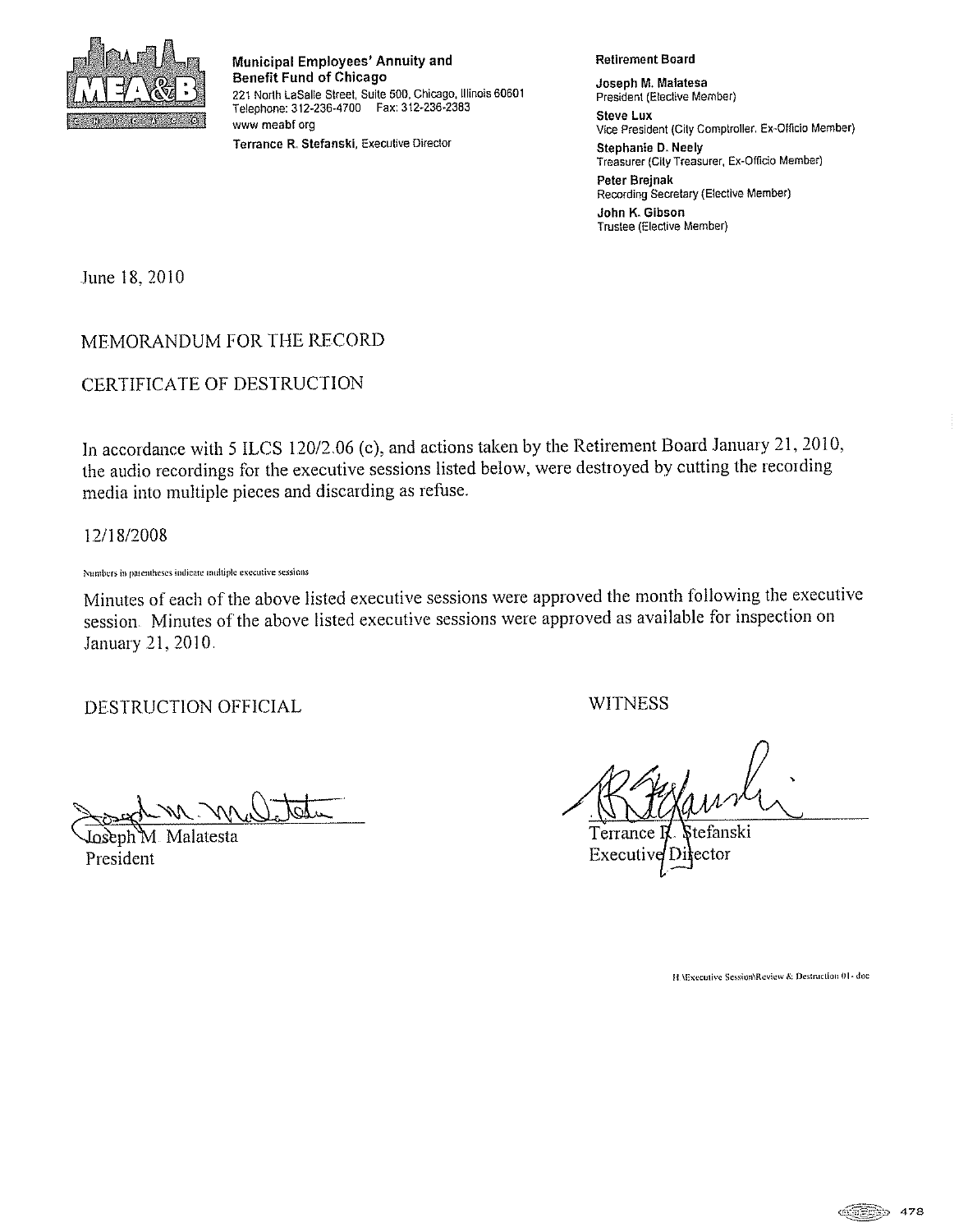

Municipal Employees' Annuity and **Benefit Fund of Chicago** 221 North LaSalle Street, Suite 500, Chicago, Illinois 60601 Telephone: 312-236-4700 Fax: 312-236-2383 www meabf org Terrance R. Stefanski. Executive Director

**Retirement Board** 

Joseph M. Malatesa President (Elective Member) **Steve Lux** Vice President (City Comptroller. Ex-Officio Member) Stephanie D. Neely Treasurer (City Treasurer. Ex-Officio Member) Peter Brejnak Recording Secretary (Elective Member) John K. Gibson Trustee (Elective Member)

May 21, 2010

MEMORANDUM FOR THE RECORD

CERTIFICATE OF DESTRUCTION

In accordance with 5 ILCS 120/2.06 (c), and actions taken by the Retirement Board January 21, 2010, the audio recordings for the executive sessions listed below, were destroyed by cutting the recording media into multiple pieces and discarding as refuse

 $11/20/2008$  (2)

Numbers in parentheses indicate multiple executive sessions

Minutes of each of the above listed executive sessions were approved the month following the executive session. Minutes of the above listed executive sessions were approved as available for inspection on January 21, 2010.

DESTRUCTION OFFICIAL

nel tete

Malatesta President

**WITNESS** 

tefanski Executive Director

HAExecutive SessionMeview & Destruction 01- doc

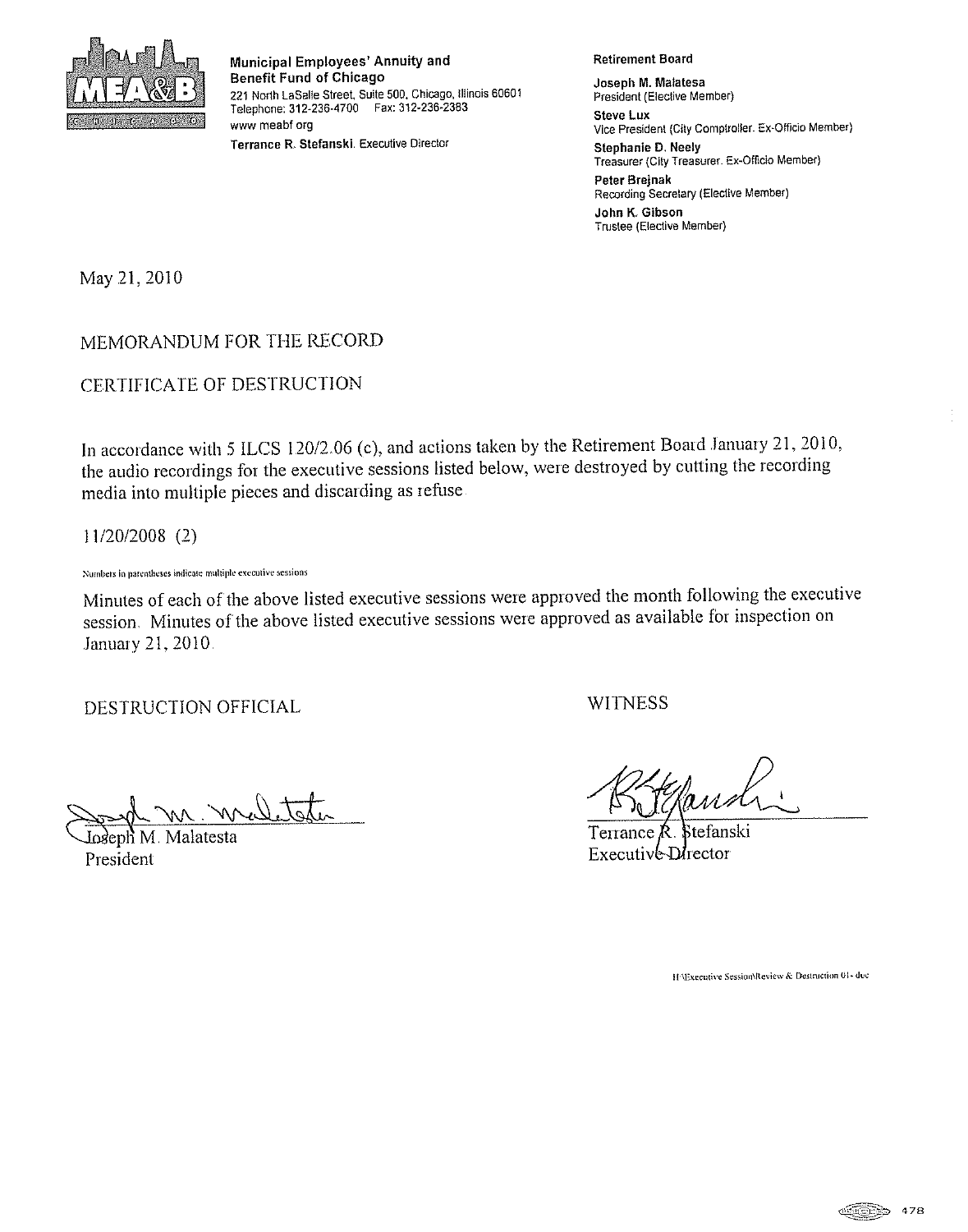

Municipal Employees' Annuity and **Benefit Fund of Chicago** 221 North LaSalle Street, Suite 500, Chicago, Illinois 60601 Telephone: 312-236-4700 Fax: 312-236-2383 www meabf org Terrance R. Stefanski. Executive Director

**Retirement Board** 

Joseph M. Malatesa President (Elective Member) **Steve Lux** Vice President (City Comptroller. Ex-Officio Member) Stephanie D. Neely Treasurer (City Treasurer. Ex-Officio Member) Peter Brejnak Recording Secretary (Elective Member) John K. Gibson Trustee (Elective Member)

April 16, 2010

MEMORANDUM FOR THE RECORD

CERTIFICATE OF DESTRUCTION

In accordance with 5 ILCS 120/2.06 (c), and actions taken by the Retirement Board January 21, 2010, the audio recordings for the executive sessions listed below, were destroyed by cutting the recording media into multiple pieces and discarding as refuse.

10/16/2008

Numbers in parentheses indicate multiple executive sessions

Minutes of each of the above listed executive sessions were approved the month following the executive session. Minutes of the above listed executive sessions were approved as available for inspection on January 21, 2010.

DESTRUCTION OFFICIAL

**WITNESS** 

m. m Vitte

Malatesta President

Staw Mikefplo

HAExecutive Session\Rvidew & Destruction (4) - doc

 $\circ$  478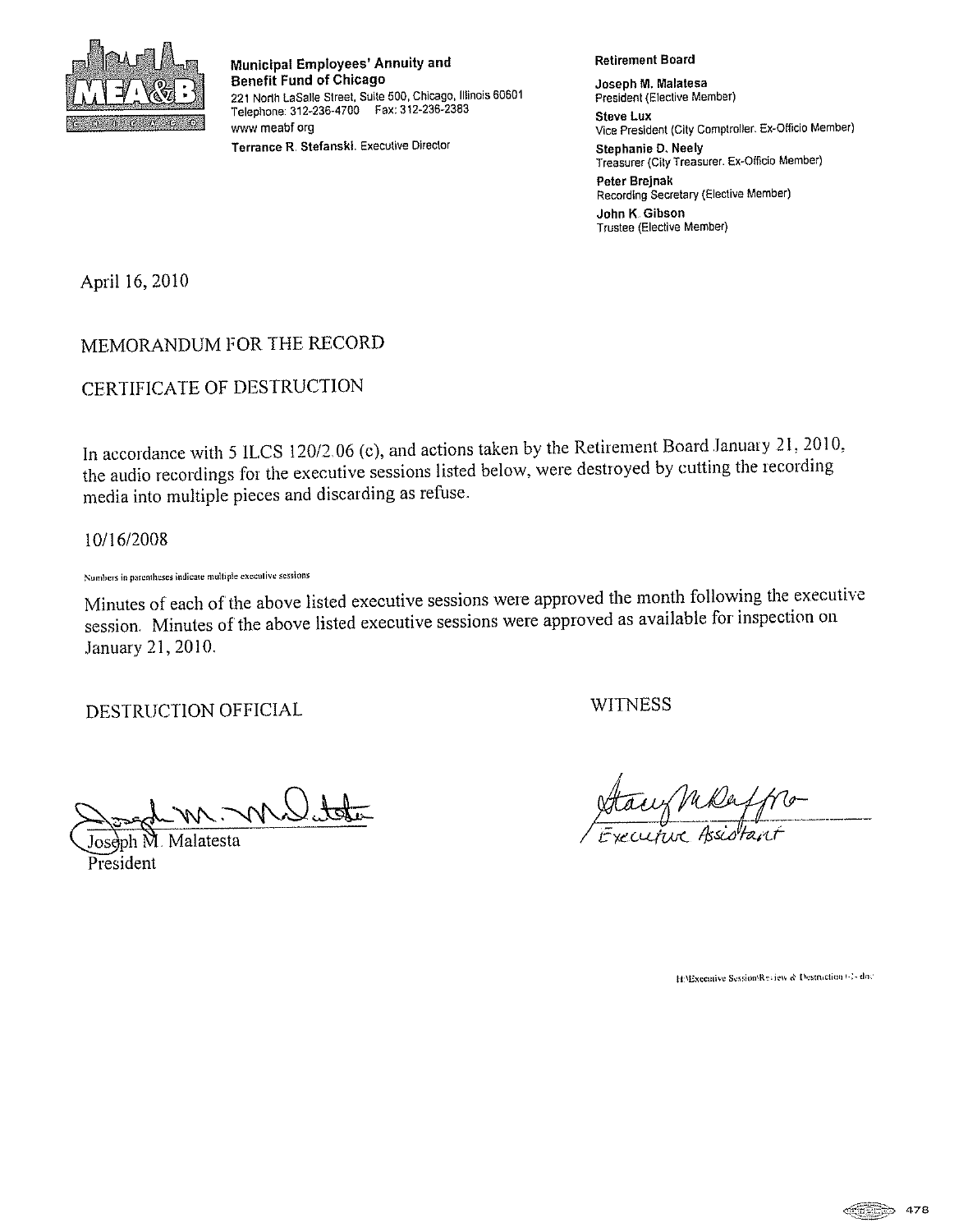

Municipal Employees' Annuity and **Benefit Fund of Chicago** 221 North LaSalle Street, Suite 500, Chicago, Illinois 60601 Telephone: 312-236-4700 Fax: 312-236-2383 www meabf org Terrance R. Stefanski, Executive Director

**Retirement Board** 

Joseph M. Malatesa President (Elective Member) **Steve Lux** Vice President (City Comptroller. Ex-Officio Member) **Stephanie D. Neely** Treasurer (City Treasurer, Ex-Officio Member) Peter Brejnak Recording Secretary (Elective Member) John K. Gibson Trustee (Elective Member)

March 19, 2010

### MEMORANDUM FOR THE RECORD

CERTIFICATE OF DESTRUCTION

In accordance with 5 ILCS 120/2.06 (c), and actions taken by the Retirement Board January 21, 2010, the audio recordings for the executive sessions listed below, were destroyed by cutting the recording media into multiple pieces and discarding as refuse.

09/18/2008

Numbers in parentheses indicate multiple executive sessions

Minutes of each of the above listed executive sessions were approved the month following the executive session. Minutes of the above listed executive sessions were approved as available for inspection on January 21, 2010.

DESTRUCTION OFFICIAL

**WITNESS** 

Malatesta President

Executive Assistant

HAExecutive Session\Review & Destruction 01- doc

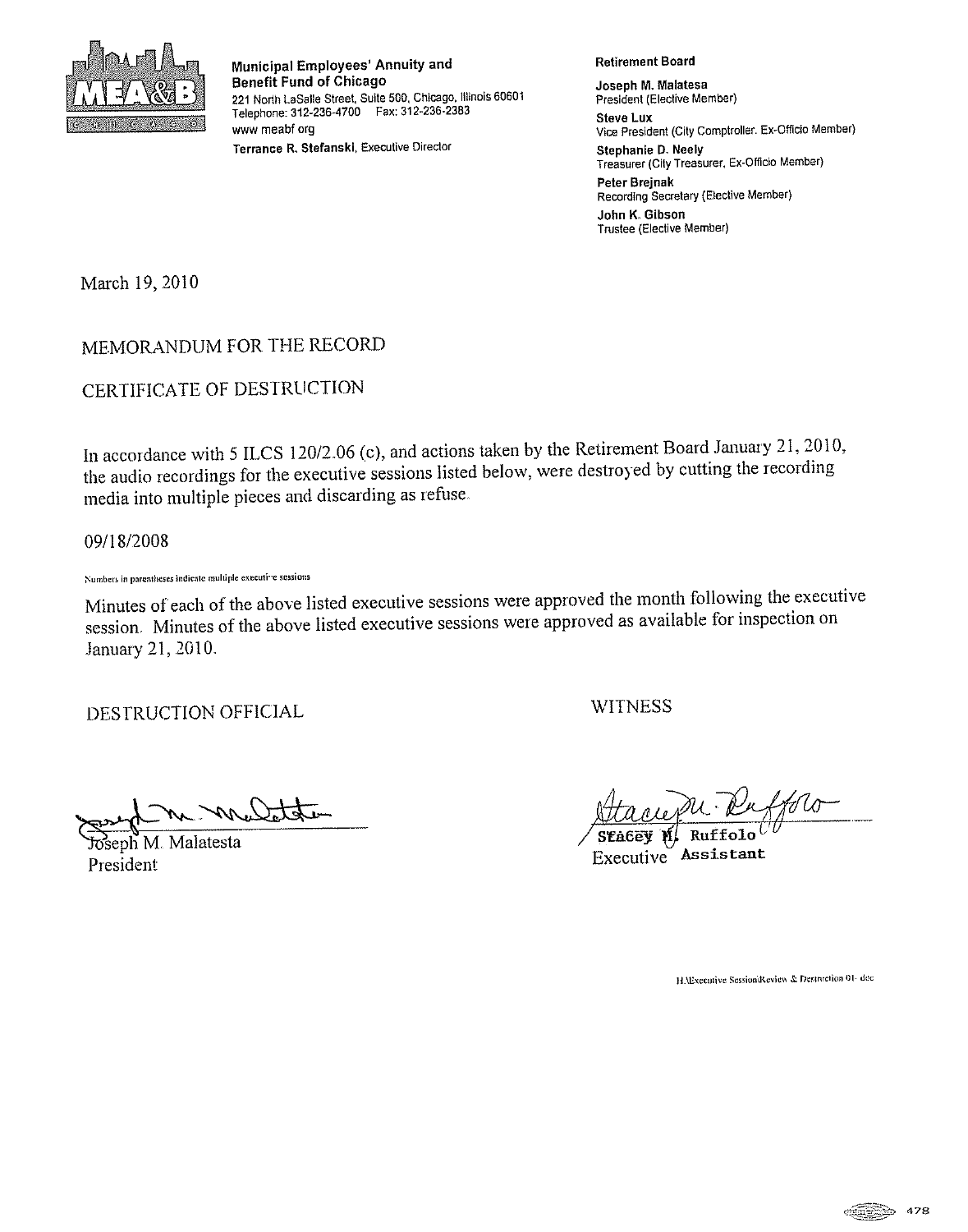

Municipal Employees' Annuity and **Benefit Fund of Chicago** 221 North LaSaile Street, Suite 500, Chicago, Illinois 60601 Telephone: 312-236-4700 Fax: 312-236-2383 www meabf org

Terrance R. Stefanski, Executive Director

**Retirement Board** 

Joseph M. Malatesa President (Elective Member) **Steve Lux** Vice President (City Comptroller. Ex-Officio Member) Stephanie D. Neely Treasurer (City Treasurer, Ex-Officio Member) Peter Brejnak Recording Secretary (Elective Member) John K. Gibson Trustee (Elective Member)

February 22, 2010

## MEMORANDUM FOR THE RECORD

CERTIFICATE OF DESTRUCTION

In accordance with 5 ILCS 120/2.06 (c), and actions taken by the Retirement Board January 21, 2010, the audio recordings for the executive sessions listed below, were destroyed by cutting the recording media into multiple pieces and discarding as refuse.

08/06/2008 (2) 08/21/2008 (3)

Numbers in parentheses indicate multiple executive sessions

Minutes of each of the above listed executive sessions were approved the month following the executive session. Minutes of the above listed executive sessions were approved as available for inspection on January 21, 2010.

DESTRUCTION OFFICIAL

WITNESS

m. Ma

seph<sup>Y</sup>M. Malatesta President

tefanski Terrance I **Executive Director** 

HAExecutive Session\Review & Destruction 01- doc